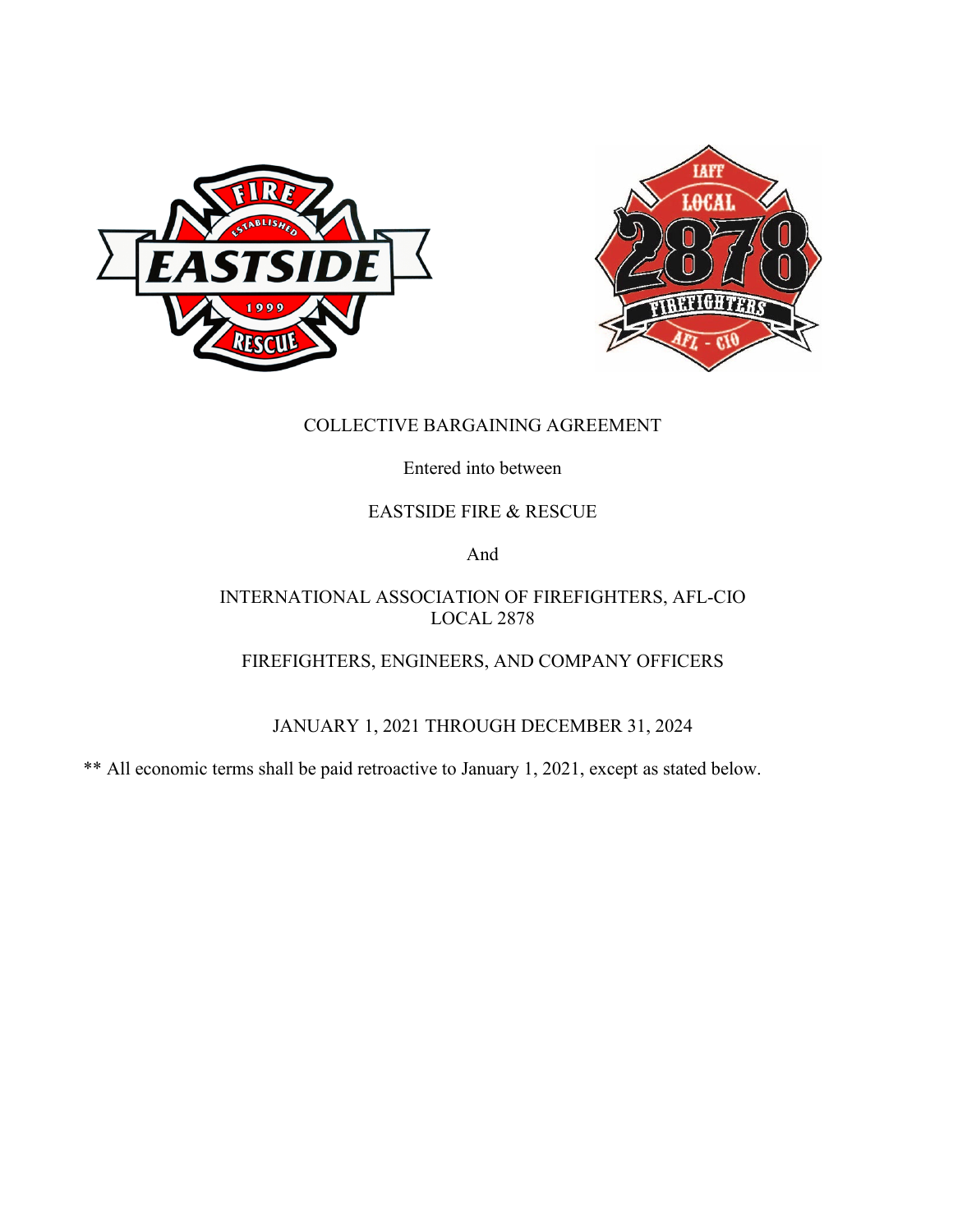# **TABLE OF CONTENTS**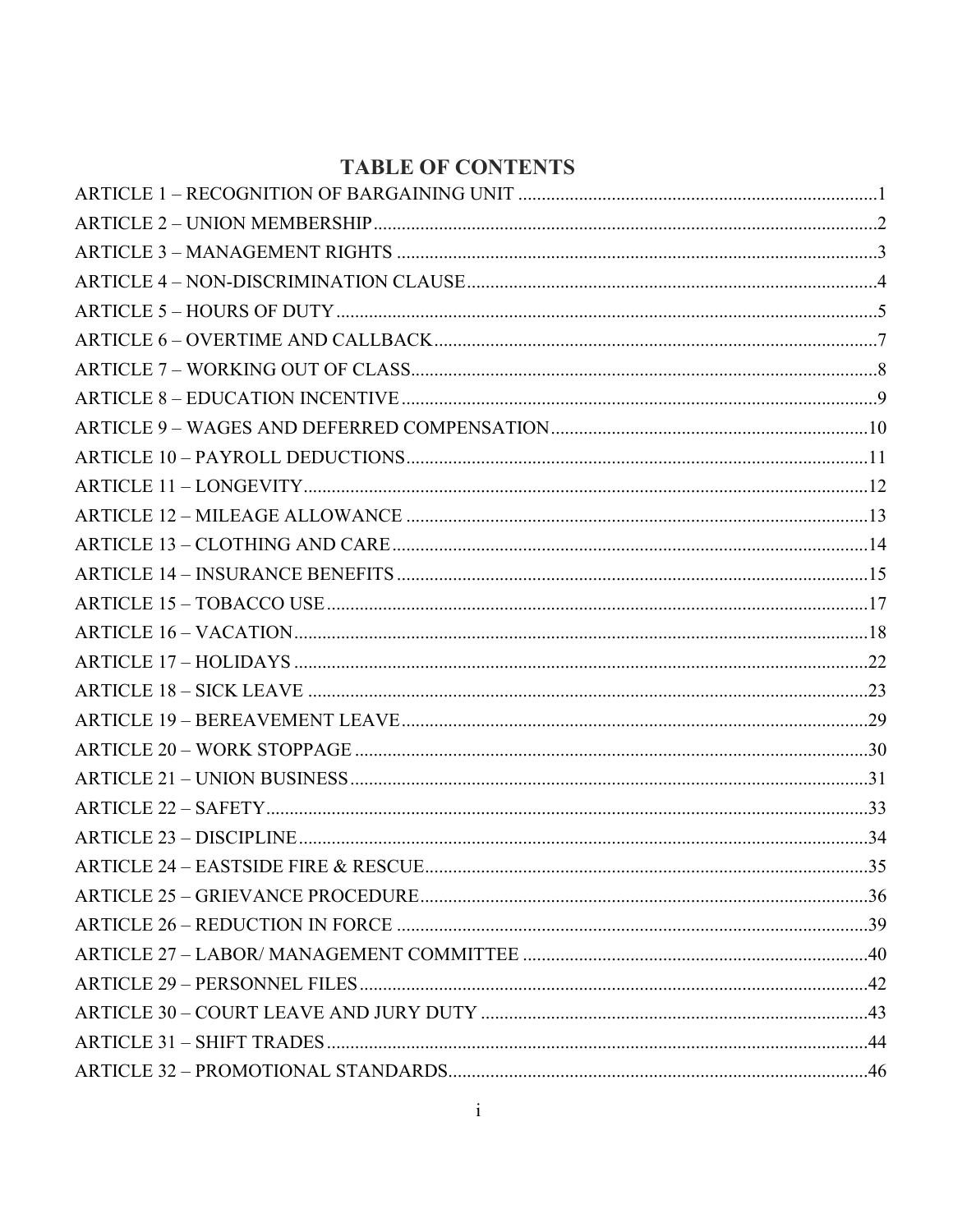| APPENDIX D - CONSENT FOR SAMPLING AND RELEASE OF INFORMATION FORM 77 |  |
|----------------------------------------------------------------------|--|
|                                                                      |  |
|                                                                      |  |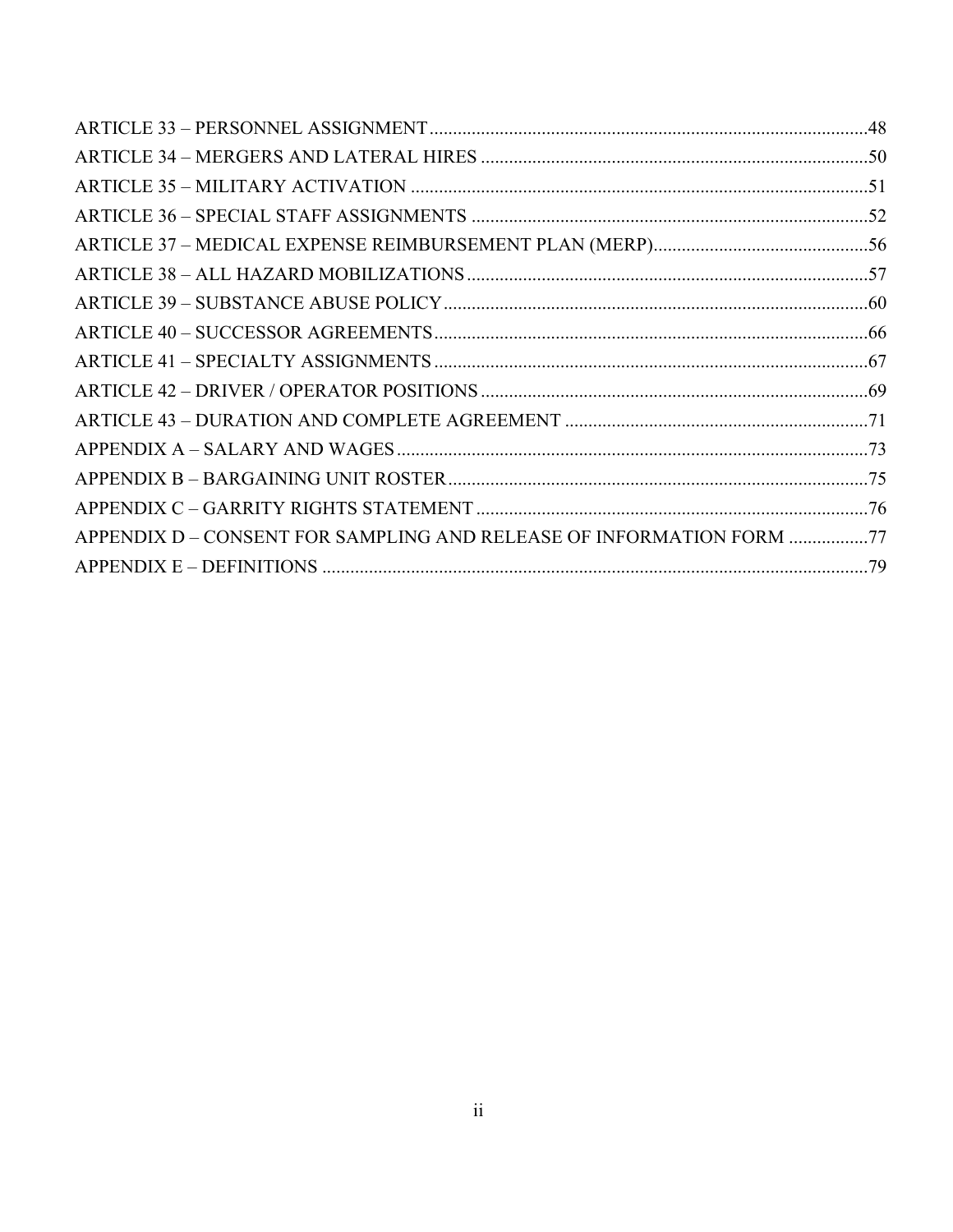#### **PREAMBLE**

This Agreement is entered into by and between Eastside Fire & Rescue, hereinafter referred to as the "Employer", and International Association of Fire Fighters, AFL-CIO, Local 2878, hereinafter referred to as the "Union". The Employer is a nonprofit corporation, public body, and instrumentality of King County Fire Protection District No. 10, ("District 10"), Fire Protection District No. 38 ("District 38"), the City of Issaquah, the City of North Bend, and the City of Sammamish, in accordance with the Interlocal Cooperation Act and Chapter 24.03 RCW.

It is the purpose of this Agreement to achieve, maintain, and support harmonious labor relations between the parties and with partner agencies. It is also intended to provide a means to handle labor relations, promote efficiencies, esprit-de-corps, safety, agreements, and routine business in a professional manner.

With this in mind, the parties commit to working together on labor relations issues in an environment of mutual respect, communication, and candor, while acknowledging the respective rights and responsibilities of the Employer and the Union.

This agreement covers only Firefighters, Engineers, and Company Officers. Though the Battalion Chiefs and Support Staff employees are represented by the Union, they are covered by their own collective bargaining agreements with the Employer.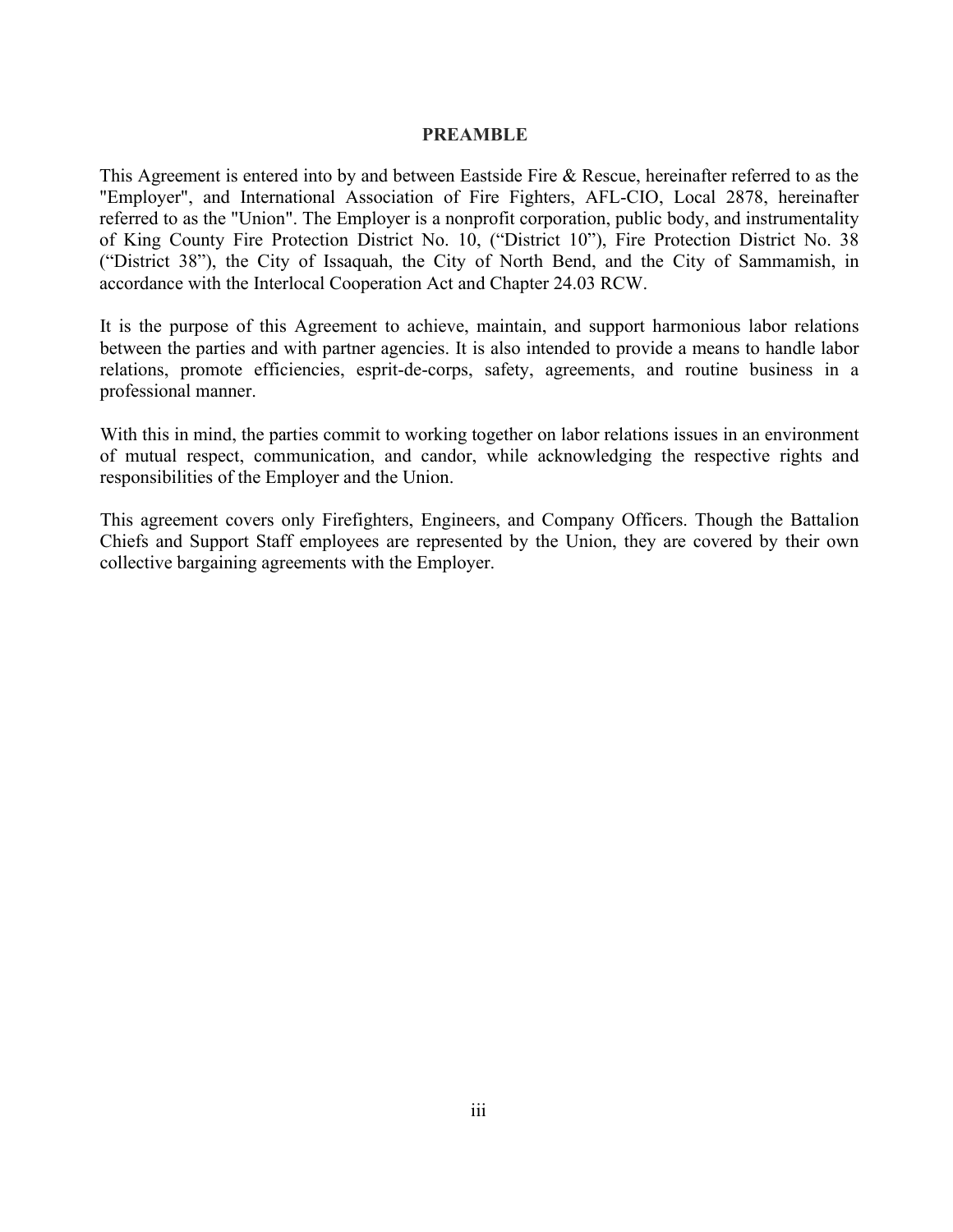### <span id="page-4-0"></span>**ARTICLE 1 - RECOGNITION OF BARGAINING UNIT**

### **Section 1.1**

The Employer recognizes the Union as the sole and exclusive representative/bargaining agent of all fulltime uniformed personnel (including but not limited to Firefighters, Engineers, Lieutenants, and Captains) as defined by RCW 41.56.030 employed by the Employer.

### **Section 1.2**

When the Union and the Employer cannot mutually agree if a newly established classification or position should be included within this bargaining unit, either party may request a unit clarification from the Public Employment Relations Commission.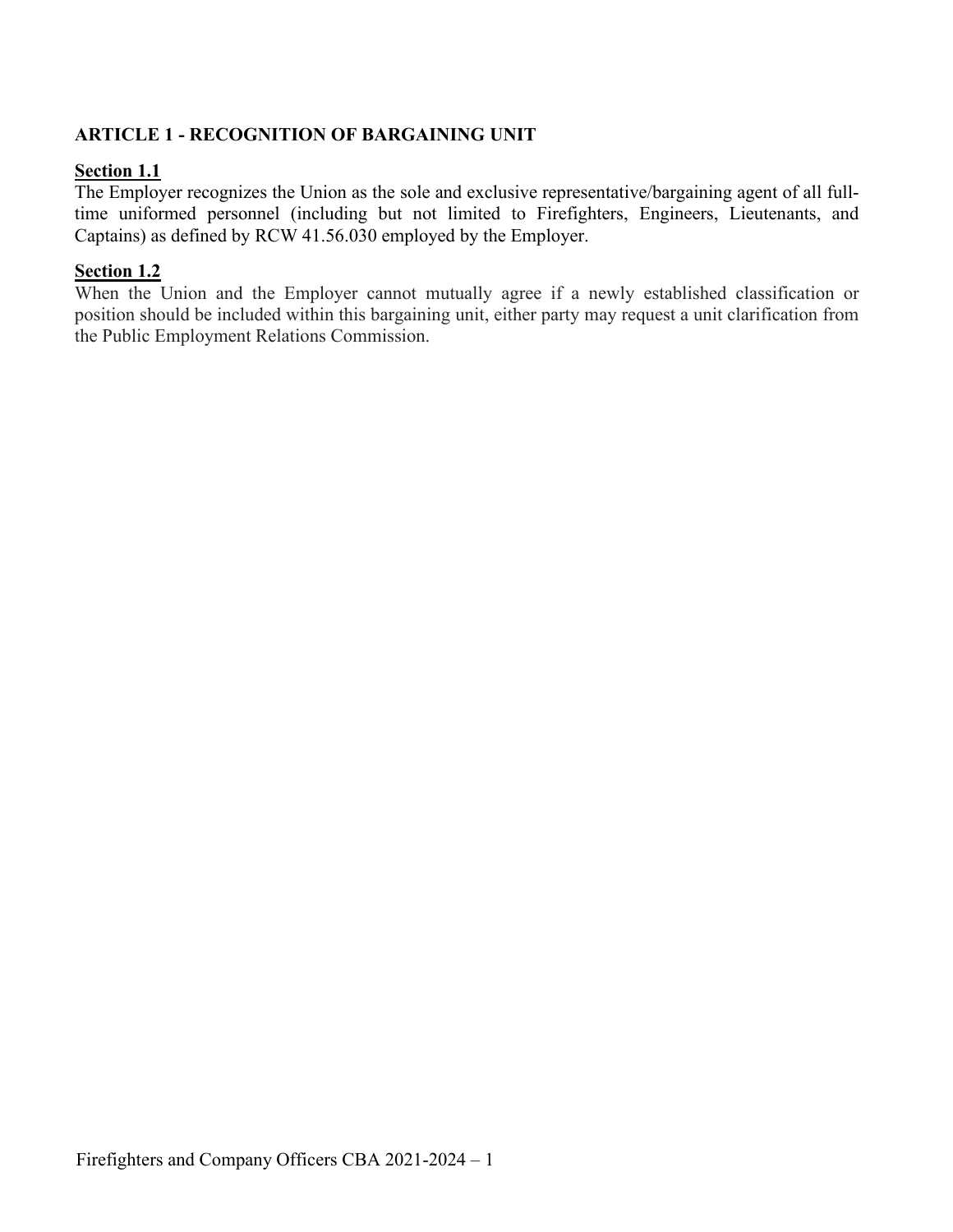### <span id="page-5-0"></span>**ARTICLE 2 – UNION MEMBERSHIP**

### **Section 2.1 – Union Informational Meetings**

Pursuant to RCW 41.56.037, the Union will be afforded reasonable access to new bargaining unit members within the first ninety (90) days of placement in the bargaining unit for the purpose of presenting information about the benefits of Union membership. This presentation may occur during employee orientation or in a meeting with a Union Representative during the employee's regular work hours at their regular worksite.

### **Section 2.2 –Union Membership Obligations**

### **Subsection 2.2.1**

Employees may choose to become a member of the Union at any time in accordance with internal Union policy.

### **Subsection 2.2.2**

An employee's application for Union membership and/or maintenance of Union membership shall be satisfied by the following:

- 1. An offer by the employee to pay the regular initiation fee, regular dues uniformly required by the Union of its members, and any other fees required by the Union's internal policy;
- 2. Submitting a signed Union payroll deduction authorization form to the Employer; and
- 3. Complying with the terms contained in the Union dues authorization form.

### **Subsection 2.2.3**

During the term of this Agreement, the Employer shall deduct Union dues and initiation fees from the pay of each employee who voluntarily executes a payroll deduction authorization form.

When a payroll deduction authorization form is filed with the Employer, the signed payroll deduction authorization form will be transmitted to the Union. An employee may resign from union membership by submitting a written resignation to the Union, in accordance with the terms of the payroll deduction authorization form. Within five (5) days of receipt of a timely written resignation, the Union will notify the Employer to cease monthly deductions for that employee.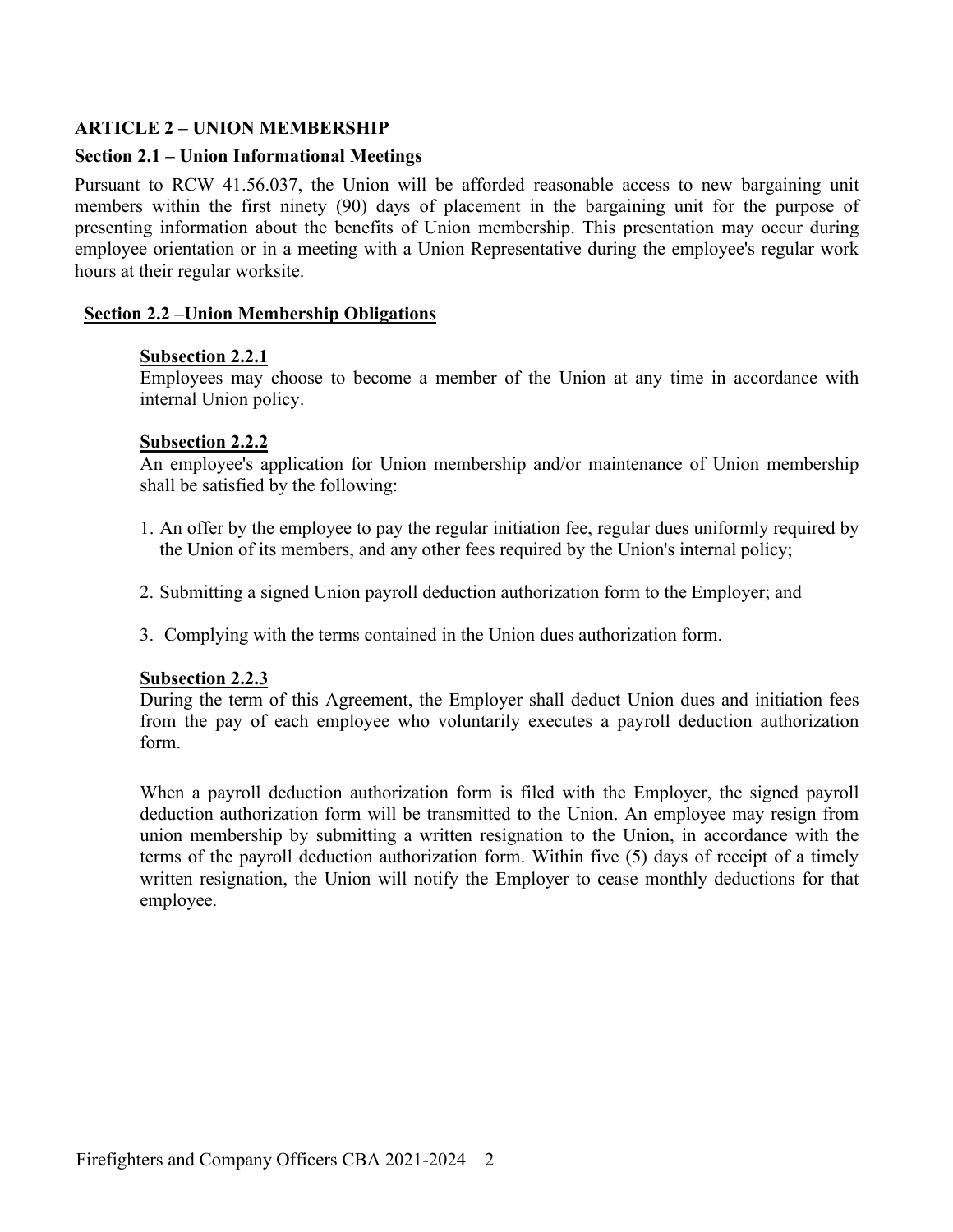## <span id="page-6-0"></span>**ARTICLE 3 - MANAGEMENT RIGHTS**

### **Section 3.1**

The Union recognizes the Employer has the obligation of serving the public with the highest quality of fire protection and emergency services efficiently and economically. The management and the direction of the work force are vested exclusively in the Employer, subject to terms of this Agreement.

### **Section 3.2 – Administrative Rights**

All matters not specifically and expressly treated by the language of this Agreement may be administered for its duration by the Employer in accordance with such policy or procedures as the Employer from time to time may determine.

### **Section 3.3 – Employer Operations**

Except where limited by this Agreement, and as subject to the bargaining obligations imposed by RCW 41.56, the Employer reserves the right to manage operations at its discretion.

Examples of such rights include the right:

- A. To recruit, hire, assign, transfer, promote, and/or lay off employees;
- B. To suspend, demote, and/or discharge employees or to take other disciplinaryaction, except as otherwise limited by this Agreement;
- C. To adopt rules for the operation of the Employer and the conduct of its employees;
- D. To determine the methods, processes, means, and personnel necessary for providing fire service, including the increase, or decrease, or change of operations or fire equipment, in whole or in part, the assignment of employees to specific jobs, the determination of job content and/or job duties, and the combination for consolidation of jobs and the setting of standards of performance;
- E. To determine work schedules and the location of the Employer headquarters and facilities;
- F. To determine the amount of voluntary job related educational expenses to be reimbursedby the Employer, including tuition and other course or seminar fees, books, and travel beyond the education reimbursement policy currently in effect upon signing of this Agreement;
- G. To control the Employer's budget.

### **Section 3.4 – Emergency Management Right**

The Employer further reserves the right to take whatever actions are necessary in public health or natural disaster emergencies in order to assure the proper functioning of the Employer.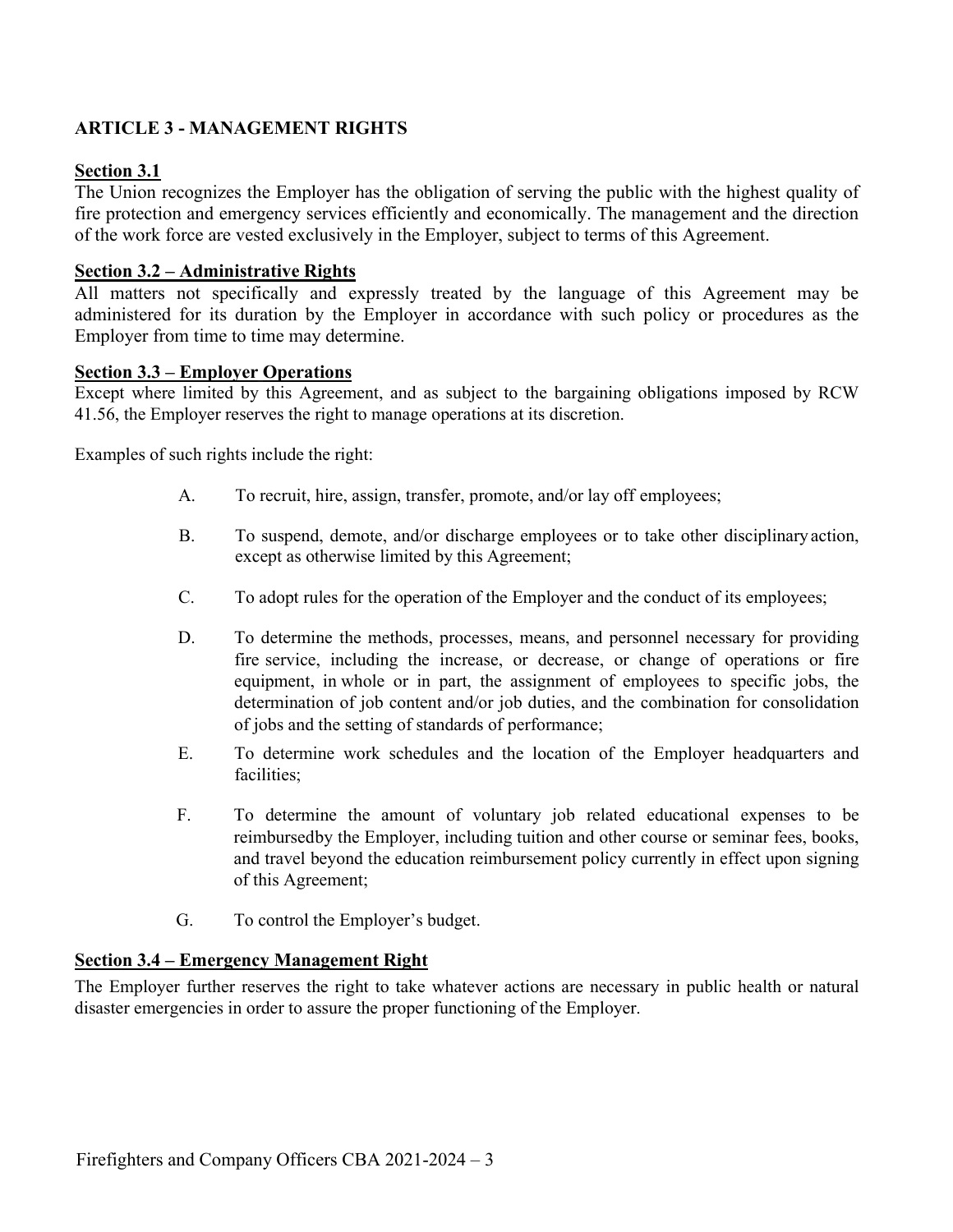## <span id="page-7-0"></span>**ARTICLE 4 - NON-DISCRIMINATION CLAUSE**

### **Section 4.1**

The Employer and the Union shall not unlawfully discriminate against any individual with respect to compensation, terms, conditions, or privileges of employment because of race, color, religion, marital status, national origin, age, sex, sexual orientation, physical disability, membership in the Union, or other protected class status as defined by State or Federal law, provided however that violations of this Article shall not be subject to the grievance procedure if the aggrieved party or the Union initiates administrative or civil proceedings involving substantially the same allegations of discrimination, and provided further, that any grievance award based on this Article shall not be enforceable if the grievant or Union thereafter initiates such administrative or civil proceedings.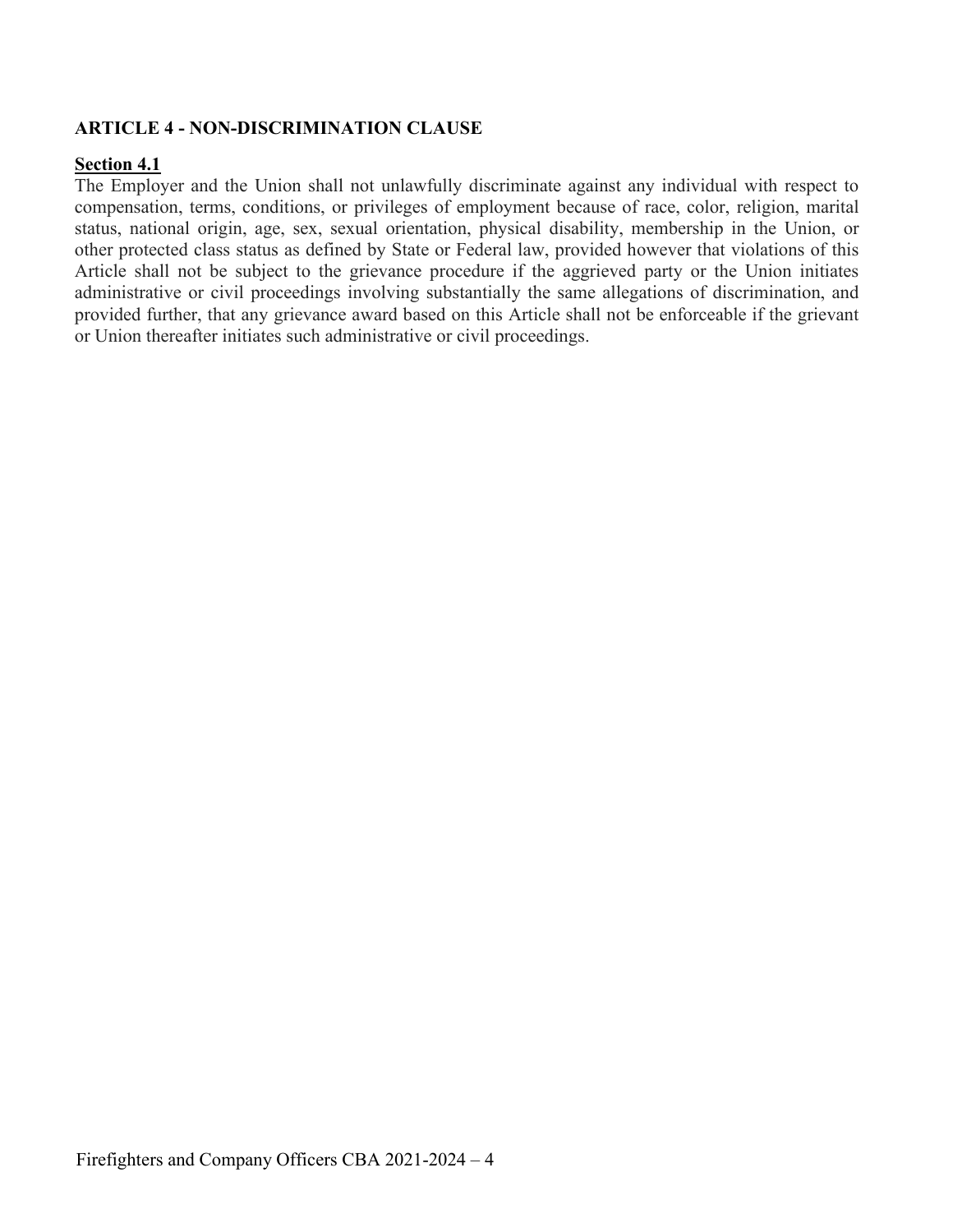### <span id="page-8-0"></span>**ARTICLE 5 - HOURS OF DUTY**

#### **Section 5.1 – Twenty Four (24) Hour Shift**

The normal working hours shall be from 0800 to 0800. The work schedule shall be: 24 hours on duty, 48 hours off duty, 24 hours on duty, 96 hours off duty with this cycle repeated and the use of debit days.

#### **Subsection 5.1.1**

Employees may work an alternate work schedule, with mutual agreement of Union and Employer.

#### **Subsection 5.1.2**

At least one (1) hour shall be reserved for physical fitness per shift.

#### **Subsection 5.1.3 – Debit Day**

An additional twenty-four (24) hour period worked starting at 0800 and ending at 0800 the following day. To increase the average workweek, the employee is required to work twenty-four (24) hours once every thirty-two (32) days. For FLSA purposes, the work period will be sixteen (16) days with an overtime threshold of 121 hours worked.

#### **Subsection 5.1.3.1**

Debit days may be traded between members in accordance with Article 31.

#### **Subsection 5.1.3.2**

Vacation on Debit Days shall be in accordance with the vacation picking process.

#### **Subsection 5.1.3.3**

An Officer on a Debit Day may work as a Firefighter (Hydrant or Nozzle position). The regularly assigned Company Officer of the shift shall retain their position and authority.

An Officer on a Debit Day shall be assigned to fill an open Officer position prior to upgrading a Firefighter (as an Acting Officer) to fill the position.

#### **Section 5.2 – Twelve Hour Shift (Suppression)**

The normal hours of work for the employees assigned to a twelve-hour shift shall be from 0800 to 2000: for four (4) consecutive days followed by four (4) consecutive days off. Average workweek is equal to 42.5 hours.

#### **Subsection 5.2.1**

In the event the Employer creates a twelve (12) hour shift position(s), Firefighters, Engineers, and Company Officers shall be assigned by a seniority bid process with the least senior Officer, Engineer, or non-probationary Firefighter assigned the position if no one bids on the position.

#### **Subsection 5.2.2**

The Employer may adjust the start and end time of the twelve (12) hour shift with mutual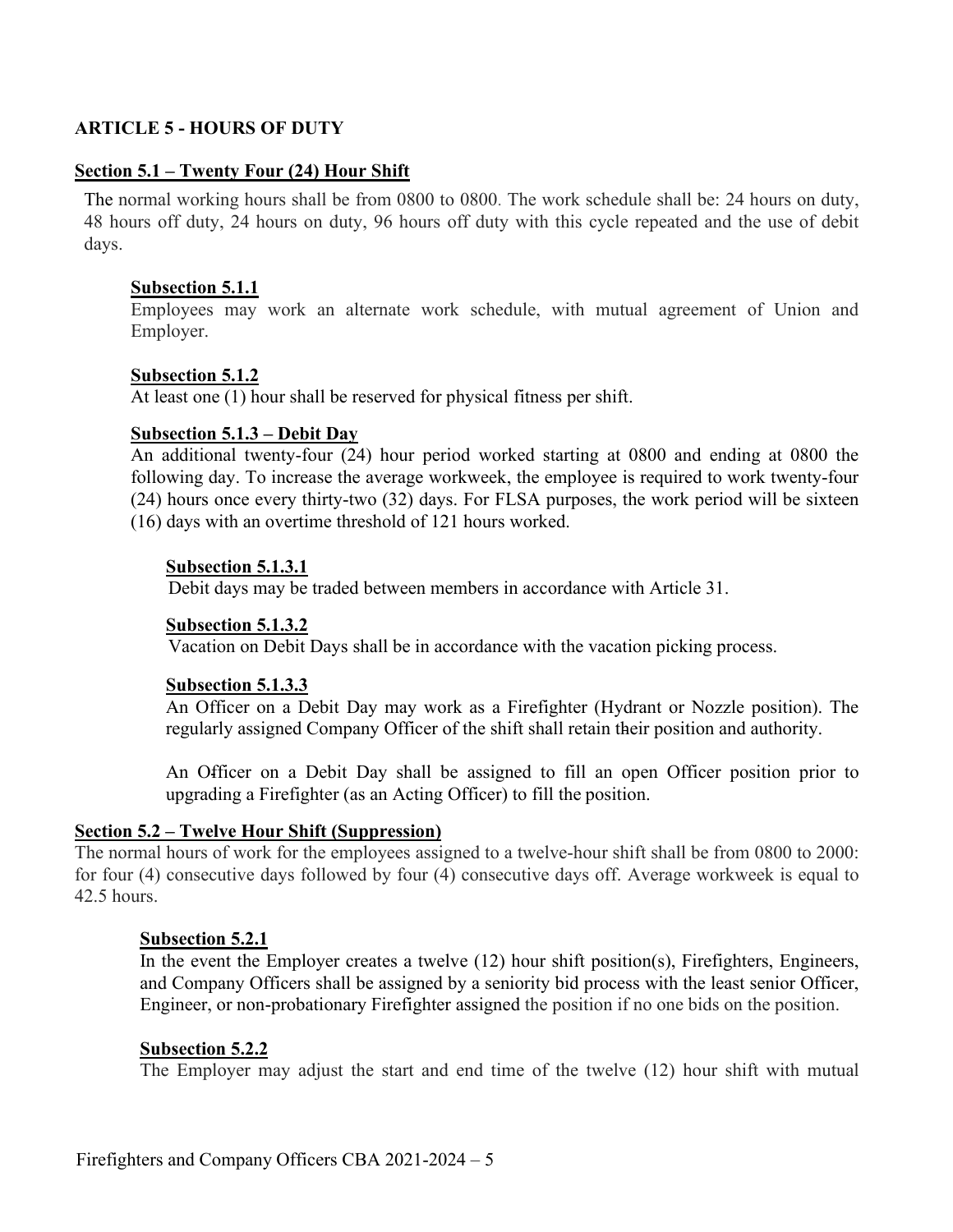agreement of Union and Employer.

### **Section 5.3 – Administrative Day Shift**

The normal working hours for Administrative day shift personnel shall be from 0800 to 1700, Monday through Friday, not to exceed forty (40) hours per workweek, and to include a one (1) hour lunch period.

### **Subsection 5.3.1**

Employees working an Administrative Day Shift may work an alternate work schedule, with mutual agreement of employee and employer, such as, but not limited to, four (4) ten (10) hour shifts per week.

### **Subsection 5.3.2**

The Employer supports telecommuting as a flexible work arrangement and allows supervisors to implement telecommuting arrangements for eligible employees. An Employer policy will be maintained to provide the parameters for equipment and/or working conditions for employees who telecommute.

There are two types of telecommuting, each requiring pre-approval from their Administrative Supervisor.

- Regular Telecommuting: The employee will have a pre-approved, established, predictable schedule.
- Occasional Telecommuting: The employee will telecommute sporadically, generally on an as-needed basis. (i.e., extremely inclement weather, pandemic).

### **Section 5.4 – Notice of Shift Change**

Employees shall receive written notice of a shift change. Fourteen (14) calendar days advanced notice shall be given when possible, or sooner by mutual agreement. This time limit may be waived at the discretion of the Fire Chief to necessitate shift adjustments caused by promotional appointments.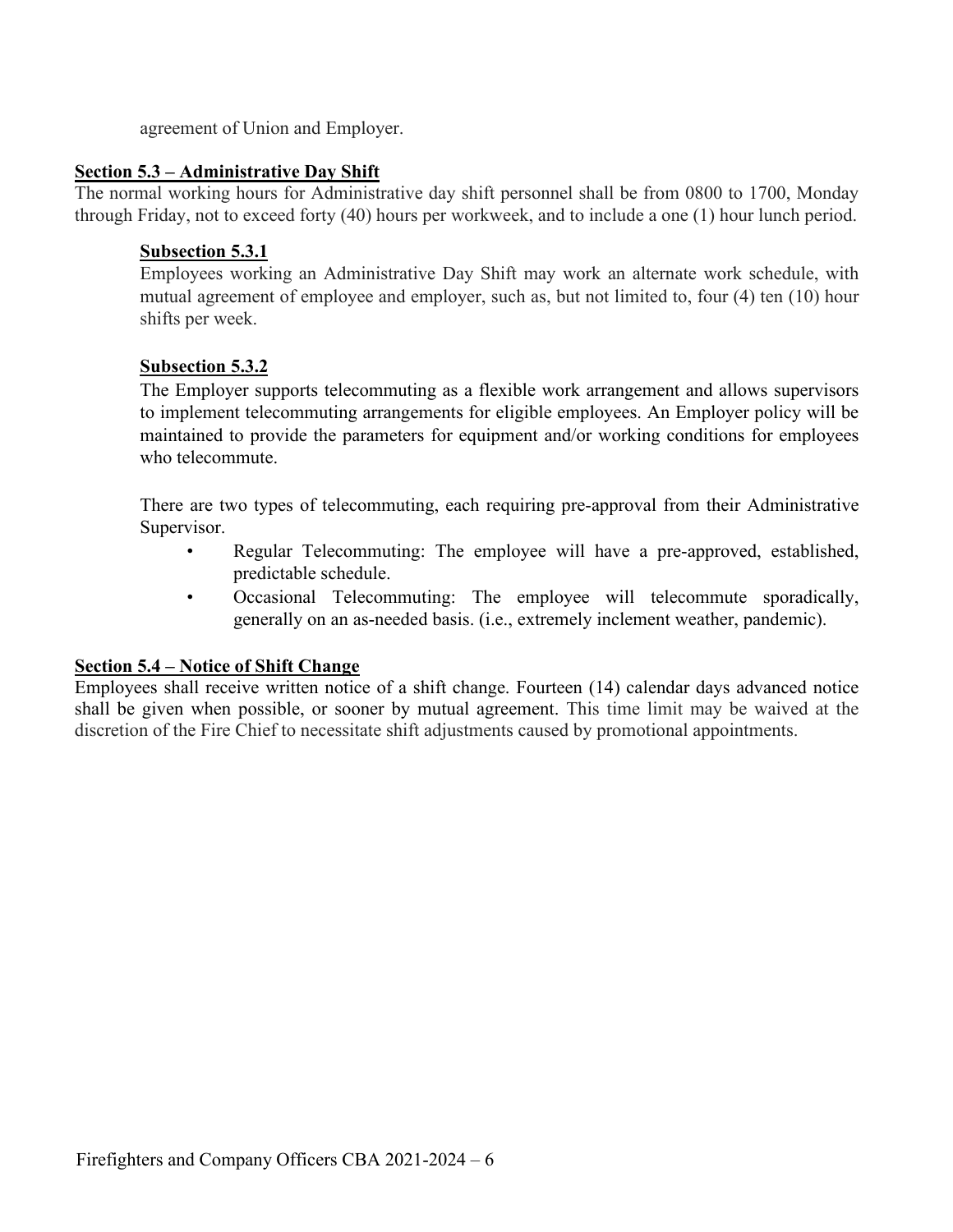## <span id="page-10-0"></span>**ARTICLE 6 - OVERTIME AND CALLBACK**

### **Section 6.1**

Overtime shall be defined as any hours or portion of hours worked beyond an employee's normally scheduled work hours.

### **Section 6.2**

Overtime shall be compensated at one and one-half (1 1/2) times the employee's Regular Rate of Pay as defined in Appendix E.

### **Section 6.3**

Overtime shall be computed to the nearest half hour  $(1-30 \text{ minutes} = 1/2 \text{ hour of overtime}, 31-60$ minutes  $= 1$  hour of overtime).

### **Section 6.4**

In the event overtime is not the extension of or the beginning of an employee's shift, or is not for a task assignment, a minimum of two (2) hours of overtime shall be paid to the employee when the employee is requested or required to return to duty or involved in activities as defined in section 6.5. After the two hours, overtime shall be paid in increments as defined in section 6.3 by the employer.

### **Subsection 6.4.1**

Employees working outside their regularly scheduled shift in a telecommuting/remote/virtual capacity will be compensated at one and one-half times the employee's hourly rate computed to the nearest half hour with a minimum of one (1) hour.

### **Section 6.5**

An employee shall be entitled to overtime pay when off shift and required to attend a meeting or training.

### **Section 6.6**

Employees working Suppression Overtime for fireworks display special events staffing on Independence Day will be guaranteed a minimum of twelve (12) hours.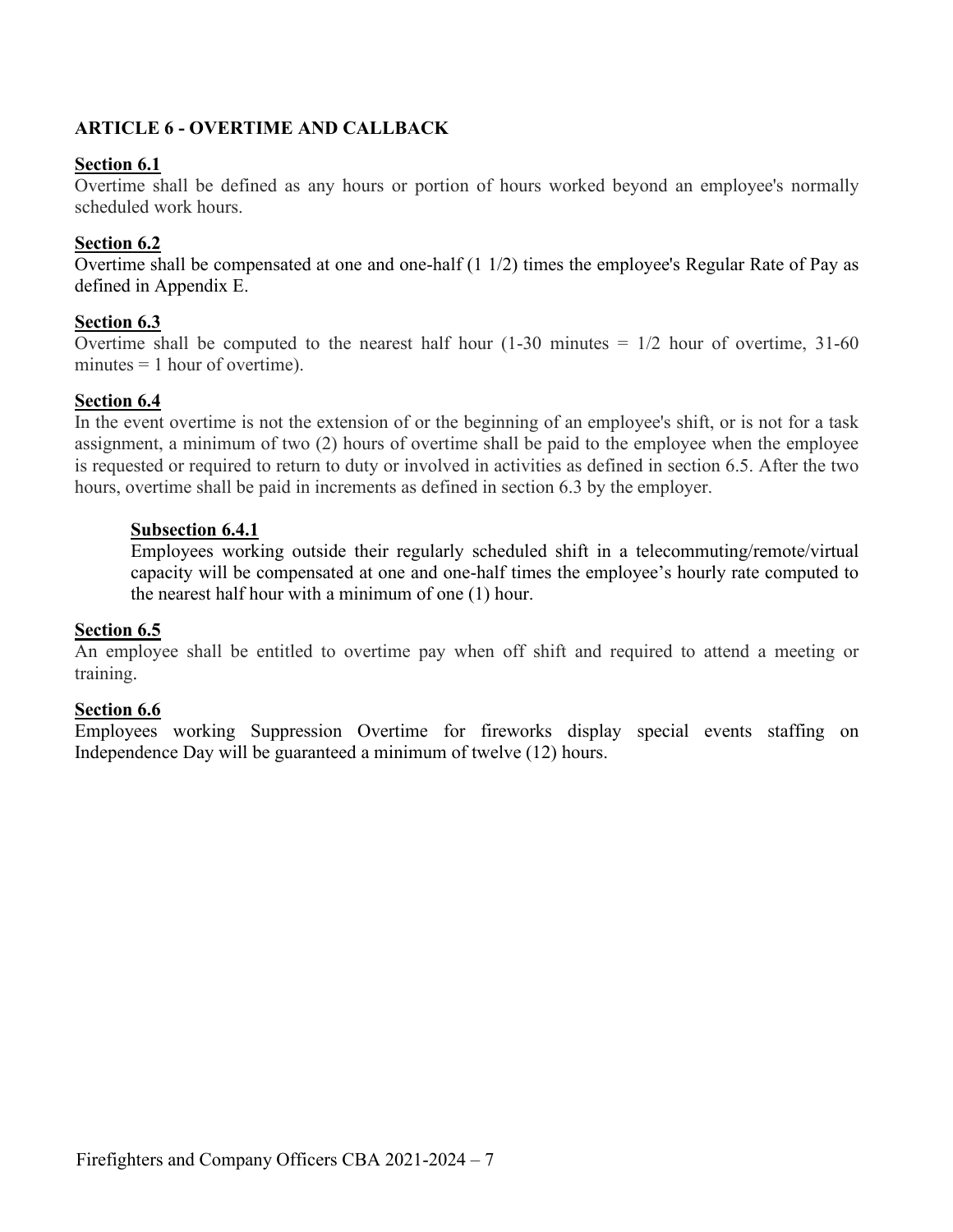## <span id="page-11-0"></span>**ARTICLE 7 - WORKING OUT OF CLASS**

### **Section 7.1**

Any employee who is assigned by the Fire Chief to accept the responsibilities and carry out the duties of a position or rank above that which the employee normally holds for a period of at least one (1) hour shall be compensated as described below:

### **Subsection 7.1.1**

The out of class rate for Firefighters, Engineers, and Lieutenants shall be the base rate of the position being filled.

### **Subsection 7.1.2**

The out of class rate for Captains acting as Battalion Chiefs shall be the base rate of the position being filled.

### **Section 7.2**

To qualify as an Acting Lieutenant, a Firefighter shall complete the Acting Officer Development Program; or, shall have completed JATC and been an Acting Lieutenant prior to August 31, 2010.

### **Section 7.3**

Firefighters that have successfully completed the JATC Driver/Operator objectives shall be eligible to fill the role of acting Engineer and shall be paid in accordance with Article 7, Subsection 7.1.1 when acting. All current 1st class Firefighters are "legacied" and considered eligible Acting Engineers, effective January 1, 2022.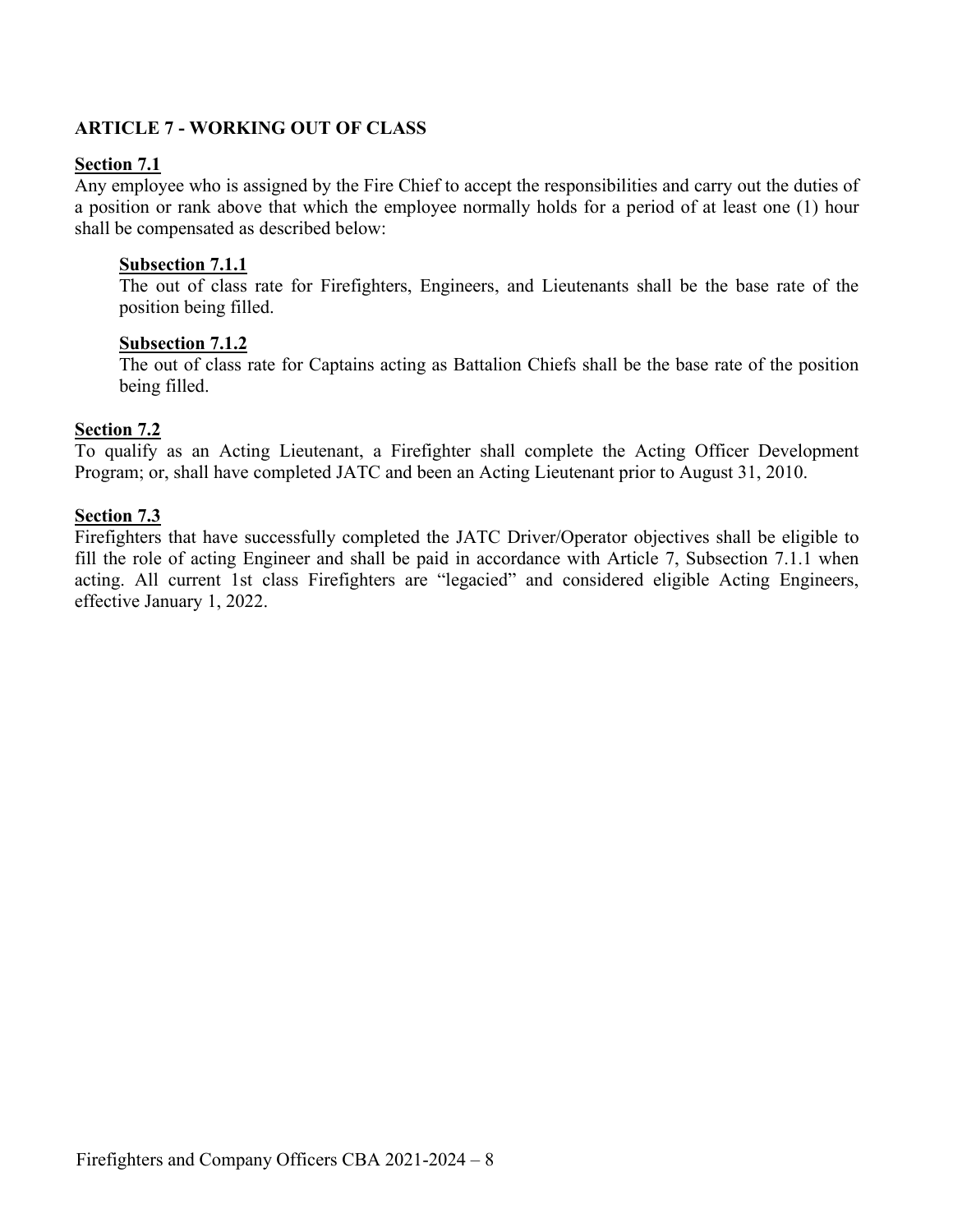## <span id="page-12-0"></span>**ARTICLE 8 - EDUCATION INCENTIVE**

### **Section 8.1**

The Employer shall pay a monthly premium equivalent to 1.75% of 1st Class Firefighter Rate of Pay for an Associate's degree. The monthly premium begins the first month following official documentation submitted to the Employer of an accredited (accredited by the Northwest Commission on Colleges and Universities (NWCCU) or regionally equivalent) program awarding a degree in the field of Fire Science, (e.g., Fire Technology, Fire Administration/Command, Fire Prevention Specialist or other fire related education) approved through consensus with Labor and Management.

### **Section 8.2**

The Employer shall pay a monthly premium equivalent to 2.0% of 1st Class Firefighter Rate of Pay for a Bachelor's degree. The monthly premium begins the first month following official documentation submitted to the Employer of an accredited (accredited by the Northwest Commission on Colleges and Universities (NWCCU) or its regional equivalent) program, or as approved through consensus with Labor and Management. Employees who qualify for the premium under this section are not eligible for the premium under Section 8.1.

### **Section 8.3 – Education Reimbursement**

Tuition reimbursement, which will have a maximum annual allowable amount of up to 15 credits per calendar year, shall be allowed for any approved, accredited, graded, job related degree program, based upon the following tuition payment schedule:

The Employer shall reimburse up to \$350 per credit hour (inclusive of all fees).

### **Section 8.4**

When staffing allows, employees may be allowed to attend approved educational classes, seminars and/or schools that are job related or part of approved degree programs, without being charged personal leave or vacation. This provision does not apply to the JATC program.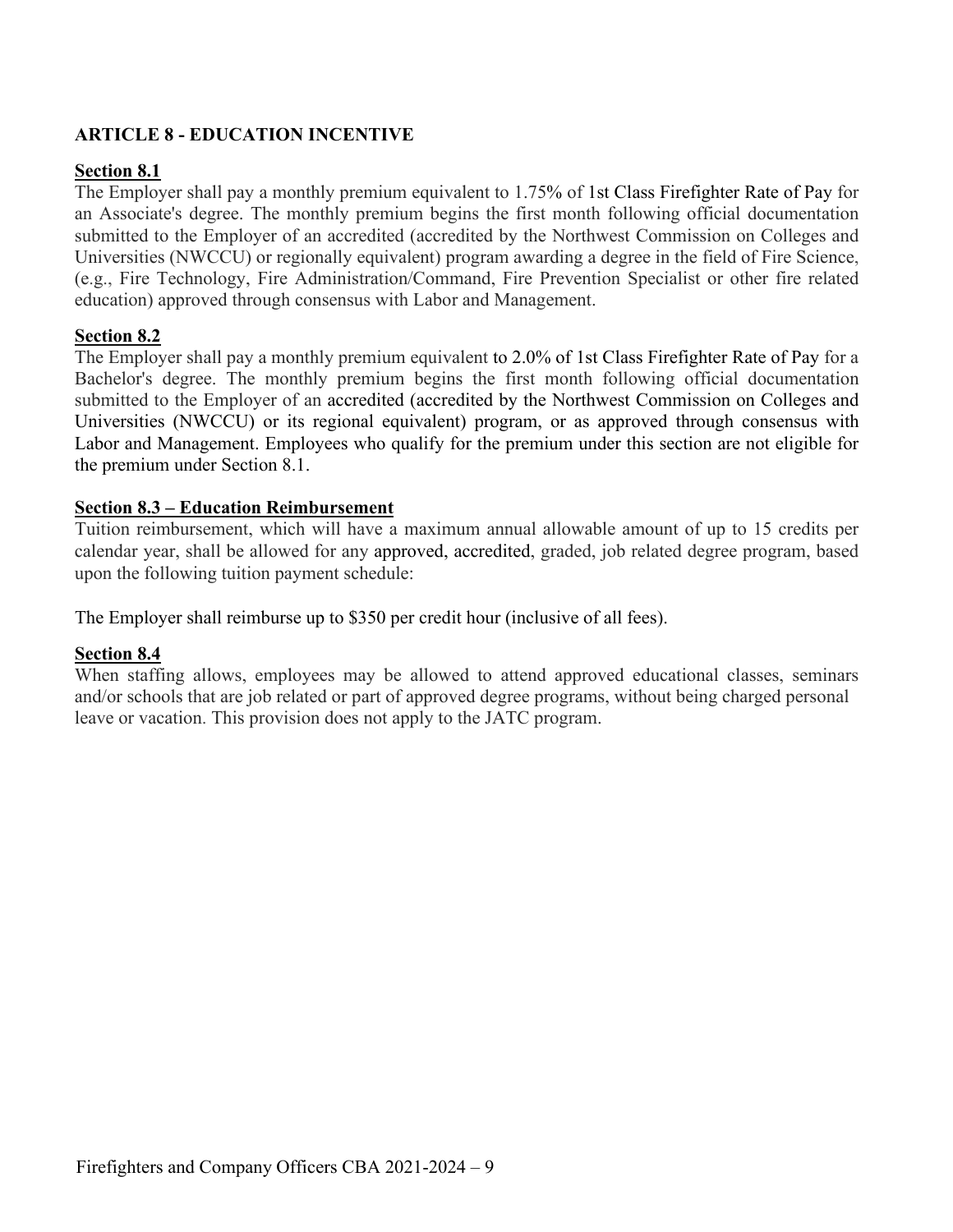### <span id="page-13-0"></span>**ARTICLE 9 - WAGES AND DEFERRED COMPENSATION**

#### **Section 9.1 - Calculation**

The salary schedule shall be as set forth in Appendix A. Effective January 1, 2021, the Base Monthly Rate for first class Firefighters (1st Class FF) shall be \$8,336.00. For the purpose of calculating the Base Hourly Rate of Pay, the Base Monthly Rate of individuals shall be multiplied by twelve (12) to obtain the annual salary, which shall then be divided by 2465 (2080 for employees working a forty (40) hour work week), which represents the annual hours scheduled. For Regular Rate of Pay and Overtime Rate of Pay, see Appendix E, Definitions.

### **Section 9.2**

Salaries shall be increased effective January 1, 2022, January 1, 2023, and January 1, 2024 in accordance with Appendix A, Section A.3.

#### **Section 9.3 – Classifications and Specialty Pays**

Other classifications, ranks, and specialty pays shall be referenced in Appendix "A," which shall form a part of and be subject to all provisions of this Agreement.

#### **Section 9.4 – Deferred Compensation**

For 2021 and 2022, the Employer agrees to make a contribution in the amount of three and a half percent (3.5%) of 1<sup>st</sup> class firefighter Base Monthly Rate, per month, per employee into one of the Employer's deferred compensation programs chosen by the Employee.

Beginning January 1, 2023, the Employer agrees to make a contribution in the amount of four percent (4%) of 1st class firefighter Base Monthly Rate, per month, per employee into one of the Employer's deferred compensation programs chosen by the Employee.

Beginning January 1, 2023, the Employer agrees to make an additional matching contribution per month, per employee. The Employer matching contribution is a 100% match of an employee's elective payroll deferral, to a maximum of one percent  $(1%)$  of  $1<sup>st</sup>$  Class Firefighter Rate of Pay.

#### **Subsection 9.4.1**

The Employer shall maintain two (2) separate 457(b) options (Currently Randall & Hurley and the state DRS 457(b) plan) at least one of which will offer a loan program (see Policy 3518 for reference).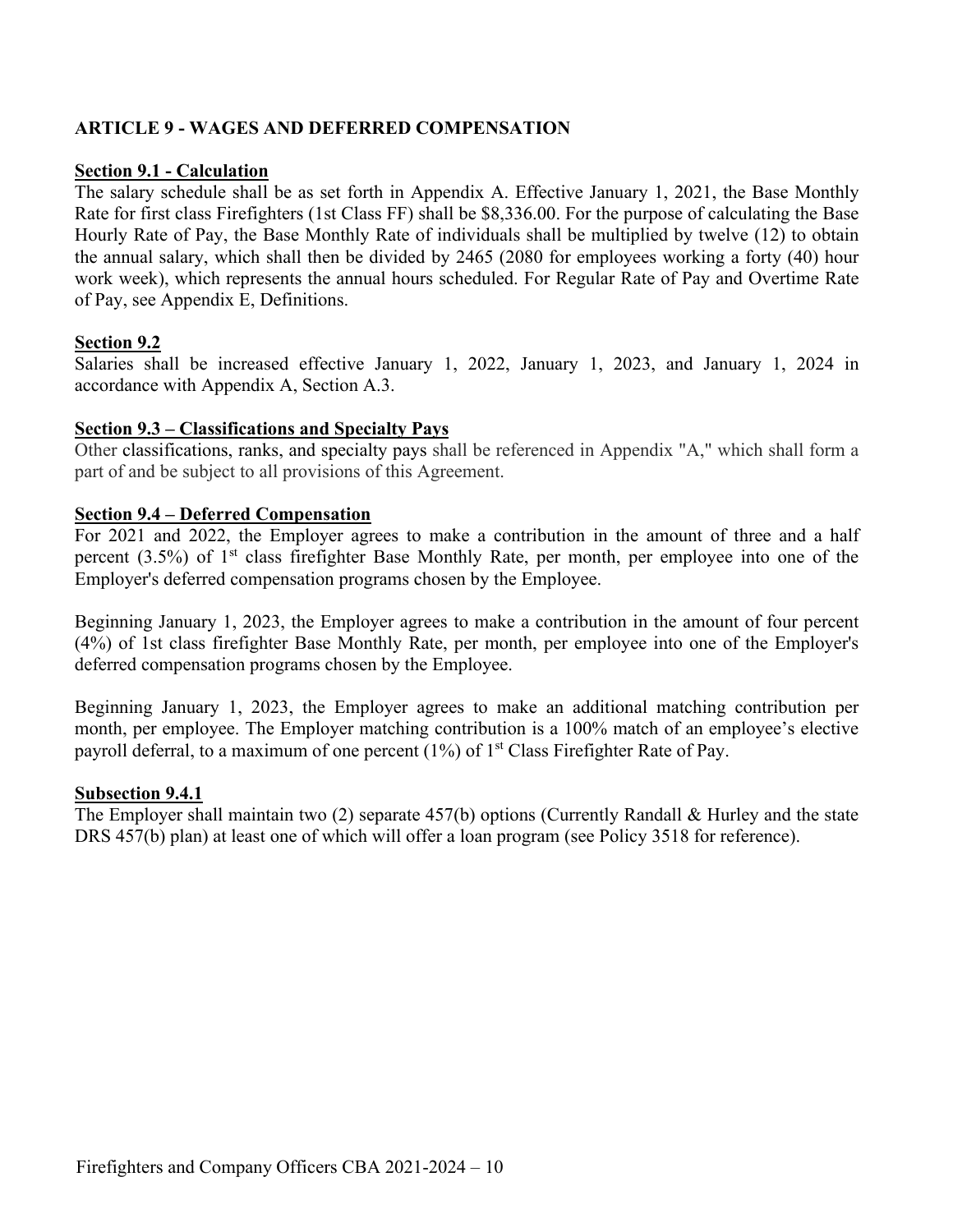## <span id="page-14-0"></span>**ARTICLE 10 – PAYROLL DEDUCTIONS**

### **Section 10.1**

Upon receipt of written authorization individually signed by a bargaining unit member, the Employer shall have deducted from the pay of such Employee, the amount of dues as certified by the Secretary or President of the Union and shall transmit the same to the Treasurer of the Union.

### **Section 10.2**

The Employer agrees to a maximum of eight charitable or political payroll deductions which have a uniform benefit of the Union members as a whole.

### **Section 10.3**

The Union will indemnify, defend, and hold the Employer harmless against any claims made, and against any suit instituted against the Employer, on account of any check-off of dues for the Union, payroll deductions, or lawful actions taken by the Employer in the enforcement of the provisions of Article 2 (Union Membership). The Union agrees to refund to the Employer any amount paid to it in error or on account of the check-off provisions upon presentation of proper evidence thereof.

### **Section 10.4**

The Employer agrees to allow employees a payroll deduction to pay 100% of the premiums for a disability policy for all employees covered by this Agreement.

### **Section 10.5**

The Employer is authorized to deduct from the pay of each employee the deduction required under RCW 51.16.140 so long as the mandatory employee contribution is required by law.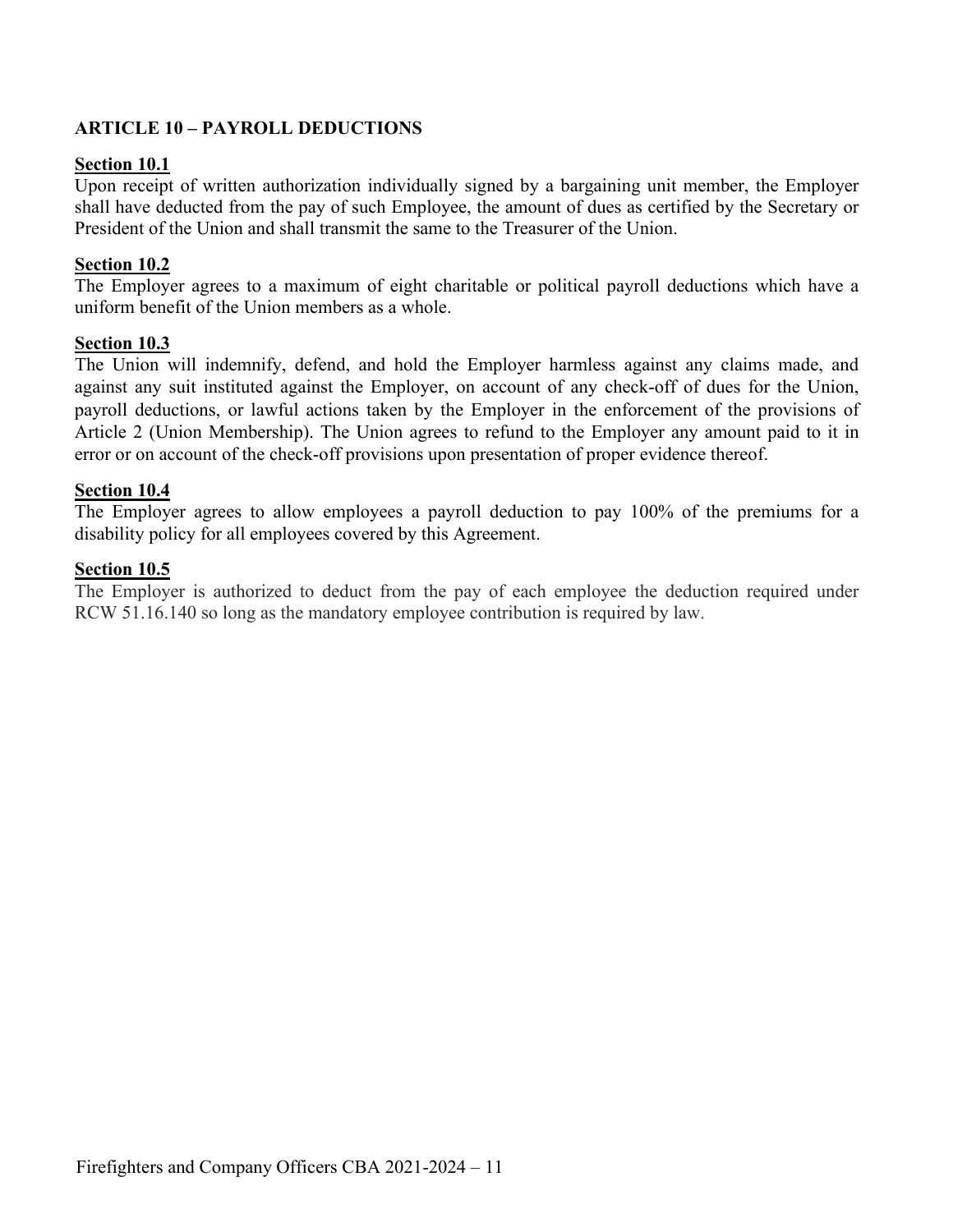## <span id="page-15-0"></span>**ARTICLE 11 - LONGEVITY**

### **Section 11.1**

The Employer shall pay a monthly Longevity premium equivalent to the corresponding percentage of the 1st Class Firefighter Rate of Pay for the employee who has completed the following schedule of years of service as a full time employee with the Employer or as reflected in Appendix B.

| Completion of: | Premium |
|----------------|---------|
| 5 years        | $2\%$   |
| 10 years       | $4\%$   |
| 15 years       | 6%      |
| 20 years       | 8%      |
| 25 years       | 11%     |
| 30 years       | 13%     |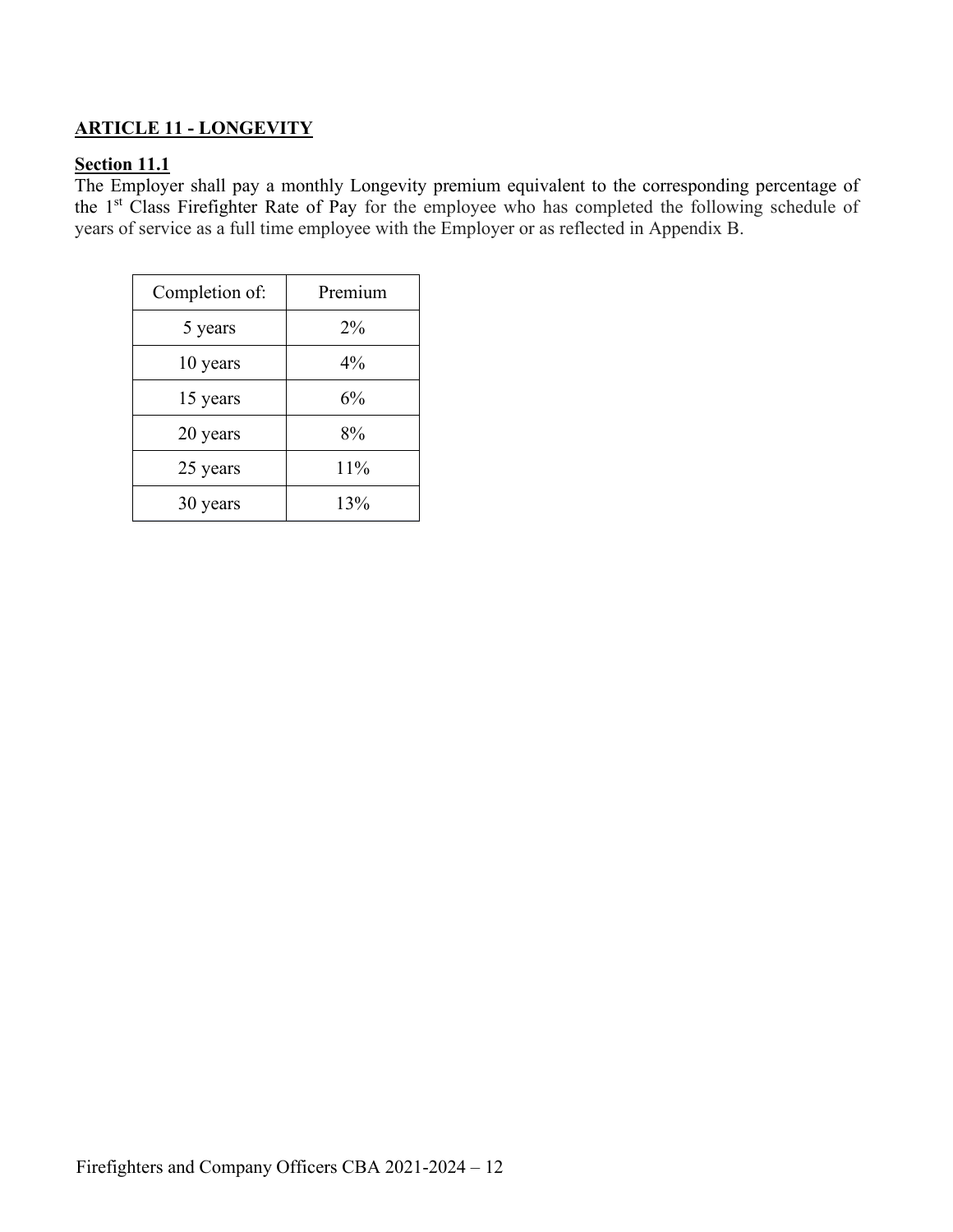### <span id="page-16-0"></span>**ARTICLE 12 - MILEAGE ALLOWANCE**

#### **Section 12.1**

Employees, when pre-approved by the Employer to use their private vehicles on Employer business, shall be compensated for mileage.

#### **Section 12.2**

In lieu of mileage allowance, employees relocated during a shift shall be compensated at a rate of \$10.00.

#### **Section 12.3**

When employees are pre-approved by the Employer to use their private vehicle for job-related training that occurs outside of the Eastside Fire & Rescue boundaries, mileage shall be computed from actual miles traveled, but not to exceed mileage from 175 Newport Way NW (Issaquah, WA) to the training site and back.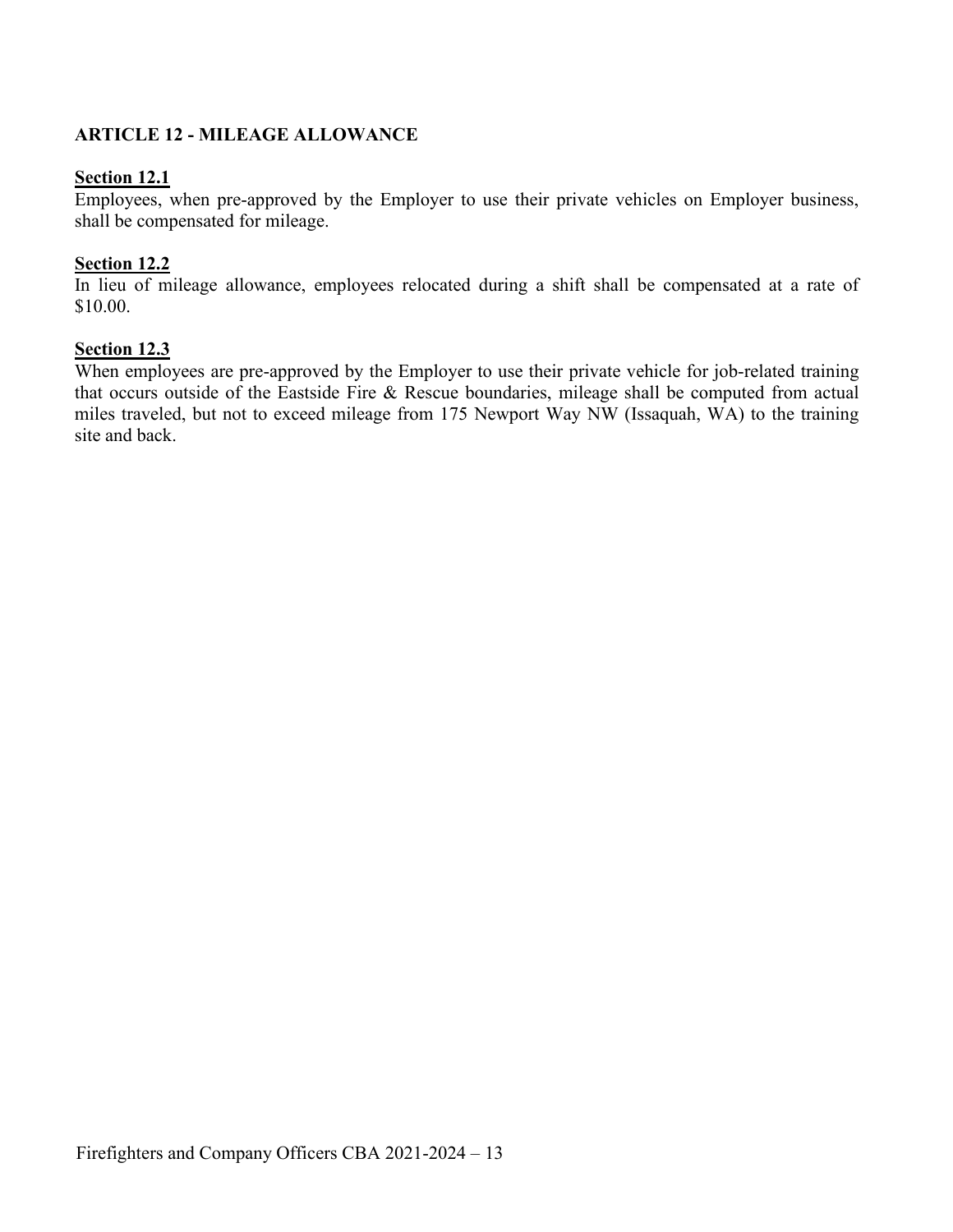## <span id="page-17-0"></span>**ARTICLE 13 - CLOTHING AND CARE**

### **Section 13.1**

Uniforms and protective clothing shall be provided as described in Employer policy. Such items shall be replaced at no cost to the Employee, subject to a fair wear and tear policy.

### **Section 13.2**

The Employer shall provide laundering facilities for routine cleaning of clothing as provided for in this Agreement; some contaminated items may require special cleaning which will be provided.

### **Section 13.3**

Line personnel assigned to day shift (light duty excluded) that are required to wear white shirts will be provided reimbursement for dry cleaning of shirts.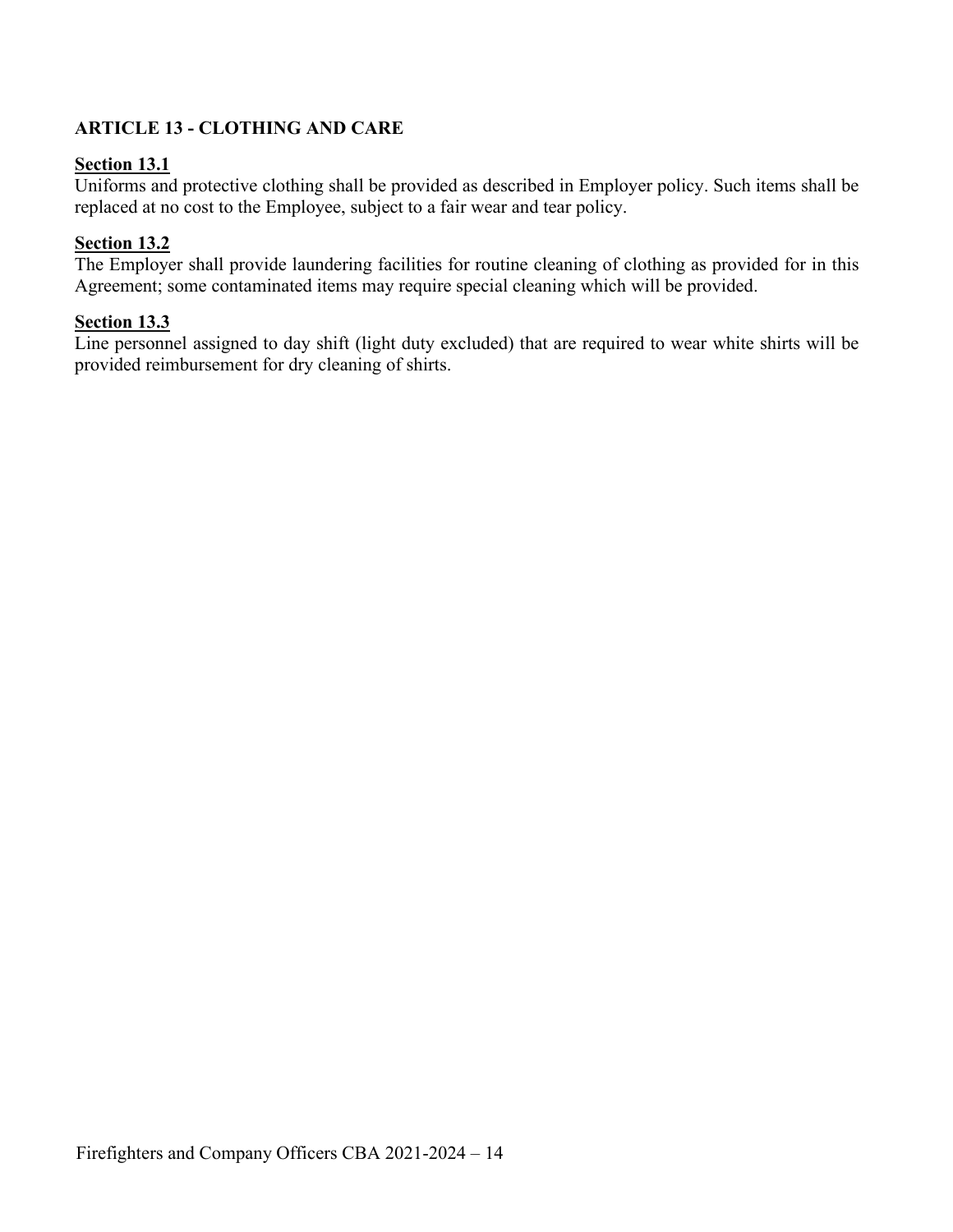### <span id="page-18-0"></span>**ARTICLE 14 – INSURANCE BENEFITS**

#### **Section 14.1 Medical and Dental Benefit**

The Employer shall pay 100% of all medical and dental premiums for employees, spouses, state registered domestic partners, and dependents.

The Employer and the Union mutually agree the LEOFF Health and Welfare Trust Plan B shall be the medical insurance plan (includes vision) and the LEOFF Health and Welfare Trust shall be the medical insurance provider. Delta Dental Plan D, purchased through Washington Counties Insurance Fund (WCIF), shall be the dental insurance provider. The Voluntary Employees' Beneficiary Association (VEBA) Third Party Administrator (TPA) and HRA VEBA debit card provider shall be BPAS.

Kaiser Permanente HMO (medical and vision) shall also be offered if the minimum required participants are met. Employees choosing Kaiser Permanente HMO shall pay any premium in excess of the current year's LEOFF Health and Welfare Trust Plan B rate.

### **Section 14.2 Health Reimbursement Arrangement Voluntary Employees' Beneficiary Association (HRA/VEBA):**

Annually, the Employer shall fund an HRA VEBA for each bargaining unit member as follows:

| Employee with no spouse, state     | \$2,000 |
|------------------------------------|---------|
| registered domestic partner or     |         |
| dependents:                        |         |
|                                    |         |
| Employee with spouse, state        | \$4,000 |
| registered domestic partner and/or |         |
| dependents:                        |         |

The HRA accounts shall be held in a Voluntary Employees' Benefit Plan (VEBA) Trust, may be used for all IRS allowable expenses, and shall contain the following elements:

#### **Subsection 14.2.1**

The annual HRA VEBA employer contribution shall be available for use by each employee for IRS allowable expenses by January 15th of each year. The Employer agrees to fund the annual HRA VEBA contribution for each bargaining unit member monthly with 100% funding to occur by July 1st of each year with no cap on accumulation. Accumulated balances plus interest shall roll over each year.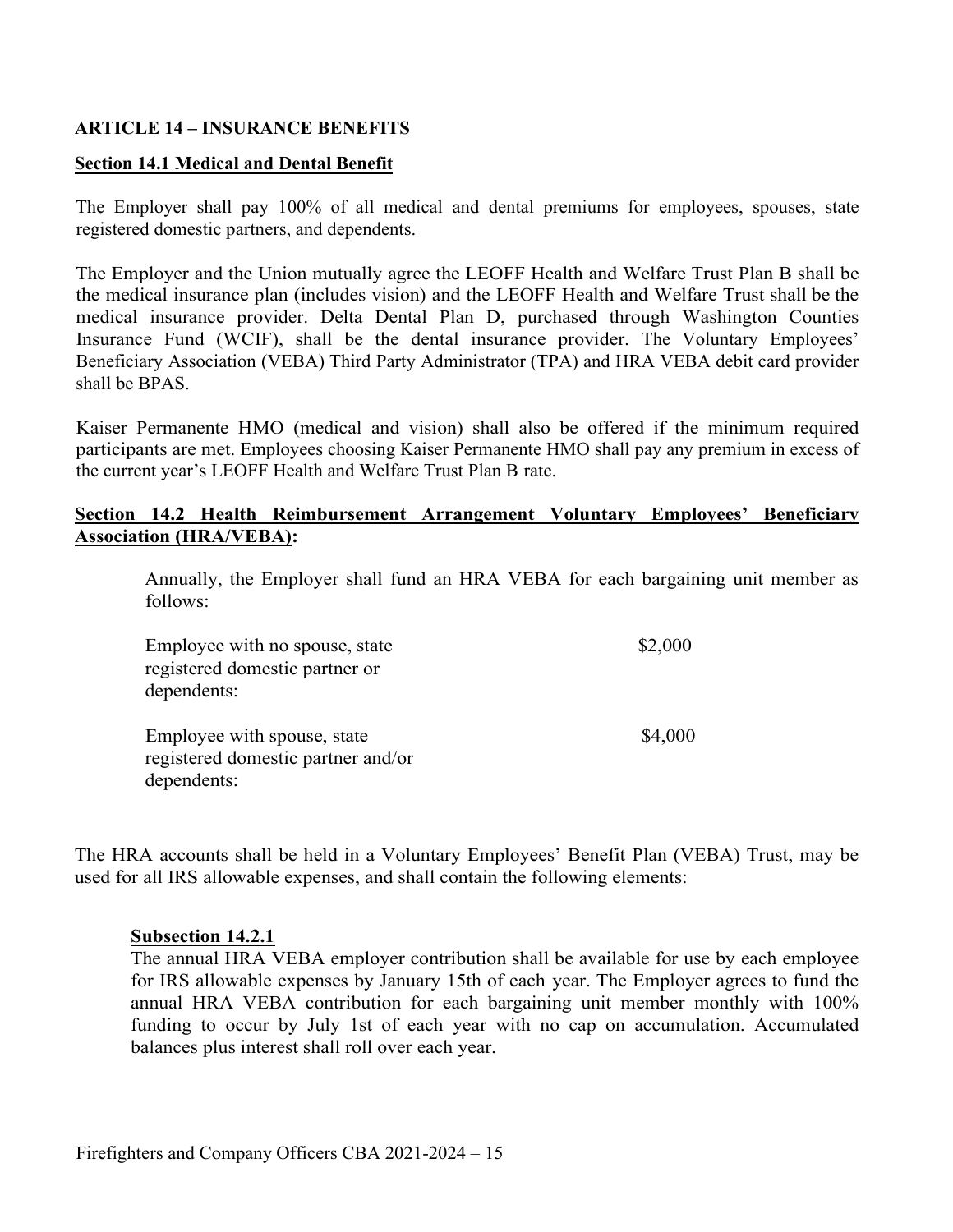### **Subsection 14.2.2**

Individual HRA VEBA account funds shall roll over accumulated amounts as indicated above and shall include a survivorship option.

### **Subsection 14.2.3**

Employees separating from the Employer shall continue to have access to their HRA VEBA balance (until depleted) as provided in 14.2.2.

### **Section 14.3 Medical Insurance Committee (MIC):**

The MIC is a joint Labor/Management Committee of equal representation (currently 3 from Labor and 3 from Management) which oversees all sections of Article 14. The MIC evaluates healthcare options, pricing and usage. The MIC shall meet at least semi-annually or by mutual agreement and may propose alternative medical plan options using the following criteria:

- 1. Maintaining an effective and efficient healthcare plan;
- 2. Within the scope of the Employer's legal authority as a publicemployer;
- 3. Within the scope of the Union's responsibility to all bargaining unit members represented by Local 2878.

Such plan option(s) shall be evaluated jointly and bargained in good faith.

### **Section 14.4 Benefits while on leave without pay or separation (within COBRA):**

The Employer shall make available to the employee on leave without pay or separated from the Employer the current medical and dental benefits at no cost to the Employer, to the extent allowed under COBRA Law.

### **Section 14.5 Benefits while on Disability Leave**

The Employer shall provide employees on disability leave, pursuant to Article 18, the benefit outlined in Section 14.1.

### **Section 14.6 MIC Review**

In the event the parties' negotiated health insurance carrier plans are discontinued or experience an annual cost increase of eight percent (8.0%) or higher (medical and dental evaluated independently), either the Union or the Employer may request an evaluation by the MIC. The joint MIC will evaluate and recommend options as a result. The evaluation shall be based on benefit options, pricing, and usage.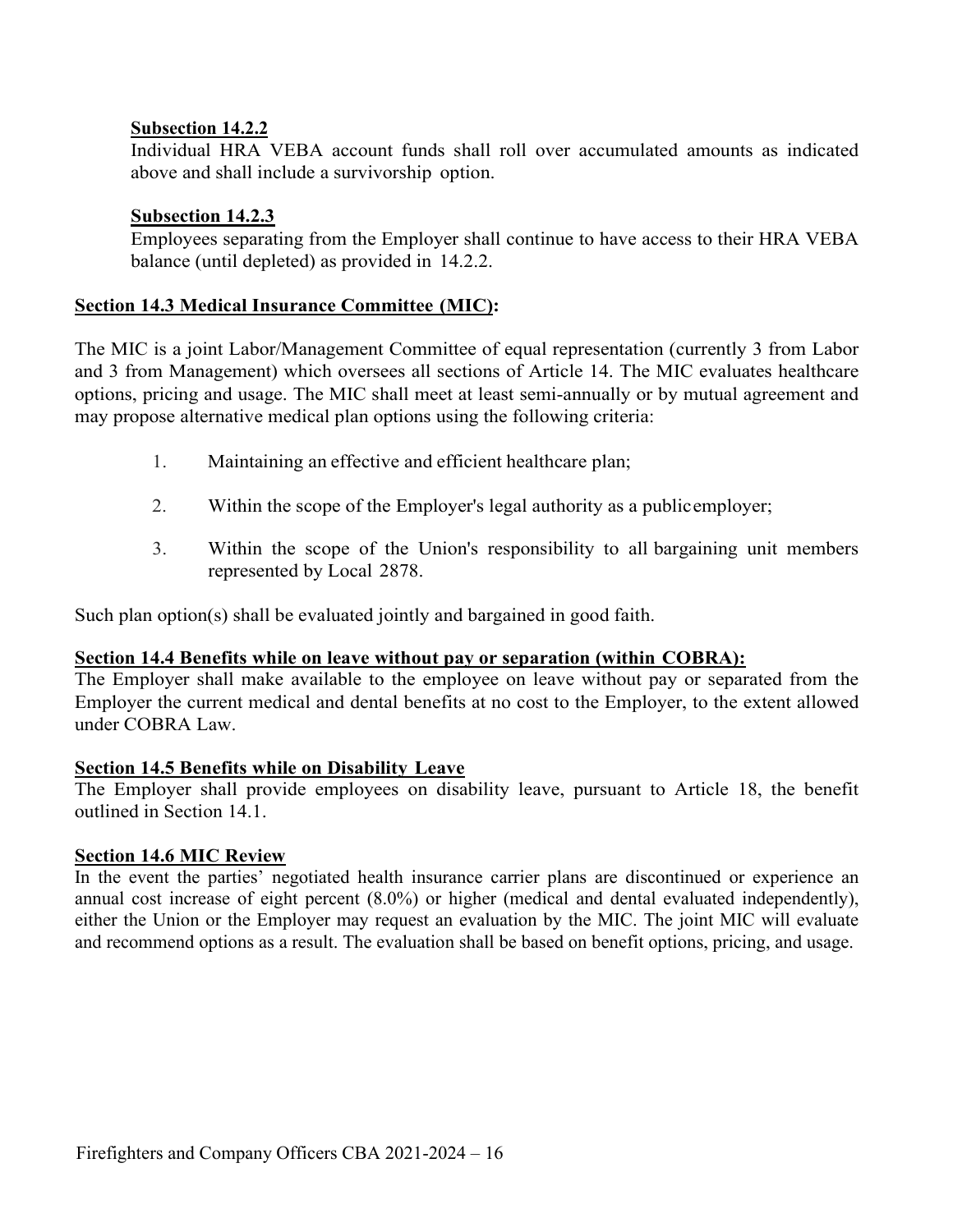## <span id="page-20-0"></span>**ARTICLE 15 – TOBACCO USE**

### **Section 15.1**

The Employer and the Union agree the use of tobacco products (cigarettes, cigars, chewing tobacco, etc.) is not compatible with a healthy fire service, reduces work efficiencies, increases health care costs and is contrary to the goals of a comprehensive wellness program.

### **Section 15.2**

While on duty employees shall not use any tobacco products.

### **Section 15.3**

No tobacco products shall be used while on Employer managed properties or resources.

### **Section 15.4**

The Union and Employer encourage employees using tobacco to seek appropriate cessation treatment to become tobacco free. In order to assist in the cessation of tobacco products, the Employer shall pay for one completed tobacco cessation treatment program (outside of provided health insurance) per employee (not to exceed \$900). The Employer may provide additional programs if it deems necessary.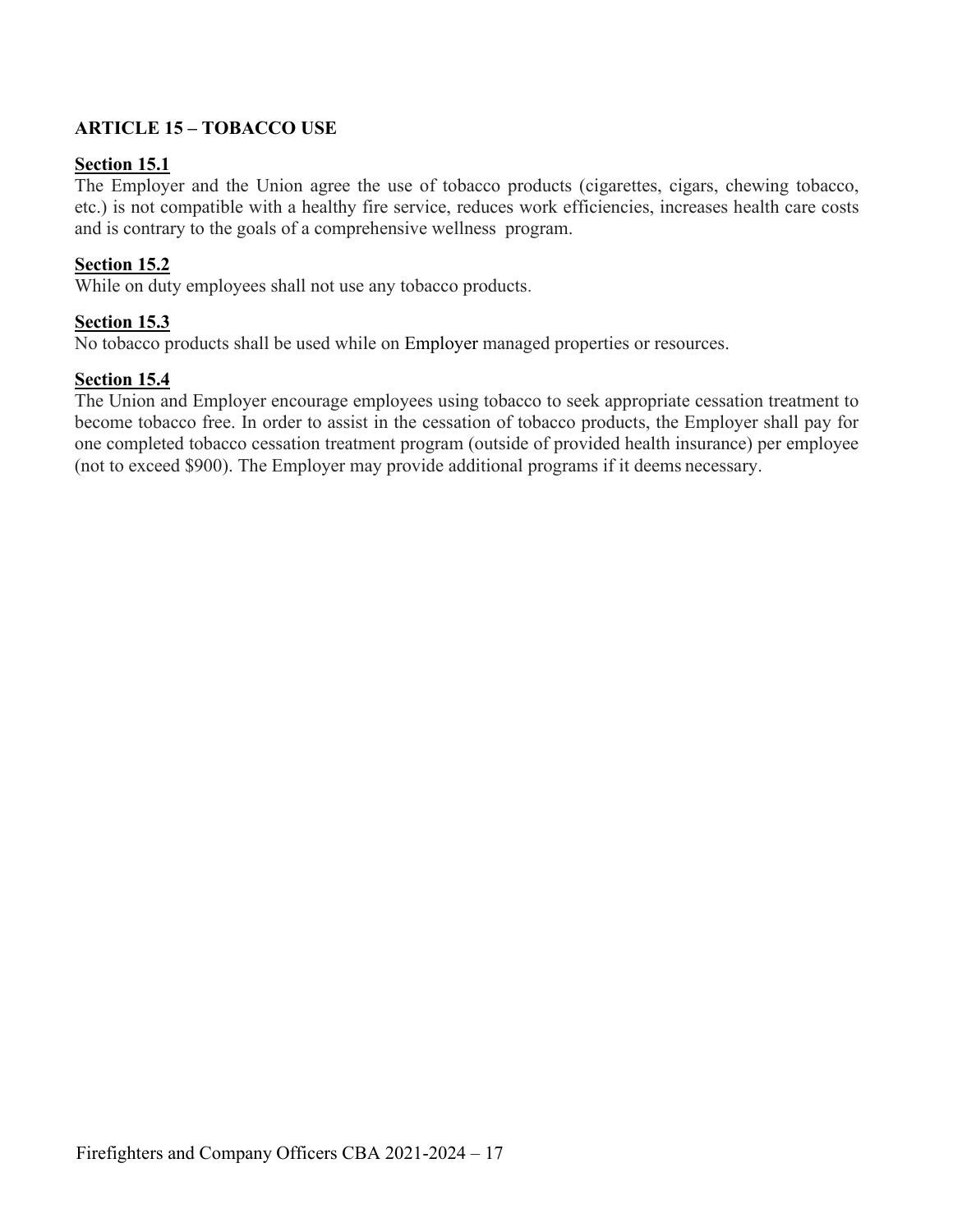## <span id="page-21-0"></span>**ARTICLE 16 - VACATION**

## **Section 16.1 - Accrual**

Vacation and holiday leave shall be authorized to regular, full-time employees based on the following schedules:

|  | Administrative Day Shift Employees: |
|--|-------------------------------------|
|  |                                     |

|             | Hours | <b>Vacation Days</b> | <b>Accrual Rate</b><br>Per pay period | Maximum<br>Accrual<br><b>Buffer</b> | Maximum<br><b>Accrual Max</b><br>Cash Out |
|-------------|-------|----------------------|---------------------------------------|-------------------------------------|-------------------------------------------|
| $0-1$ year  | 48    | 6                    | 2.000                                 | 96                                  | 96                                        |
| 2-4 years   | 120   | 15                   | 5.000                                 | 252                                 | 228                                       |
| 5-9 years   | 168   | 21                   | 7.000                                 | 300                                 | 276                                       |
| $10+$ years | 216   | 27                   | 9.000                                 | 420                                 | 396                                       |

## Twelve (12) Hour Shift Employees:

|                 | Hours | Vacation<br>Days | Accrual<br>Rate Per<br>pay<br>period | Maximum<br>Accrual<br><b>Buffer</b> | Maximum<br>Accrual<br>Max Cash<br>Out |
|-----------------|-------|------------------|--------------------------------------|-------------------------------------|---------------------------------------|
| $0 - 1$ year    | 120   | 10               | 5.000                                | 96                                  | 96                                    |
| 2-4 years       | 168   | 14               | 7.000                                | 252                                 | 228                                   |
| $5 - 9$ years   | 192   | 16               | 8.000                                | 300                                 | 276                                   |
| $10 - 14$ years | 216   | 18               | 9.000                                | 348                                 | 324                                   |
| $15 - 19$ years | 240   | 20               | 10.000                               | 396                                 | 372                                   |
| $20+$ years     | 264   | 22               | 11.000                               | 420                                 | 396                                   |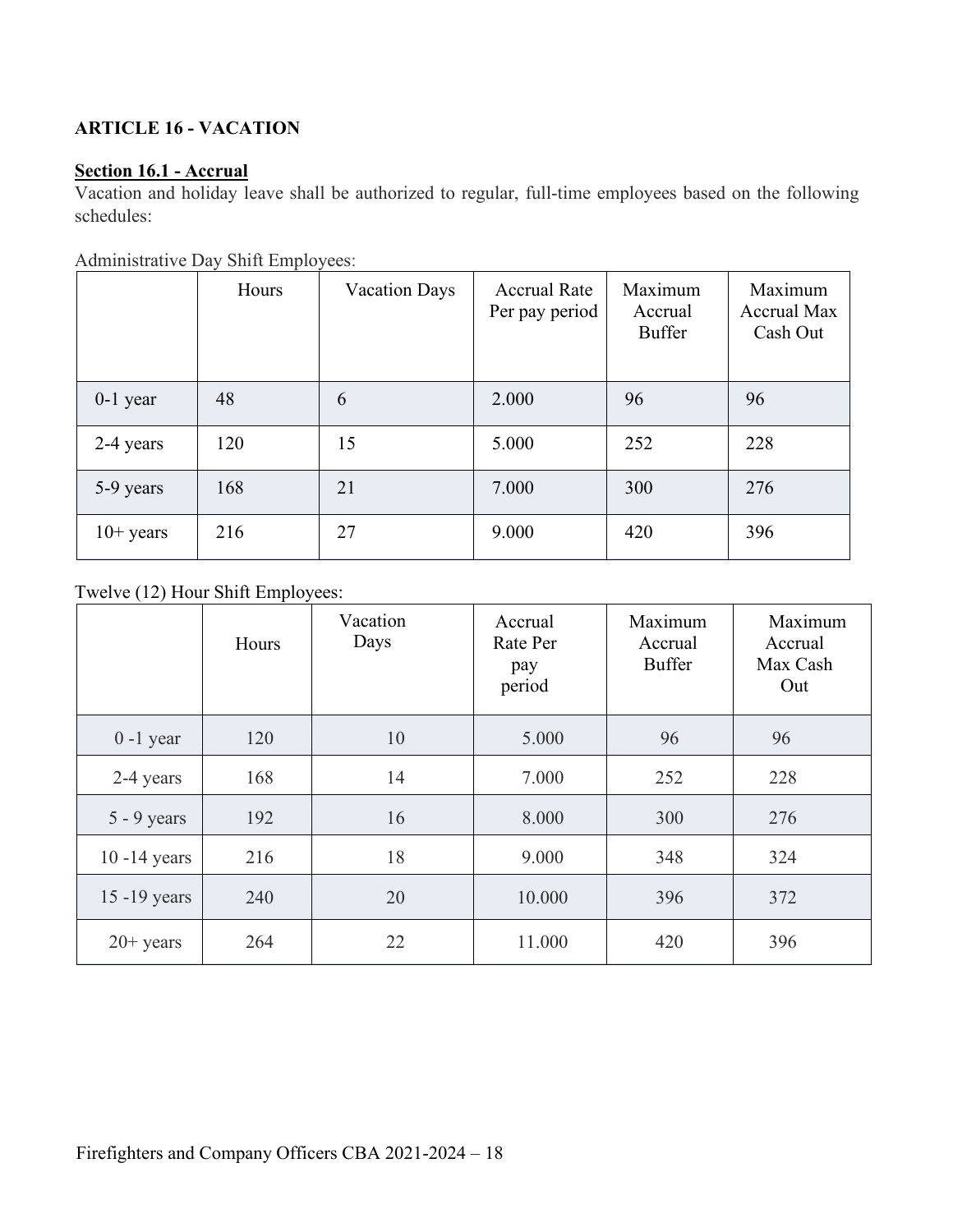|               | Hours | Vacation<br>Days | Accrual<br>Rate Per<br>pay<br>period | Maximum<br>Accrual<br><b>Buffer</b> | Maximum<br>Accrual<br>Max<br>Cash Out |
|---------------|-------|------------------|--------------------------------------|-------------------------------------|---------------------------------------|
| $0 - 1$ year  | 96    | $\overline{4}$   | 4.000                                | 96                                  | 96                                    |
| 2-4 years     | 228   | 9.5              | 9.500                                | 252                                 | 228                                   |
| $5 - 9$ years | 276   | 11.5             | 11.500                               | 300                                 | 276                                   |
| $10-14$ years | 324   | 13.5             | 13.500                               | 348                                 | 324                                   |
| 15-19 years   | 372   | 15.5             | 15.500                               | 396                                 | 372                                   |
| $20+$ years   | 396   | 16.5             | 16.500                               | 420                                 | 396                                   |

Twenty-Four (24) Hour Shift Employees (Four Platoon):

### **Subsection 16.1.1**

 $\overline{\text{Employees}}$  shall accrue  $1/24$ <sup>th</sup> of their authorized vacation and holiday leave credit each pay period, and the payroll process will debit for the vacation leave used during the pay period. (This is based on twenty-four (24) pay periods per year.)

### **Subsection 16.1.2**

Vacation benefits shall be accrued from the date of hire and the rate change shall be effective on the pay period of the employee's anniversary date, unless the anniversary date falls on the pay period, which shall then become the effective date.

### **Subsection 16.1.3**

Employees may have a greater amount of leave accrued than indicated in 16.1 throughout the year, but shall be below the maximum accrual on December 31st of each year.

### **Subsection 16.1.3.1**

If employees are not authorized to take vacation leave due to circumstances beyond their control, the Fire Chief or Administrative designee shall authorize the employee an additional 120 days to use accrued vacation leave in excess of maximum accrual limits without loss of benefit. Accrual that exceeds the maximum authorized shall be adjusted on January 1st of each year. The overage may be converted to sick leave with Employer approval.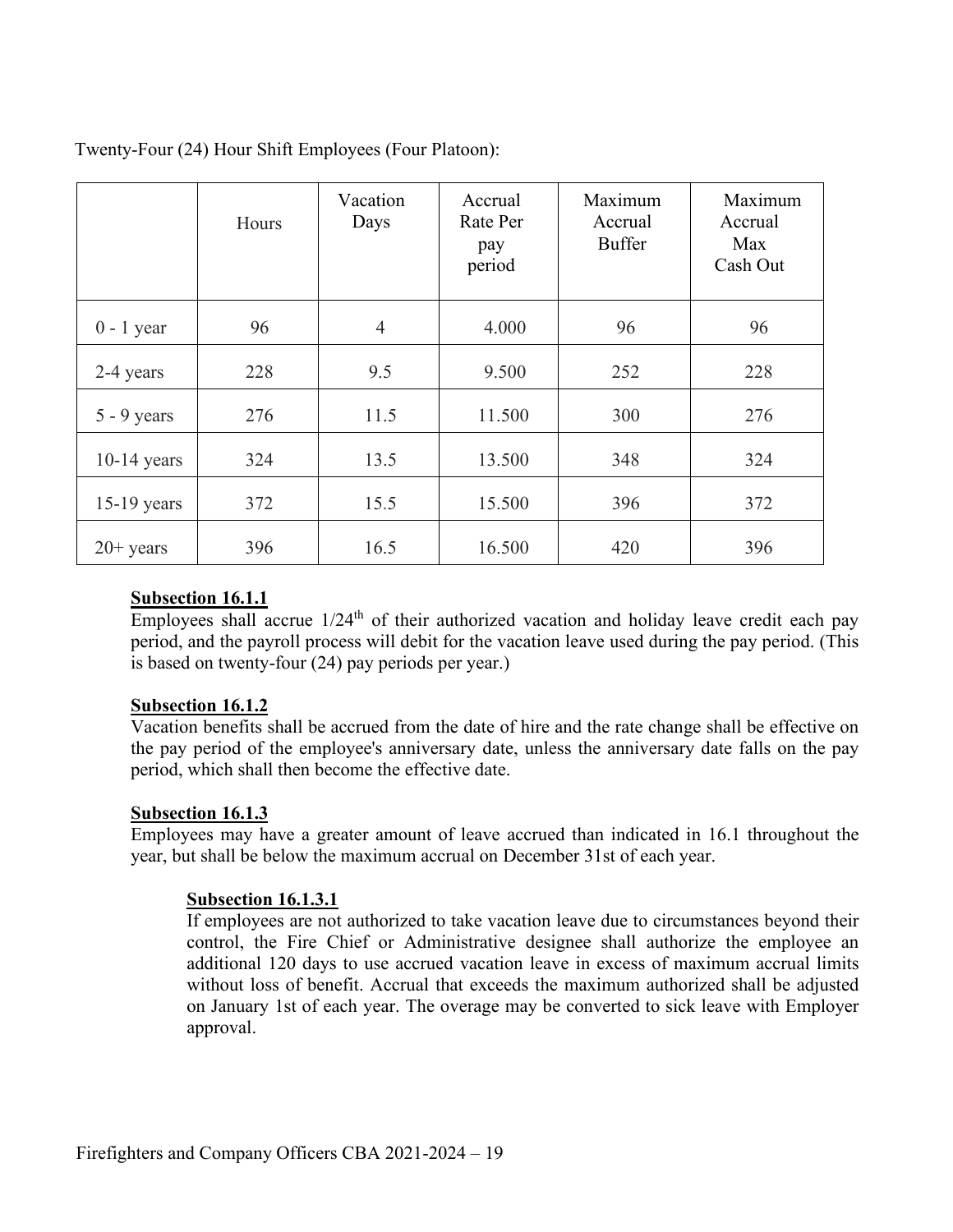## **Subsection 16.1.3.1.2 – Frozen Maximum Accrual**

At the end of 2018 all vacation banks over the maximum accrual indicated in 16.1 were "frozen" and considered the individual employee's maximum accrual and maximum cash out for 16.3. This frozen leave amount was to be below the maximum accrual listed in the following table on December 31st of 2017.

As Employees use their frozen leave, the frozen max accrual amount will be reduced until it drops to the maximum accrual indicated in 16.1.

Frozen maximum accruals shall be afforded a buffer to ensure that the union leave bank identified in article 21.4 does not force an employee to reduce their frozen max accrual. This buffer shall not count towards the termination payment identified in 16.3.

|                    | Hours | <b>Vacation Days</b> | <b>Accrual Rate</b><br>Per Pay Period | Maximum<br><b>Accrual Buffer</b> | Maximum<br>Accrual Max<br>Cash Out |
|--------------------|-------|----------------------|---------------------------------------|----------------------------------|------------------------------------|
| $0 - 1$ year       | 96    | $\overline{4}$       | 4.000                                 | 96                               | (72)<br>96                         |
| $2 - 4$ years      | 228   | 9.5                  | 9.500                                 | (316)<br>252                     | (288)<br>228                       |
| $5 - 9$ years      | 276   | 11.5                 | 11.500                                | (384)<br>300                     | (360)<br>276                       |
| $10 - 14$ years    | 324   | 13.5                 | 13.500                                | (456)<br>348                     | (432)<br>324                       |
| $15 - 19$<br>years | 372   | 15.5                 | 15.500                                | (528)<br>396                     | (504)<br>372                       |
| $20+$ years        | 396   | 16.5                 | 16.500                                | (564)<br>420                     | (540)<br>396                       |

### **Section 16.2 – Leave Schedule**

Employees shall schedule all annual vacation leave no later than January 1st of each year.

### **Subsection 16.2.1**

Annual vacation leave may be changed after all leave is scheduled with agreement by both the Employee and Employer.

### **Subsection 16.2.1**

Employees may request additional vacation leave after January 1st of each year with approval of the Employer.

### **Section 16.3 – Termination Payment**

Firefighters and Company Officers CBA 2021-2024 – 20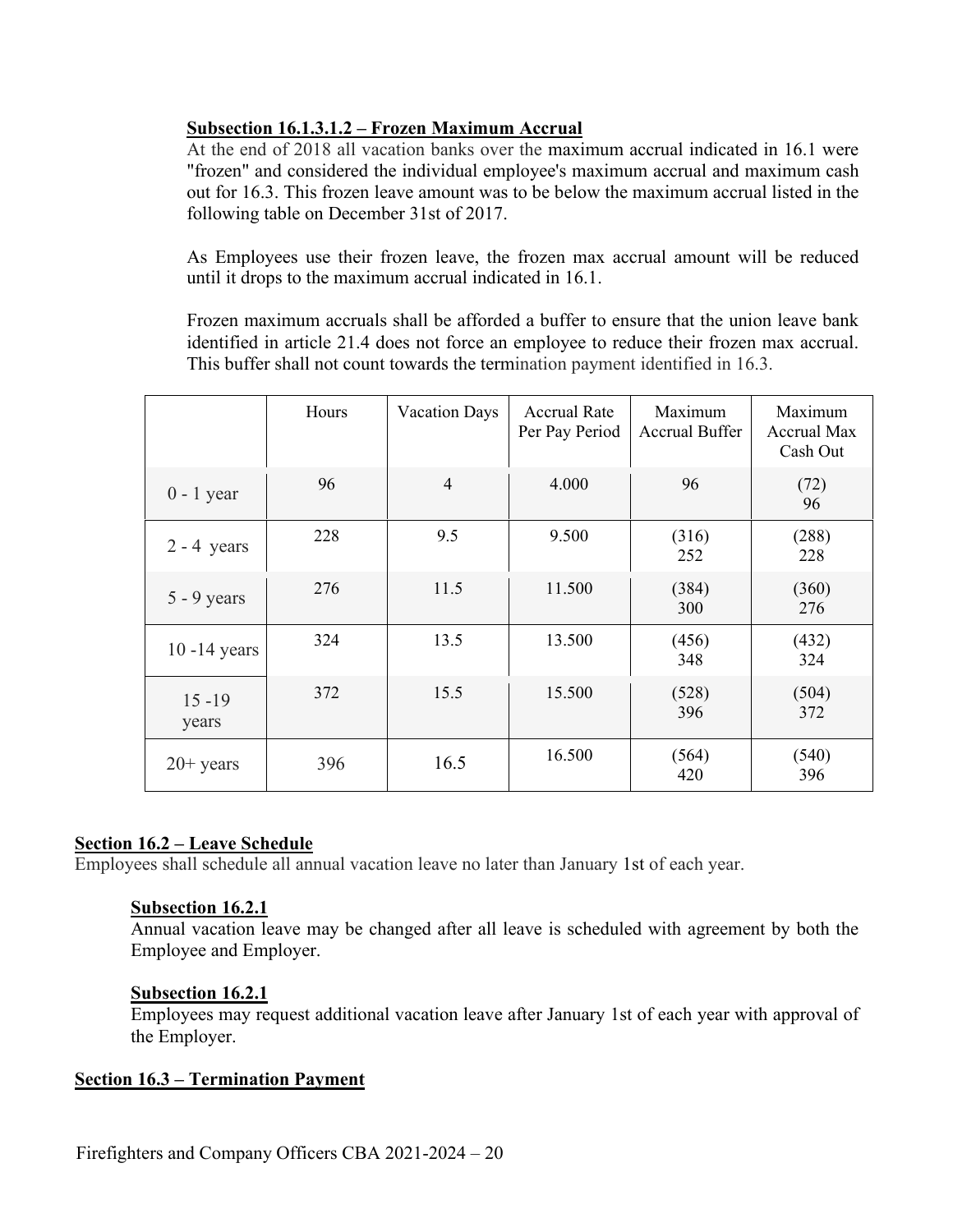If permitted by State law, an employee's accrued vacation will be paid in one lump sum upon termination of employment. The employee may elect to receive this vacation payout in up to five equal annual payments in lieu of a lump sum. Payment shall be at the affected employee's Base Hourly Rate of Pay except as provided in Article 36.1.3. Termination payment is capped at the max accrual hours listed in Article 16.1 except as otherwise defined in 16.1.3.1.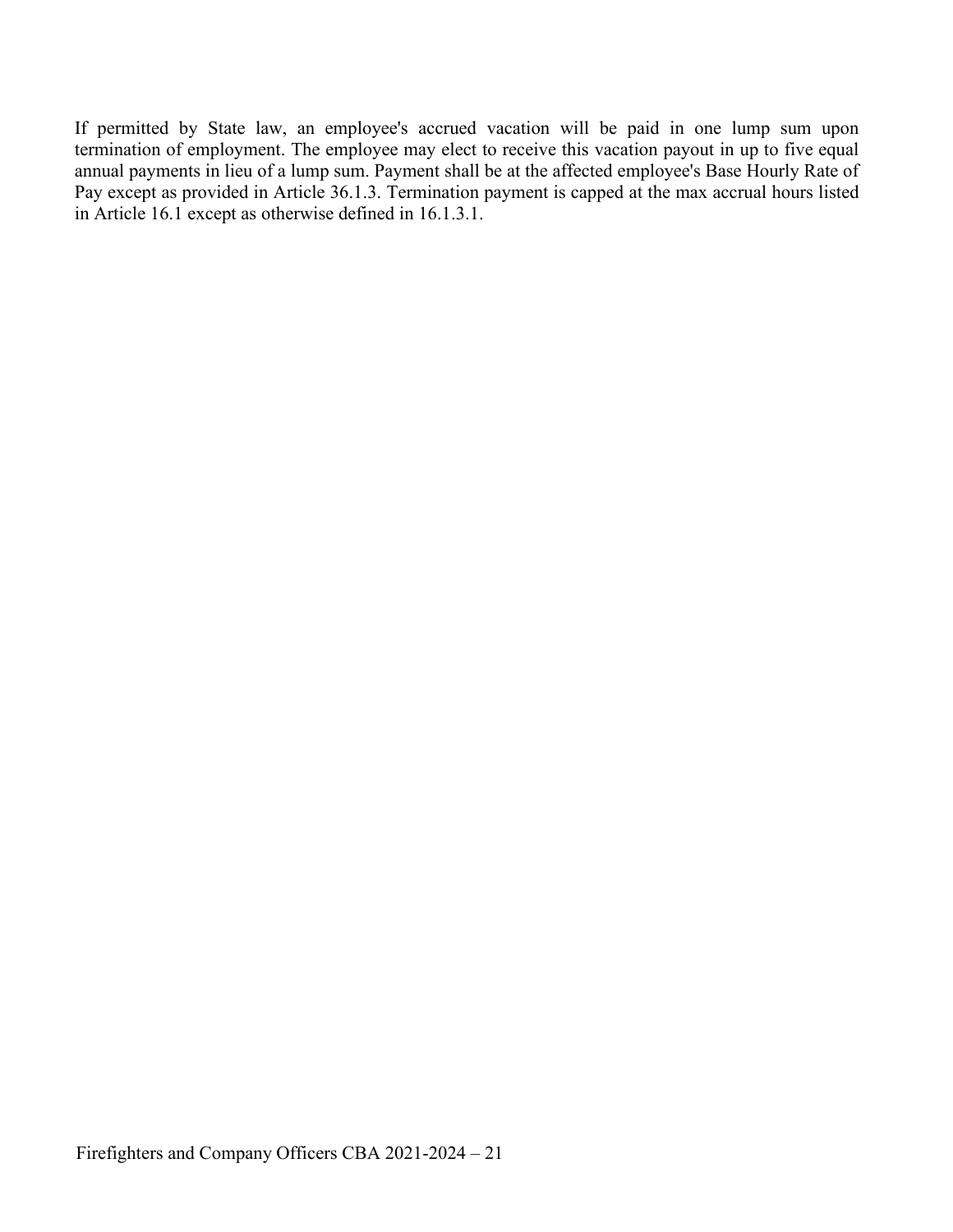### <span id="page-25-0"></span>**ARTICLE 17 - HOLIDAYS**

### **Section 17.1 – Administrative Day Shift Employees**

For employees scheduled to work day shift, the holidays, as described in Section 17.1.1, shall be recognized and observed. Employees shall take their holiday when Headquarters is closed unless an alternative schedule is reached by mutual agreement of Employee and Employer.

### **Subsection 17.1.1 - Holidays**

New Year's Day Martin Luther King Day President's Day Memorial Day Independence Day Labor Day Veteran's Day Thanksgiving Day Day after Thanksgiving Day Christmas Day before or after Christmas

### **Subsection 17.1.2**

Administrative Day shift employees shall receive two (2) shifts personal leave per year. A day shift employee's personal leave or holiday shall be defined as eight (8) hours of paid time off, or an equal number of hours of the employee's regular assigned shift (i.e., 10 hours of leave if the employee works 10 hour shifts).

### **Section 17.2**

12- and 24-hour shift employees receive vacation in lieu of holidays.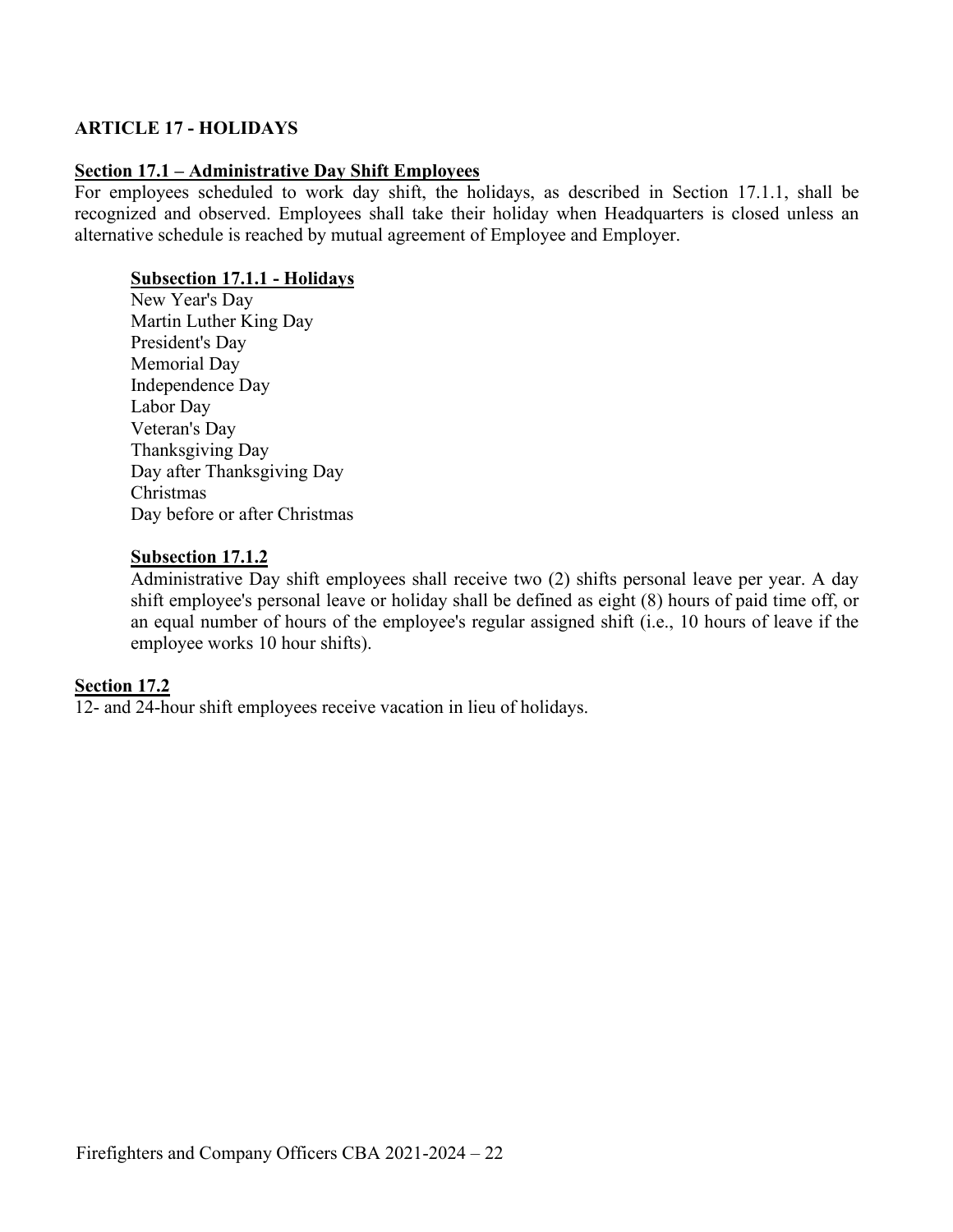## <span id="page-26-0"></span>**ARTICLE 18 – SICK LEAVE**

### **Section 18.1 – Non-duty Sick Leave**

Employees whose retirement benefits are provided by State law under LEOFF II shall receive non-duty sick leave for sickness and injuries that are non-duty related pursuant to applicable State Law. Full-time employees shall have a bank of sick leave immediately upon employment and accumulate sick leave at the rate listed below in Section 18.1.1.

### **Subsection 18.1.1**

Maximum accrual hours may be exceeded during the calendar year and adjusted on January 1st of each year to reflect the maximum.

|                           | First Year Bank | <b>Accrual Rate Per Pay</b><br>Period | Maximum Accrual |
|---------------------------|-----------------|---------------------------------------|-----------------|
| Day Shift Employee        | 96 hours        | 5.000                                 | 1440            |
| 12 Hour Shift<br>Employee | 96 hours        | 5.000                                 | 1440            |
| 24 Hour Shift<br>Employee | 144 hours       | 7.000                                 | 1440            |

### **Section 18.2 – Non-duty Sick Leave may be used for the following reasons**:

- 1. Personal illness, injury, or incapacity of the employee to perform his/her duties;
- 2. Quarantine of the employee by a public health official; or
- 3. Doctor and/or dental appointments in case of an emergency, or as otherwise approved by the Fire Chief or designee.

### **Section 18.3 - Lawful Compliance and Re-Opener**

If any provision of this Agreement or the application of such provision shall be held invalid or unlawful by a court of law, the remaining provisions shall remain in effect, and the parties shall promptly meet to re-negotiate the affected provision(s). In the event that the parties are unable to negotiate a replacement of the affected provision(s), the matter shall be resolved through interest arbitration.

### **Section 18.4 – Duty Related Disability**

In the event of a duty related disability (On Duty Injury/Illness), for up to six (6) months for each new and separate duty related disability:

### **Subsection 18.4.1**

Vacation leave scheduled during Time-loss due to an On Duty Injury/Illness (including retroactive to the first day of Time-Loss) shall be canceled.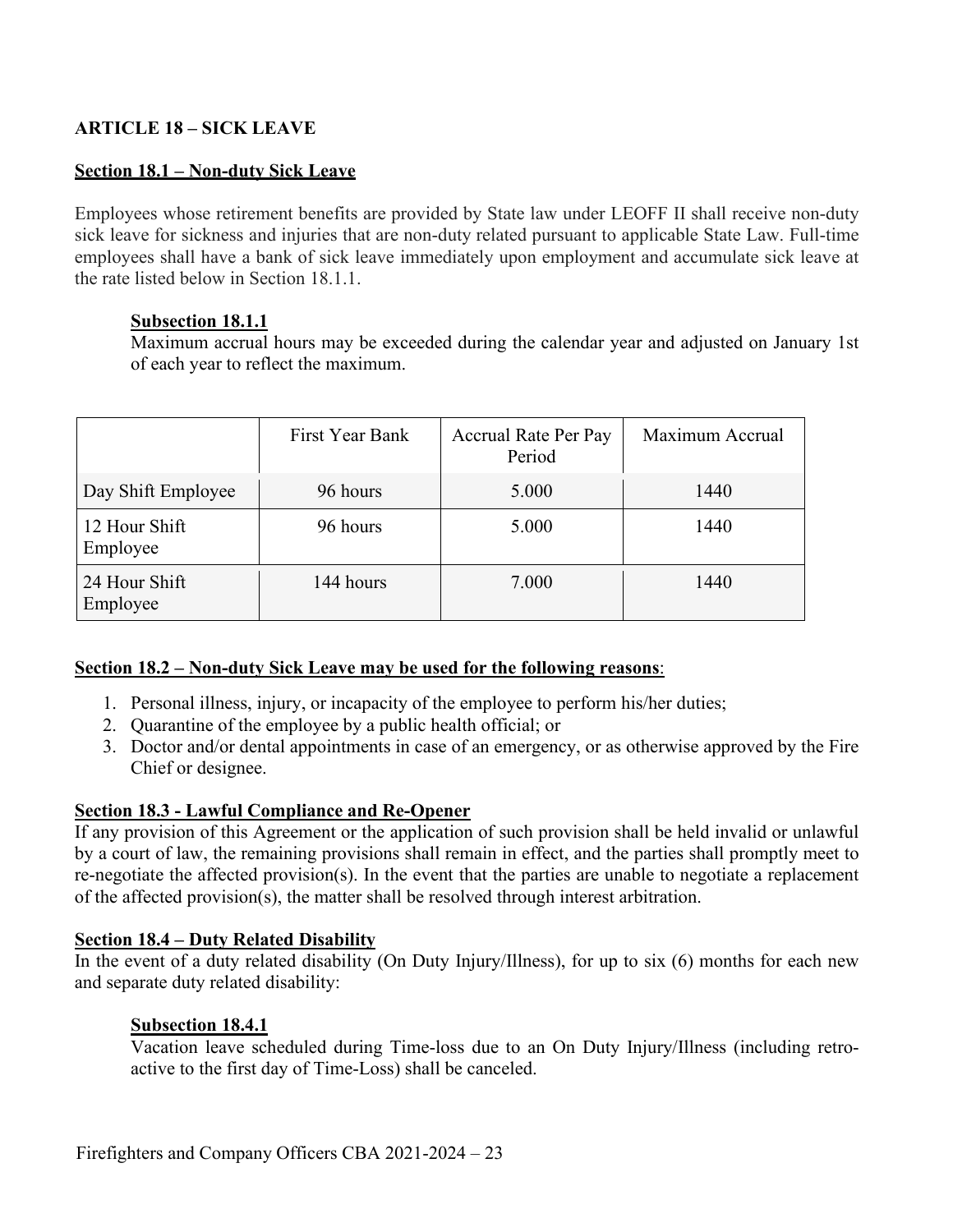### **Subsection 18.4.2**

Pre-scheduled shift trade working (shift trade-on) during time loss due to an On Duty injury/illness shall be recognized as a regular Employee workday by the Employer.

### **Subsection 18.4.3**

Employees shall be charged leave (accrued sick leave, accrued vacation leave, etc.) for Time-loss due to an On Duty Injury/Illness at the rate of 1/10 of work missed e.g., 2.4 hours charged per 24 hours missed.

### **Subsection 18.4.4**

LEOFF employees, on Time-loss due to an On Duty Injury/Illness, shall accrue sick leave and vacation leave benefits as they normally would if not on Time-loss due to an On Duty Injury/Illness.

### **Subsection 18.4.5**

The Employer shall continue to pay the employee's Regular Rate of Pay (i.e., the employee is kept whole and there are no other changes to the employee's wages, benefits, or accruals, etc.) during Time-loss due to an On Duty Injury/Illness.

Employee's Obligation: All L&I Time-Loss checks/amounts received by the employee for Time-Loss (relative to EF&R employment/Time-Loss) shall be submitted to the Employer within ten (10) business days.

### **Subsection 18.4.6**

Employees who need leave due to On Duty Injury/Illness shall be placed on and charged sick leave until there is a determination of eligibility by L&I. If the employee's sick leave is depleted,

the employee's vacation leave shall be transferred to sick to cover the hours. If the employee's vacation leave is depleted, the employee is absent without leave unless leave is received per Section 18.9.

### **Subsection 18.4.7**

In the Event of a public health emergency, as declared by a state official or the federal government, employees may utilize PHEL in lieu of sick leave. Employees will follow normal procedures for reporting absences and must meet PHEL criteria stated in the Employer policy.

### **Section 18.5 – Notification When Unable to Report**

Employees shall notify and provide reason to the on-duty Battalion Chief at least one (1)hour prior to the beginning of a shift if not able to report for duty due to reasons listed in Section 18.2.

### **Section 18.6 – Verification**

The Employer may require an employee to produce a doctor's verification of the employee's need of absence from work if a pattern or practice of absence is noted. The doctor's verification may no longer be required if an employee shows no pattern or practice of absence for 12 (twelve) consecutive months, as approved by the Employer.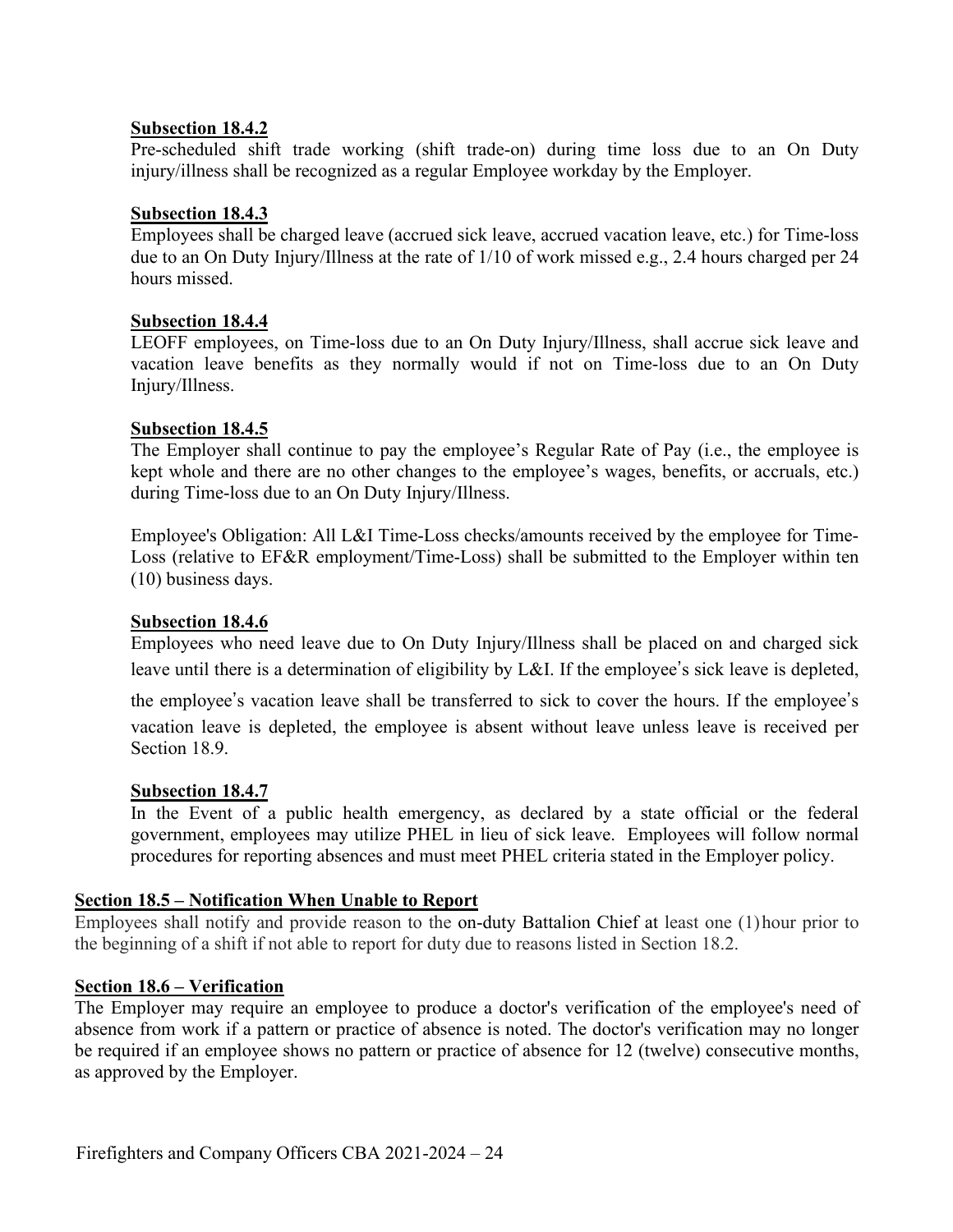### **Section 18.7 – Sick Leave Benefits**

#### **Subsection 18.7.1 – Annual Sick Leave Conversion Incentive**

A 24 hour employee who uses no more than 72 hours of non-duty sick leave, or a 12 hour employee who uses no more than 36 hours of non-duty sick leave, or a Day Shift employee who uses no more than 30 hours of non-duty sick leave during any one (1) calendar year (January through December) may choose one of the Incentive options listed in 18.7.1.

Option 1: One (1) shift of accrued, unused sick leave converted to one shift of vacation leave to be taken at the discretion of the employee upon approval of the Fire Chief or designee.

Option 2: One (1) shift of accrued unused sick leave converted to cash payment, at the employee's November 30th Base Hourly Rate of Pay in the calendar year for which the benefit is earned.

Option 3: Retain his/her sick leave balance.

Exception: Employees assigned to twelve (12) hours, and/or day shift eight (8) or ten (10) hours, shall be eligible to receive the same dollar equivalent as the 24-hour shift employee.

Example: 24-hour employee receives \$556.12 for his/her pay classification for 24-hour cash out option. The 12-hour or day shift employee in a similar pay classification would receive \$556.12. The amount would be divided by their hourly rate to determine the number of hours reduced.

#### **Subsection 18.7.2 – Annual Pay Incentive for Excess Sick Leave Accrual**

Employees who have accumulated 1440 hours of non-duty sick leave shall continue to accumulate sick leave at the normal accrual rate until the end of each year. On December 31st, all sick leave accumulated in excess of the maximum will be paid at fifty percent (50%) of the employee's Base Hourly Rate of Pay in effect as of November 30th in the year earned. This pay incentive shall be paid no later than the employee's first January paycheck.

#### **Subsubsection 18.7.3 Annual Sick Leave Bonus**

Employees who have accumulated 1440 hours of non-duty sick leave shall be eligible to receive an additional pay incentive in the form of a bonus. Eligibility for this sick leave bonus shall be based on the employee's use of non-duty sick leave hours in each calendar year. If eligible, the bonus shall be paid at the employee's Base Hourly Rate of Pay in effect as of November 30th in the year earned and it shall be paid no later than the employee's first January paycheck. Determination of an employee's eligibility to receive this bonus shall be made on December 31st. The bonus amount to be paid out shall be based on the following schedule: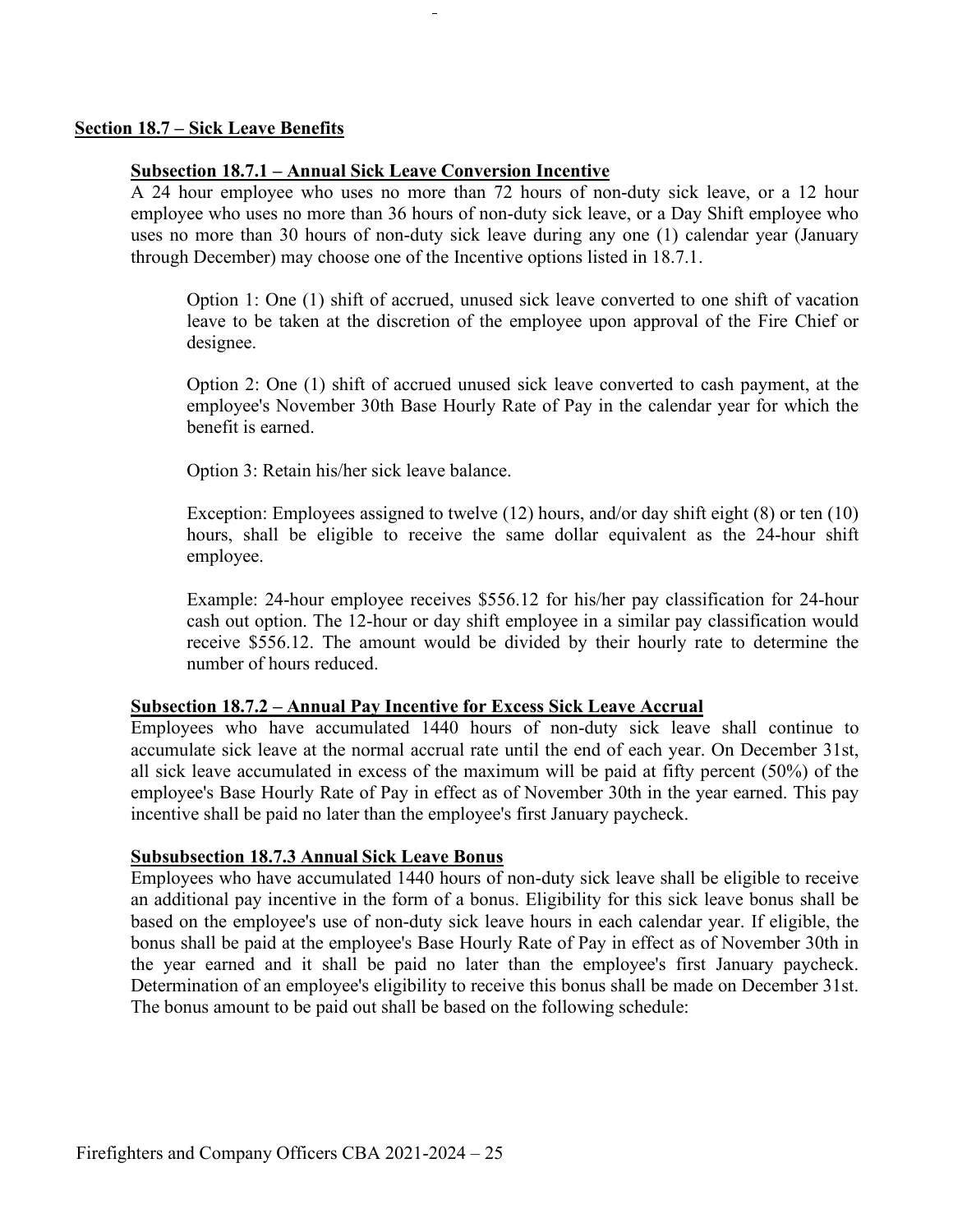| <b>Number of Unused Non-Duty Sick</b><br><b>Leave Hours</b> | Percentage<br>Payout |
|-------------------------------------------------------------|----------------------|
| 73 or more hours                                            | 50%                  |
| 48.1 to 72 hours                                            | 55%                  |
| 48 hours or less                                            | 60%                  |

Section 18.7.1 shall not apply to employees' eligible under this section, unless the employee opts to retain annual benefit options under 18.7.1 instead of 18.7.3.

### **Subsection 18.7.4 – Separation Payment**

Employees who provide separation notice, via the required declaration in accordance with 18.7.4.4, shall receive compensation for their sick leave, to a maximum of 1440 hours. Sick Leave in excess of 1440 hours upon separation shall be compensated at 50% of the employee's Base Hourly Rate of Pay.

This Separation Payment shall be deposited into the employee's HRA VEBA or MERP Account in five (5) equal annual payments (unless mutual agreement of employee and employer).

Payment amount shall equal the sum of the percentages in 18.7.4.1 and 18.7.4.2 multiplied by the affected employee's Base Hourly Rate of Pay (except as provided in Article 36.1.3).

Example: An Employee with an individual sick leave accrual compensation percentage of 50% and a workforce incentive of 25% would receive 75% cash value for unused remaining sick leave accrual.

### **Subsection 18.7.4.1 – Individual Incentive**

The individual incentive calculation percentage shall be based on the employee's previous 5- year average (immediately preceding retirement) of non-work related sick leave use:

Example: June 30th retirement calculation is based on a July 1st to June 30th year.

48.0 hours or less  $= 50\%$ 

48.01 to 72.0 hours =  $37.5\%$ 

72.0 hours =  $25%$ 

### **Subsection 18.7.4.2 – Workforce Incentive**

The workforce incentive calculation percentage shall be based on the previous five (5) calendar year average rounded to the nearest whole number (0.5 rounds up, 0.49 rounds down) of non-work related sick leave use of the entire workforce of Firefighters,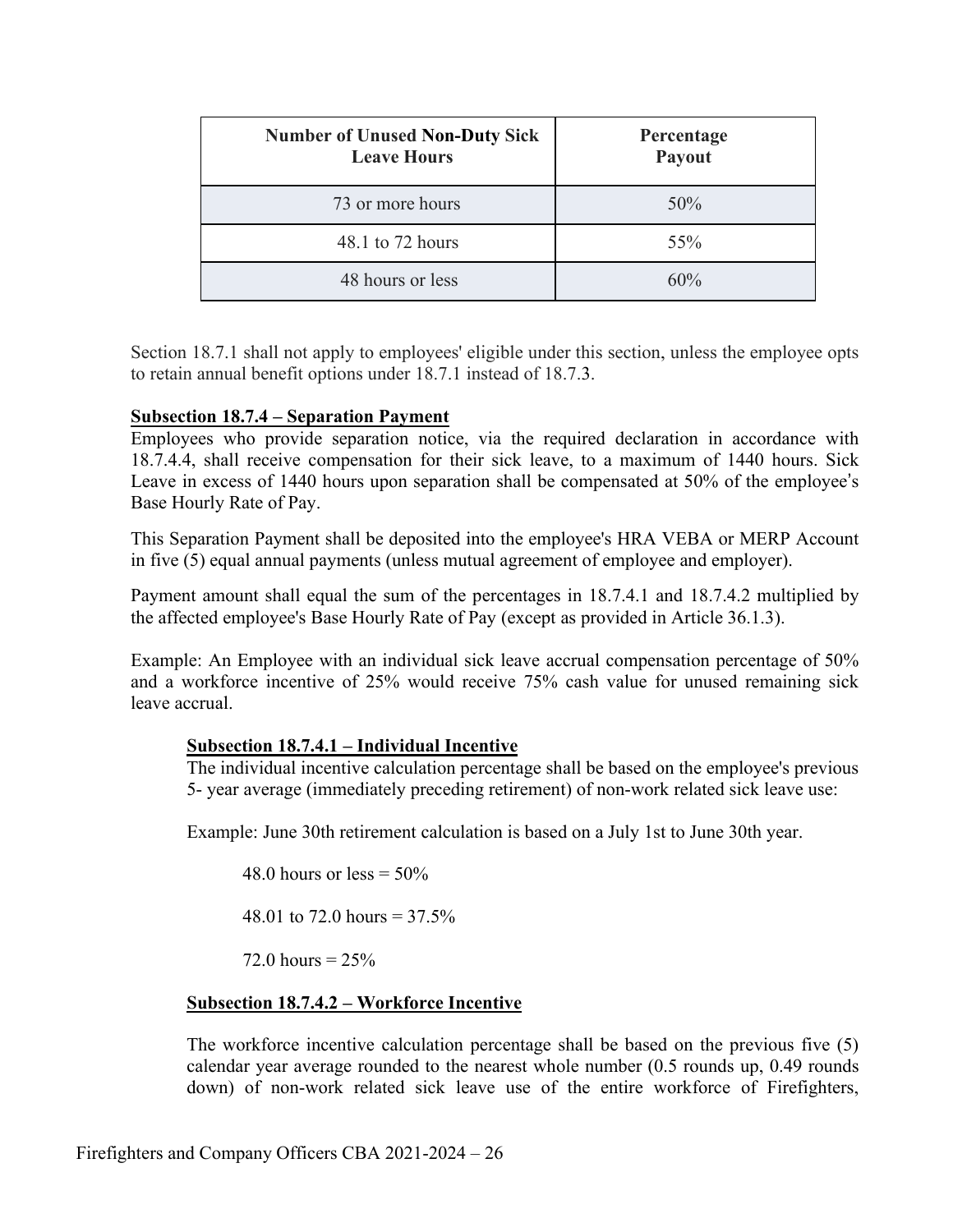Engineers, Lieutenants, Captains, and Battalion Chiefs assigned to a twenty-four (24) hour four platoon shift schedule.

48 hours or less  $= 50\%$ 49-98 hours  $= 1\%$  for every hour below 99 99 hours or more  $= 0\%$ 

#### **Subsection 18.7.4.3 – Workforce and Individual Five-Year Average**

2018 = The workforce and individual calculation shall be replaced with a percentage of 60%

 $2019 = 2018$  actual for individual and workforce.

 $2020$  = average of 2018 & 2019 actual for individual and workforce.

 $2021$  = average of 2018-2020 actual for individual and workforce.

 $2022$  = average of 2018-2021 actual for individual and workforce.

 $2023+$  = previous five-year average for individual and workforce.

#### **Paragraph 18.7.4.3.1**

The Employer and the Union agree that the intent of the individual and workforce incentive outlined in 18.7.4.1 and 18.7.4.2 is for average non-work related short term injury and illness.

#### **Paragraph 18.7.4.3.2**

Should the Employer deny light duty assignment to a qualified member with a non-work related injury, the leave used while the employee is qualified for light duty shall not count towards the workforce incentive.

#### **Paragraph 18.7.4.3.3**

The Union and Employer agree to determine whether injuries or illnesses in excess of thirty (30) calendar days should be excluded from either calculation.

#### **Subsection 18.7.4.4 – Separation Notice**

To be eligible for the separation payment outlined in 18.7.4 an employee shall give notice of separation. The Employer shall provide the required declaration of separation documents and provide notice to the Employees each March 1 (with a submittal deadline of March 31) for a December 30 retirement and each September 1st (with a submittal deadline of September 30) for a June 29th retirement.

If separation notice is not provided no separation payment is due. Separation notice may be waived by the Employer for extenuating circumstances. Separation notice may be waived for health-related separations, as determined by the employee's Attending Physician(s) and verified by an Employer IME.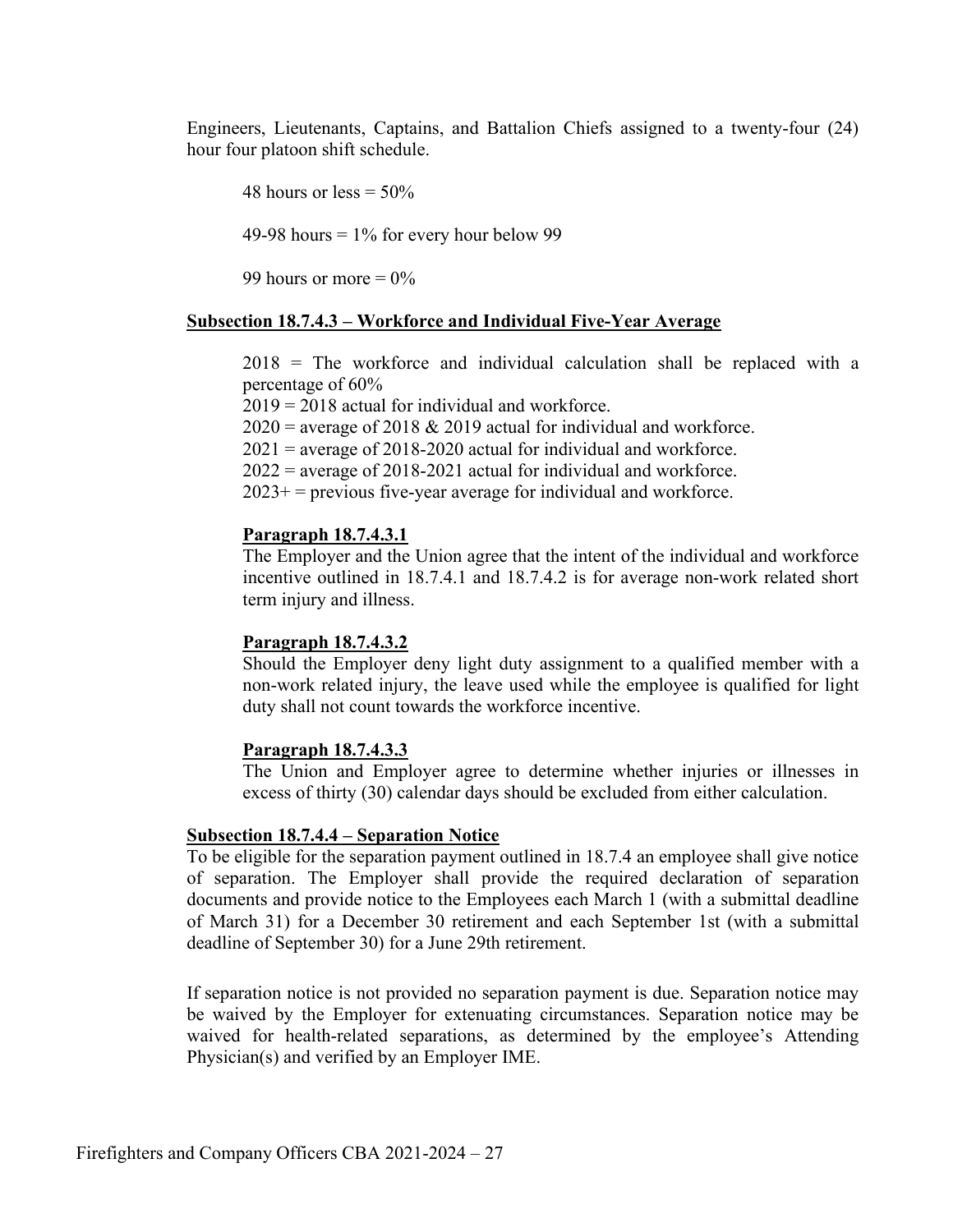In the event the Employer fails to meet its responsibilities, six (6) months' notice shall meet the intent of required notice.

#### **Section 18.8 – Light Duty**

#### **Subsection 18.8.1**

Employees who incur a duty-related injury or illness shall be assigned to light duty (as outlined in State Law - Disability Leave Supplement for LEOFF - Employee to Perform Light Duty Tasks) if appropriate work is available and subject to the approval of the attending physician and the Employer.

#### **Subsection 18.8.2**

Employees assigned to light duty shall be transferred to administrative day shift.

#### **Subsection 18.8.3**

When an employee is unable to perform regular duties due to a non-duty related injury or illness, and the appropriate alternative work is available, the employee may request assignment to light duty tasks, subject to the approval of the attending physician and the Employer.

#### **Subsection 18.8.4**

Employees assigned to light duty shall accrue sick leave and vacation benefits. The 14-day notice period referenced in Section 5.4 shall not apply.

#### **Section 18.9 – Transferring Vacation or Sick Leave**

Employees shall have the ability to transfer vacation or sick leave from their accrued banks to another employee's sick leave bank by the agreement of both employees, and approval of the employer, if the receiving employee's sick and vacation banks are depleted.

### **Section 18.10 – Death Benefit**

Should an employee death occur while employed by the Employer, the employee's sick leave bank shall be paid out at 100% to their benefactor.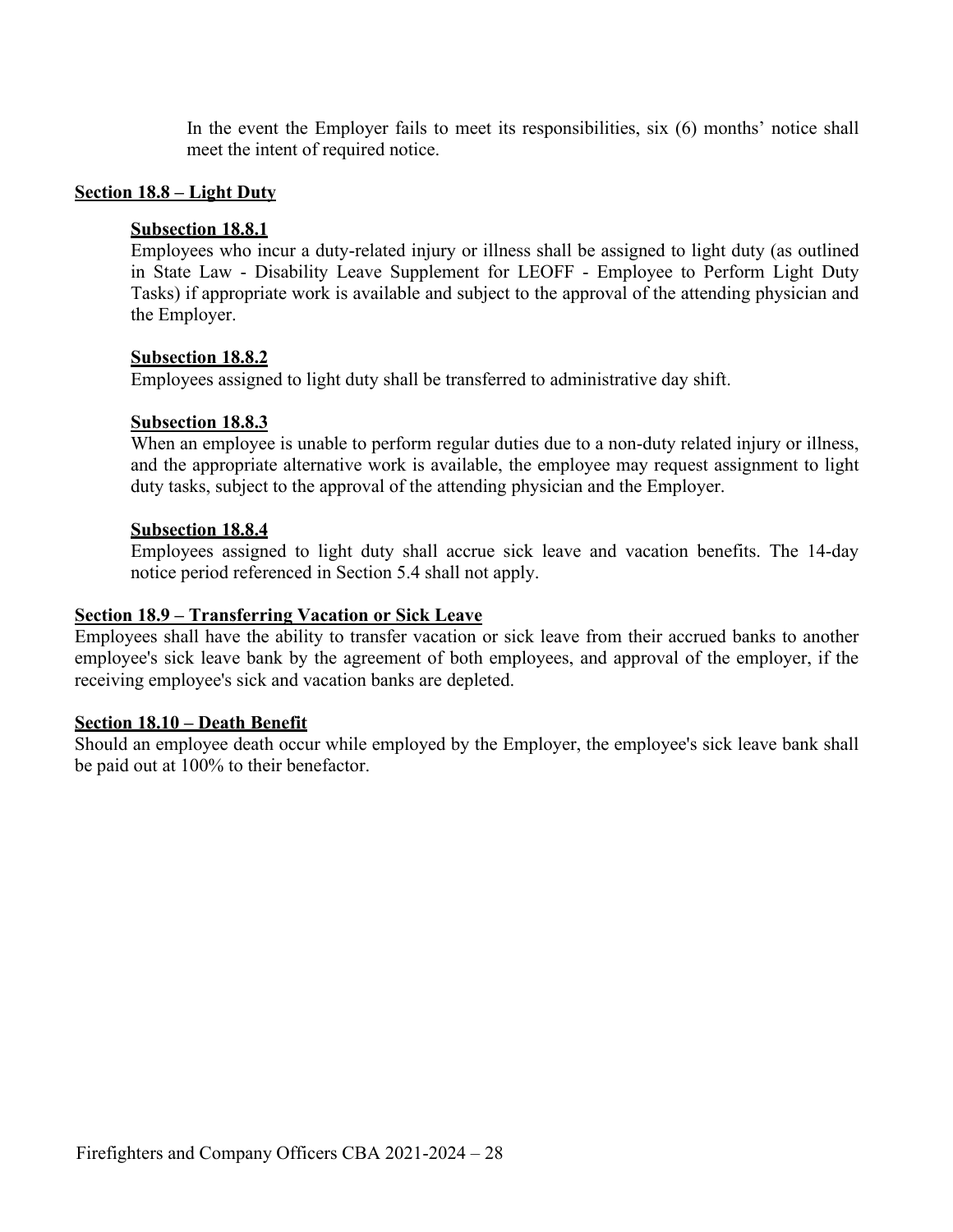### <span id="page-32-0"></span>**ARTICLE 19 - BEREAVEMENT LEAVE**

### **Section 19.1**

In the event of death in the employee's immediate family, the employee shall be granted bereavement leave without loss of pay as noted below in Section 19.1.1 (per occurrence).

### **Subsection 19.1.1 – Prior Approval**

The amount of bereavement leave shall be determined by the Fire Chief or Administrative designee after considering the circumstances, including the location, identity of the relative, date of the services and other relevant matters.

### **Subsection 19.1.2**

Day shift employees: one (1) to five (5) shifts 12-hour shift employee: one (1) to four (4) shifts 24-hour shift employees: one (1) to three (3) shifts.

#### **Section 19.2 – Additional Leave**

If travel time is required, the employee shall be granted additional shifts without pay or on vacation status at the discretion of the Fire Chief or Administrative designee.

### **Section 19.3 – Family Members Identified**

#### **Subsection 19.3.1**

Family members shall be defined as spouse or state registered domestic partner, children (including a child for which an employee functions in loco parentis) stepchildren, grandchildren, step grandchildren, mother, father, stepparents, brother, sister, mother-in- law, father-in-law, sister-in law, brother-in-law, grandparents, or grandparents-in-law.

#### **Subsection 19.3.2**

Other family members approved by the Fire Chief or Administrative designee may be allowed the same time off as identified in 19.3.1 but shall use accrued sick or vacation leave.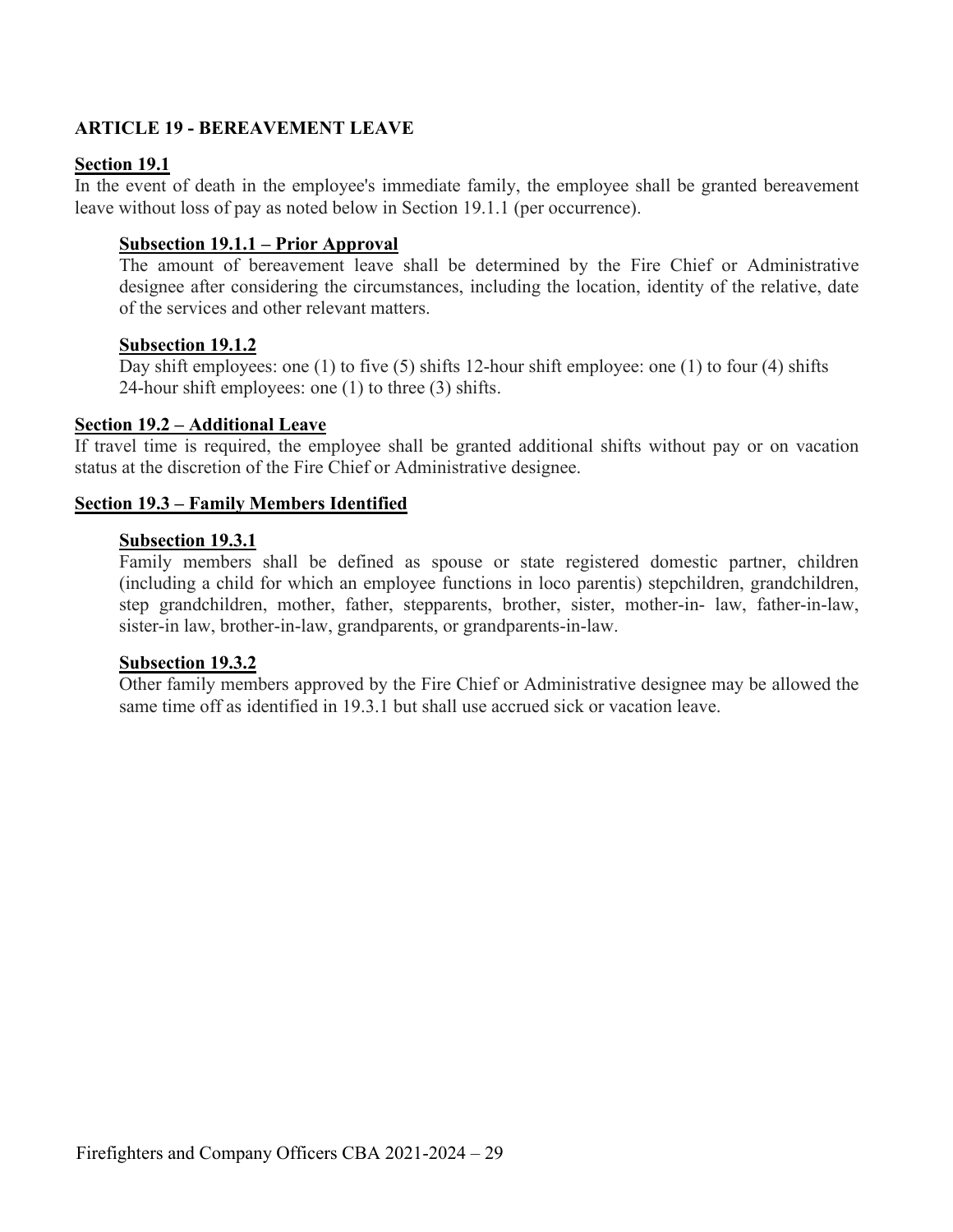### <span id="page-33-0"></span>**ARTICLE 20 - WORK STOPPAGE**

#### **Subsection 20.1**

The Union agrees there shall be no strikes, slowdowns, stoppages of work, or other organized disruptions of the Employer's operations. The Employer agrees there shall be no lockout of the employees.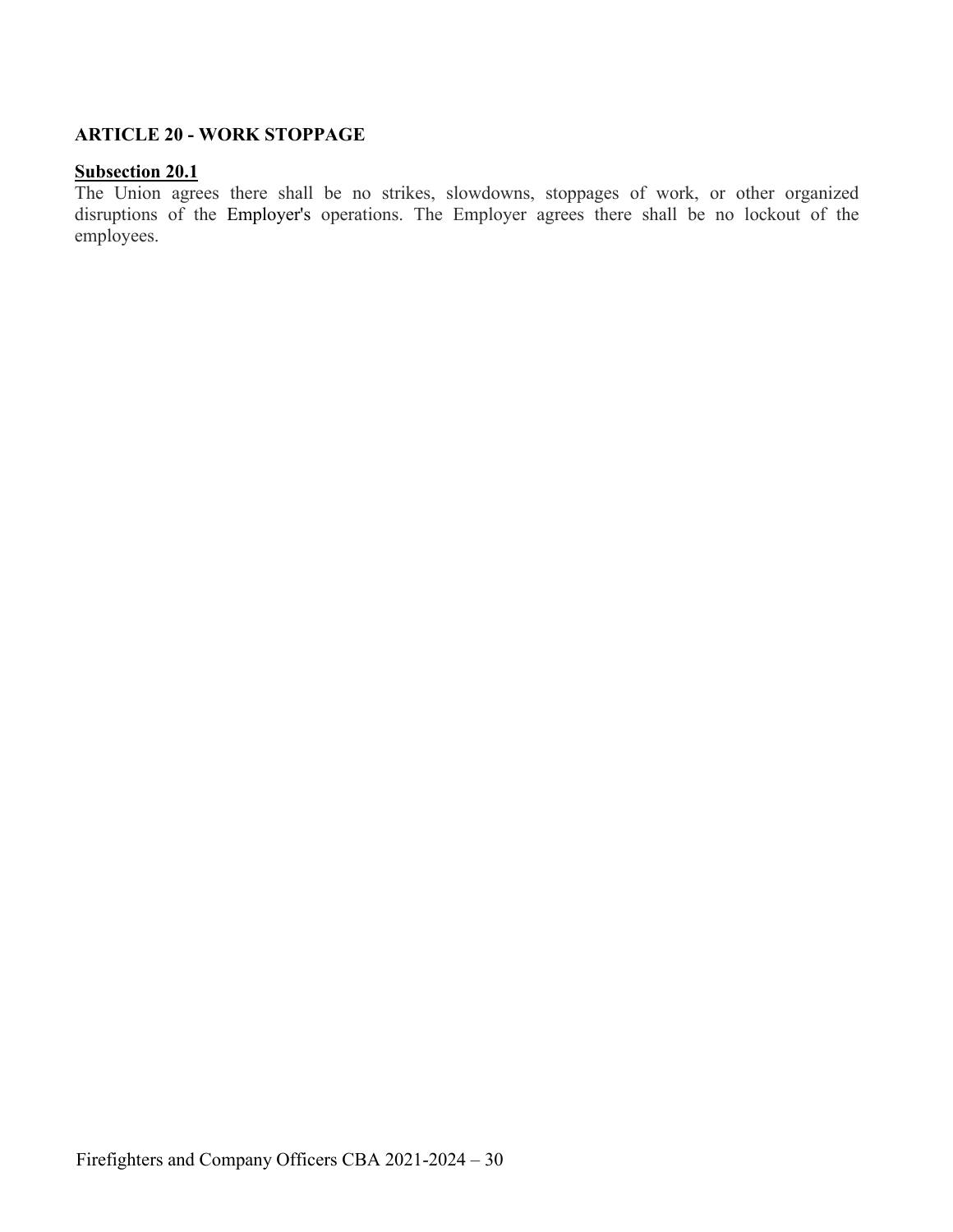## <span id="page-34-0"></span>**ARTICLE 21 - UNION BUSINESS**

### **Section 21.1**

The Employer shall furnish space for Union bulletin boards for each station an employee is assigned. Said boards are to be used exclusively for Union related material. Said boards are to be a maximum of three (3) feet by four (4) feet and of a design mutually agreed upon by the Employer and the Union.

### **Section 21.2**

The Employer shall allow the use of Employer facilities for Union meetings and related business.

### **Section 21.3**

The Employer shall afford Union representatives a reasonable amount of time, while on non-emergency duty, to consult with appropriate management officials and/or aggrieved employees, provided the Union representatives and/or aggrieved employees contact the Fire Chief or the Fire Chief's administrative designee to indicate the general nature of the business to be conducted, and request necessary time without undue interference with assigned duties. Union representatives and employees shall guard against excessive time in handling such responsibilities.

### **Section 21.4**

The Employer agrees to establish and maintain a Union leave bank to allow time off with pay for a union officer or appointed representative to attend IAFF or WSCFF sponsored conferences, conventions, and/or seminars. Union leave for other situations may be approved by the Union President or designee, and the Fire Chief or Administrative designee.

### **Subsection 21.4.1**

On January  $1<sup>st</sup>$  of each year, the Employer shall remove vacation leave from each bargaining unit member's vacation bank. The Union President shall notify on or about December 15th of each year the amount of leave to be removed:

Up to four (4) hours of vacation leave for twenty-four hour shift employees.

Up to two (2) hours of vacation leave for day shift employees.

The above total hours shall be converted to a cash value at the employee's Regular Rate of Pay and be utilized to recover the cost of an absent employee. When the bank is utilized, it shall be charged at the user's Regular Rate of Pay. Union leave may be used in addition to the already scheduled daily staffing.

### **Subsection 21.4.2**

Notification of time off for Union business shall be given to the Fire Chief or Administrative designee in writing, signed by the Union President of Local 2878 or designee, at least three (3) calendar days in advance of such time off.

### **Subsection 21.4.3**

Upon depletion of the Union leave bank, the Employer shall be reimbursed by the Union for all costs associated with Union leave approved by the Fire Chief or Administrative designee, and the Union President.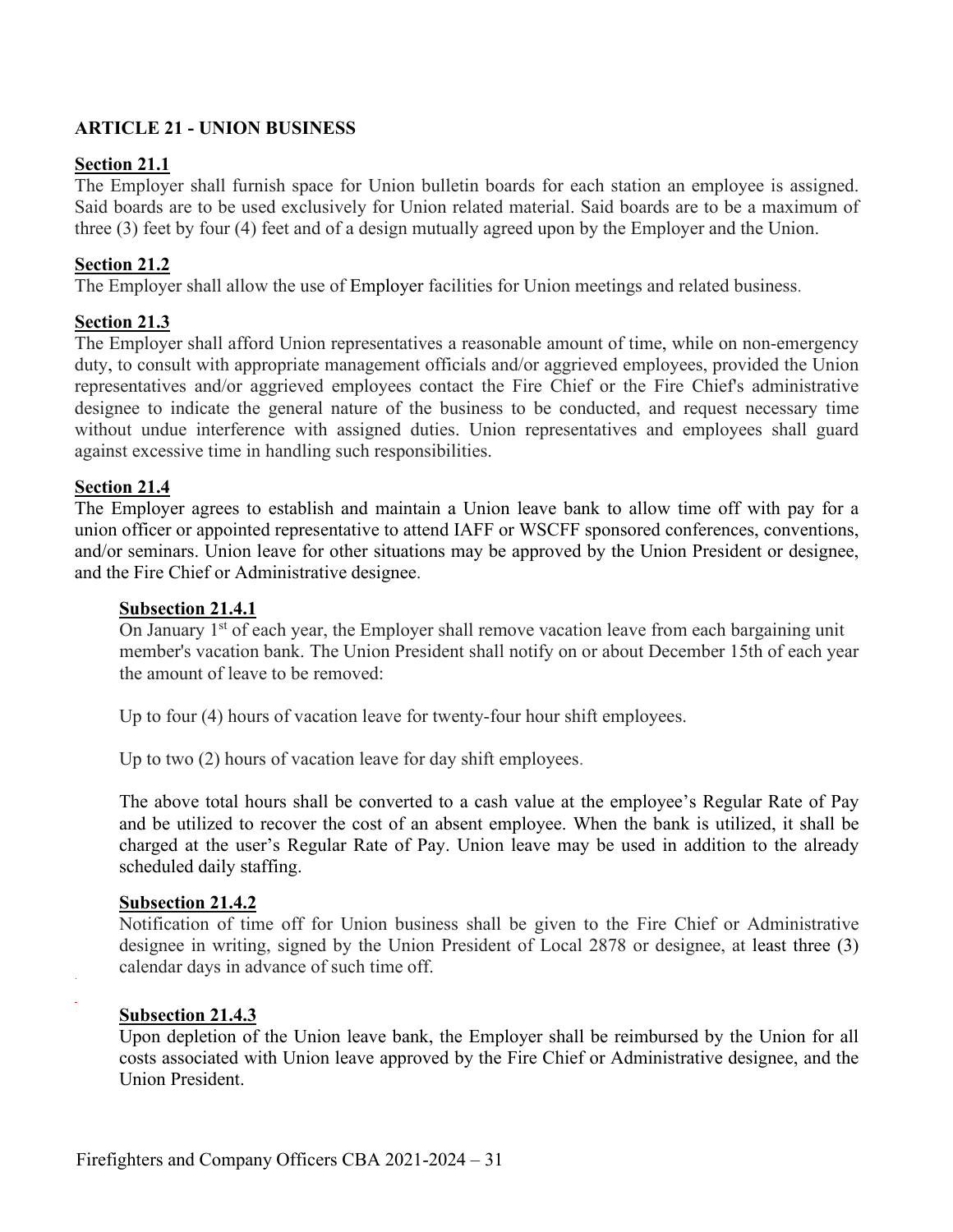## **Section 21.5**

Up to three  $(3)$  members of the Union's negotiating team shall be allowed time off with full pay for all meetings between the Union and the Employer for the purpose of negotiating the terms of the contract, when such meetings take place at a time during which such members are on duty.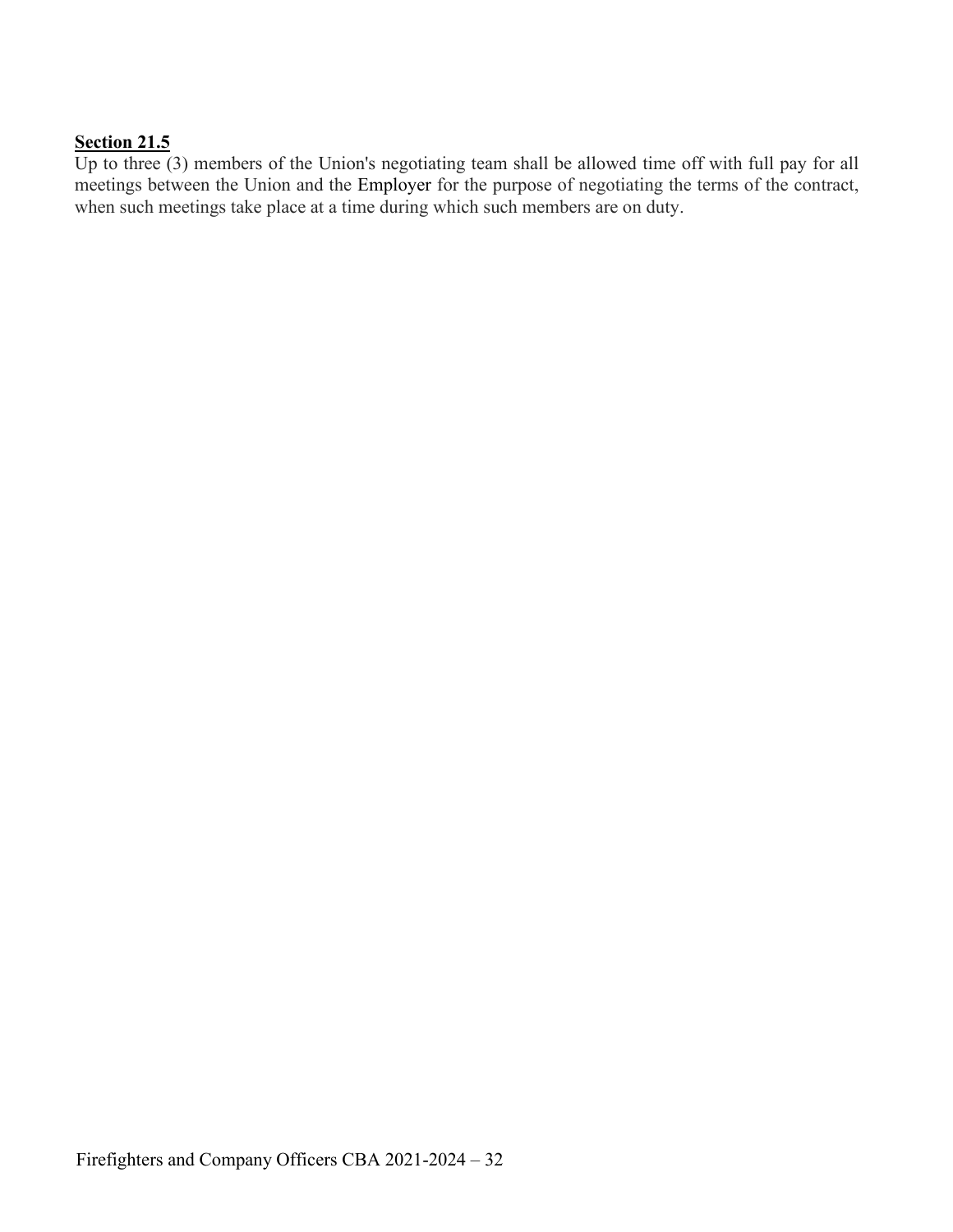# **ARTICLE 22 - SAFETY**

# **Section 22.1**

The Employer and its employees shall comply with (Washington Industrial Safety andHealth Act), and WAC 296-305 (Safety Standards for Firefighters), and all other applicable state and federal laws. The Employer shall not require an employee to work in conditions which do not comply therewith. Conditions of work, which are felt to be in violation of these rules, shall be reported by its employees to the supervisor as per WAC 296-305 (Employee's Responsibility).

# **Section 22.2**

There shall be a minimum of two (2) representatives from IAFF 2878 who are employees of the Employer to serve on the Safety Committee. These representatives shall be compensated and allowed to attend Employer safety meetings and Employer safety hearings.

## **Section 22.3**

The Employer will provide audiometric testing once every three years as part of hearing loss prevention program. The Employer agrees that no Employee shall be required to fill out or sign any disclosure documentation prior to testing or receiving results. The purpose of the testing is solely to assist employees in hearing retention.

### **Section 22.4**

The Employer and the Union agree that the Peer Support Team (PST) functions as a support and debriefing resource for employees and their families. The PST provides support to personnel experiencing personal and work related stress. It also provides support during and following critical or traumatic incidents resulting from performance of duty.

### **Section 22.5**

The Employer will provide an annual LifeScan Public Safety Physical Exam to each member. The exams will be scheduled on duty. Employees may decline the LifeScan exam, use their personal healthcare professional for an annual physical exam, or have no annual exam.

Employees will provide their Employer provided health insurance card at time of LifeScan exam. The Employer agrees that the employee will not have to pay anything out of pocket for the LifeScan exam. The Employer will pay for all LifeScan exam expenses not covered by the Employer provided healthcare plan.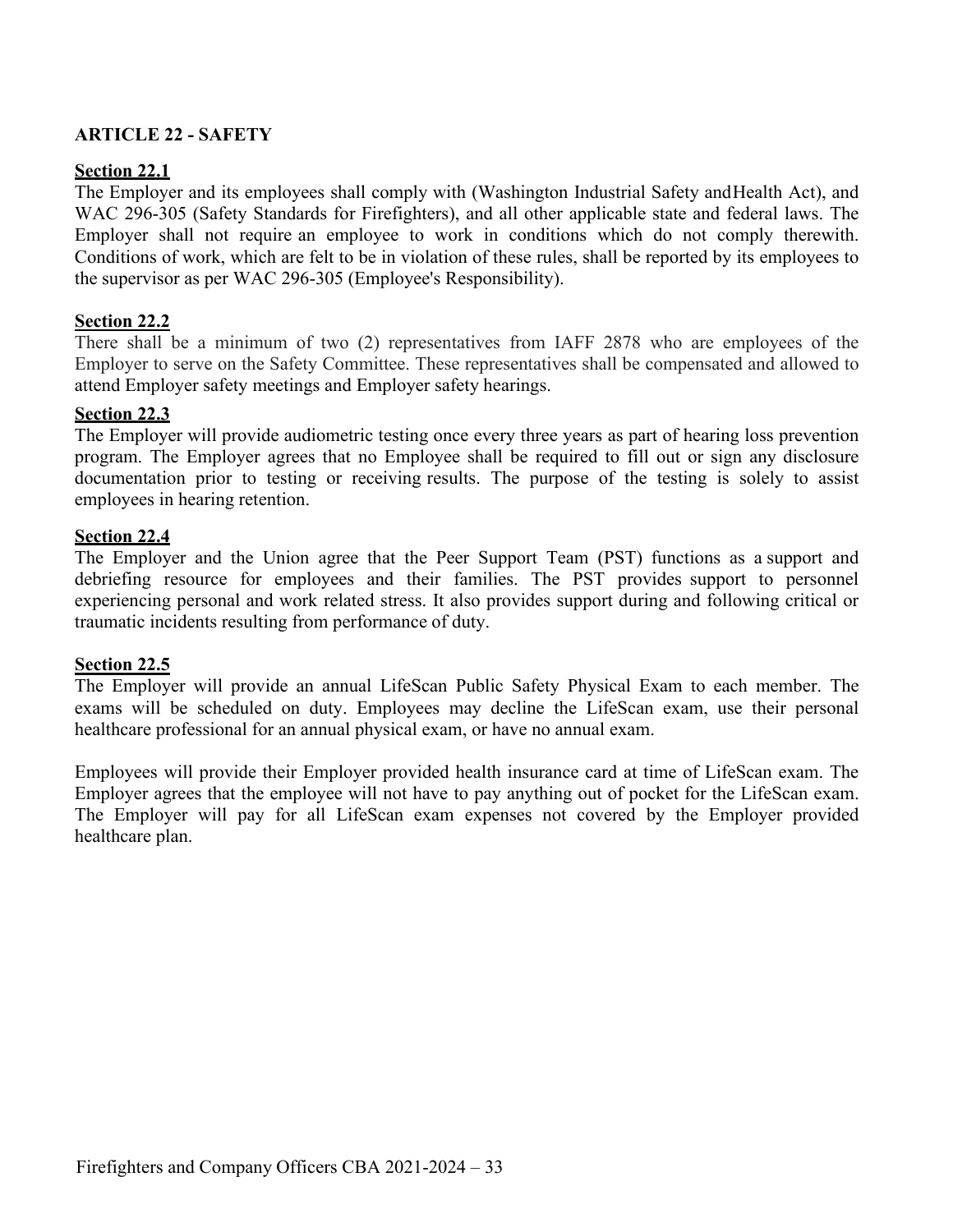## **ARTICLE 23 – DISCIPLINE**

#### **Section 23.1 – Just Cause**

No employee shall be demoted, disciplined, or discharged without Just Cause.

## **Subsection 23.1.1 – Promoted Employees**

During the probationary period of one (1) year, which commences upon appointment to the higher rank, employees promoted may be reduced to their previous rank held before promotion.

#### **Subsection 23.1.2 – New Employees**

Newly hired employees, while serving as recruit firefighters and/or during their probationary period of one (1) year, may be terminated without the right of appeal to the grievance procedure herein.

Newly hired firefighters shall be considered recruit firefighters during Fire Academy and Emergency Medical Technician training.

Newly hired firefighters shall begin their one (1) year probationary period on the date they complete their Fire Academy and Emergency Medical Technician training.

A lateral employee shall be subject to a one (1) year probationary period, which shall begin upon their hire date.

#### **Section 23.2 – Representation**

The employee shall have the right to be accompanied and represented by the Union and/or the Union's legal counsel at any investigatory meeting, Loudermill hearing, and at every stage in the grievance procedure.

#### **Section 23.3 – Appeal**

A non-probationary employee who claims to have been unjustly disciplined, demoted, or discharged shall be entitled to submit a grievance in the grievance process.

#### **Section 23.4**

In the event that an Employee is placed on administrative leave with or without pay, the Employer shall provide a written notice to the Employee as to the cause and anticipated duration of the leave.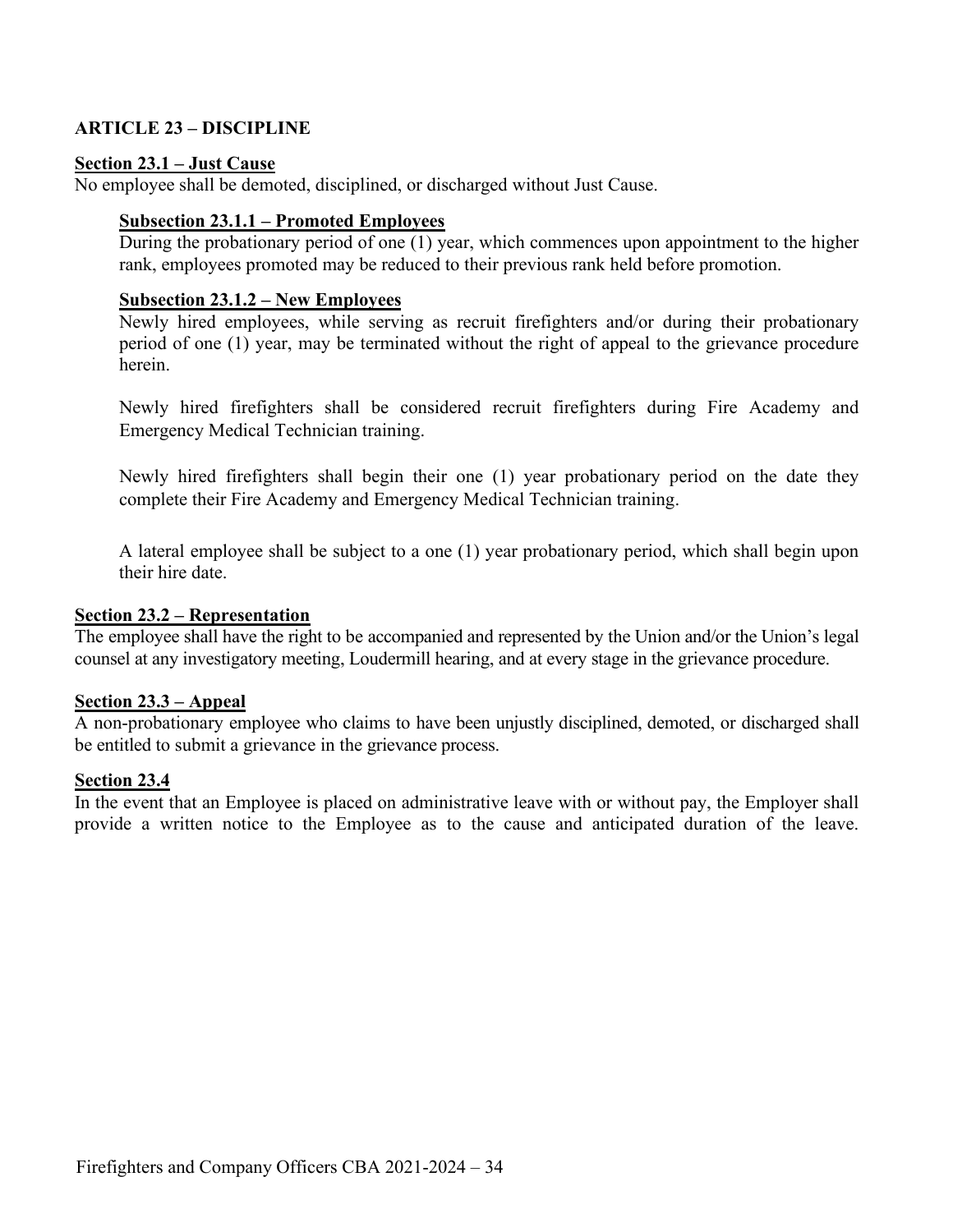# **ARTICLE 24 - EASTSIDE FIRE & RESCUE**

## **Section 24.1**

District 10 and District 38 (the Districts), and the City of North Bend, the City of Sammamish, and the City of Issaquah (the Cities) have delegated to, and Eastside Fire & Rescue accepts, all retirement system obligations of the Districts and the Cities with respect to the employees covered by this Agreement. Eastside Fire & Rescue shall participate in the public employee retirement systems of the State in which the Firefighters, Lieutenants, and Captains employed by the Employer participate.

## **Section 24.2**

The Employer agrees on behalf of the Cities and the Districts that if the Employer lays off any employees as a result of the withdrawal of any of the Districts or Cities from Eastside Fire & Rescue, the withdrawing City or District shall be responsible for payment of accrued employee benefits, continuation of employee benefits required by law and unemployment compensation for a period not to exceed five (5) years. For purposes of this paragraph, "employee" means an individual whose employment with Eastside Fire & Rescue has been terminated as a direct result of the City or District withdrawing from Eastside Fire & Rescue. If the withdrawing City or District establishes its own fire department upon withdrawal, the Employer agrees that the City or District shall collectively bargain with the Union and assume employment of laid-off employees. The Employer agrees that employment with the withdrawing City or District shall fall under this CBA. Upon expiration of the CBA, the withdrawing City or District and the Union shall re-negotiate. If the withdrawing City or District contracts for service with another entity, the City or District shall collectively bargain with the Union and transition employment of laid-off employees to the new entity providing service.

### **Section 24.3**

If the Interlocal Agreement governing Eastside Fire & Rescue expires, including automatic renewals thereof, the following rules shall apply:

Any City or District that establishes a new fire department upon expiration of the Interlocal Agreement shall collectively bargain with the Union and assume employment of laid-off employees of Eastside Fire & Rescue. Employment with the City or District shall fall under the CBA negotiated between Eastside Fire & Rescue and the Union. Upon expiration of the CBA, the City or District and the Union shall renegotiate. Any City or District that contracts for service with another entity upon expiration of the Interlocal Agreement shall collectively bargain with the Union and transition employment of laid-off employees to the new entity providing service.

### **Section 24.4**

The Union's right to enforce the foregoing obligations in this Article is in addition to any other right or remedy the Union or any Employee has under the law.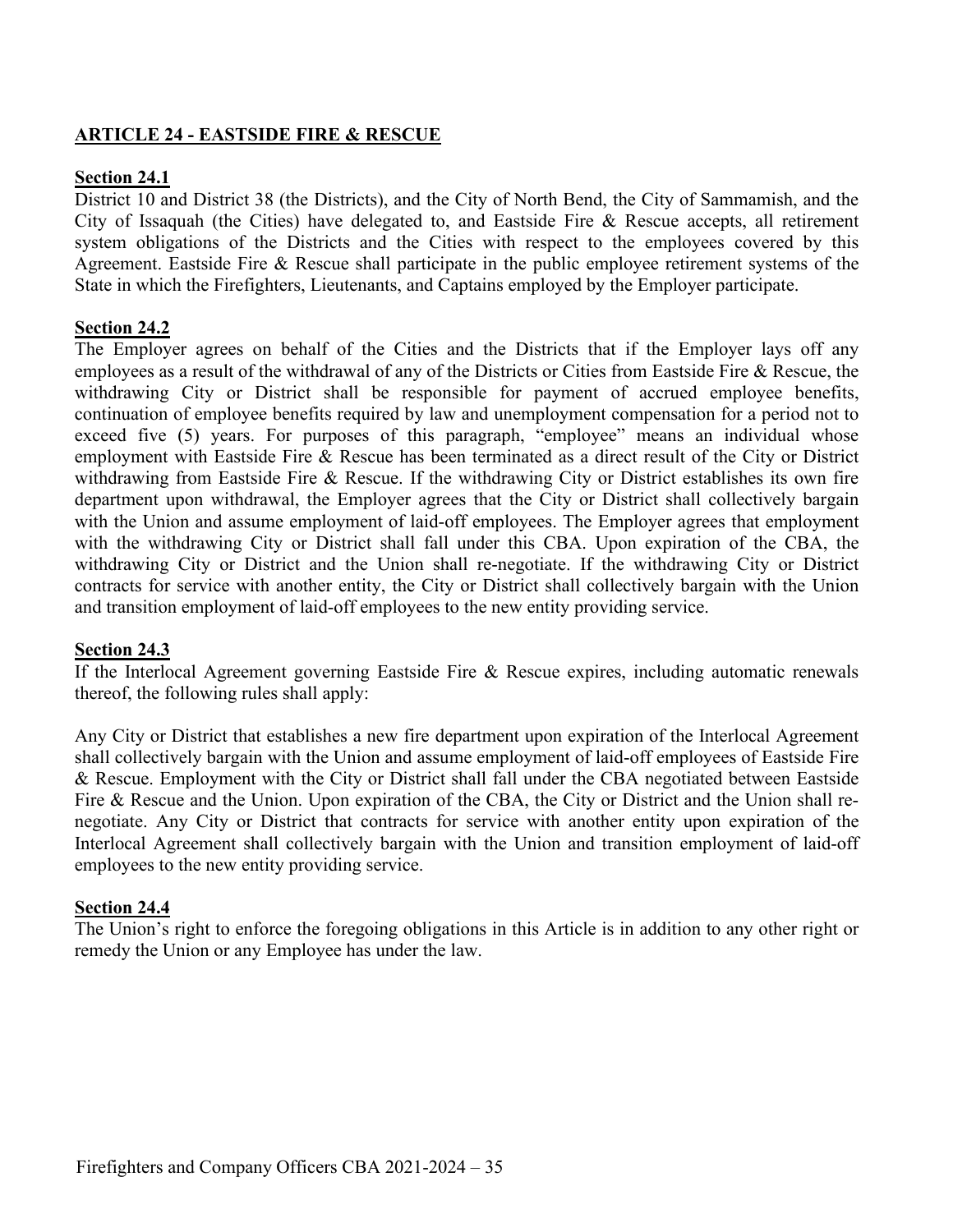# **ARTICLE 25 - GRIEVANCE PROCEDURE**

## **Section 25.1 – Grievance Procedure**

Both parties recognize the importance of good labor relations and the desirability of settling grievances promptly and fairly. In the interest of good employee relations and morale, the following procedure is outlined. To accomplish this, every effort will be made to resolve the complaint or grievance at the lowest level possible.

The Union will be unimpeded and free from restraint, interference, coercion, discrimination, or reprisal in seeking resolution of their Grievance.

Time restrictions herein may be waived by written consent of both parties at any step of the grievance procedure.

It is a declared objective of the parties to encourage prompt and informal resolution of employee complaints as they arise and to provide recourse to orderly procedures for the satisfactory adjustment of complaints.

### **Definitions:**

**Grievance** – an issue raised by the Union relating to the interpretation, application, or violation of the employee's rights, benefits, or conditions of employment as contained in this Agreement.

**Negotiation** – shall mean a process to settle a dispute related to contract or other labor issues between a labor representative and management representative.

**Mediation** – shall mean a process to settle a grievance that requires a neutral third party to facilitate a process whereby both parties of the dispute can attempt to work on a mutually satisfying solution of the grievance.

**Arbitration** – shall mean a process to settle a grievance that could not be resolved through a mediation process or other means. Arbitration is where a neutral third party(s) determines whether the contract has been violated and, if so, what shall be the appropriate remedy after both parties present evidence related to the issue. The arbitrator shall make the final decision related to the issue. The arbitrator's decision shall be binding on both parties.

Fire Chief – shall mean Fire Chief of the Employer or the Fire Chief's Administrative designee.

**Supervisor** – shall mean the first level of supervision outside the scope of the bargaining unit.

**Receipt** – When either party delivers correspondence either in person or electronically to the specified designee, and the specified designee acknowledges it has received the correspondence.

### **Pre Grievance Step:**

If a dispute arises out of or relates to this Agreement, or breach thereof, the employee shall submit,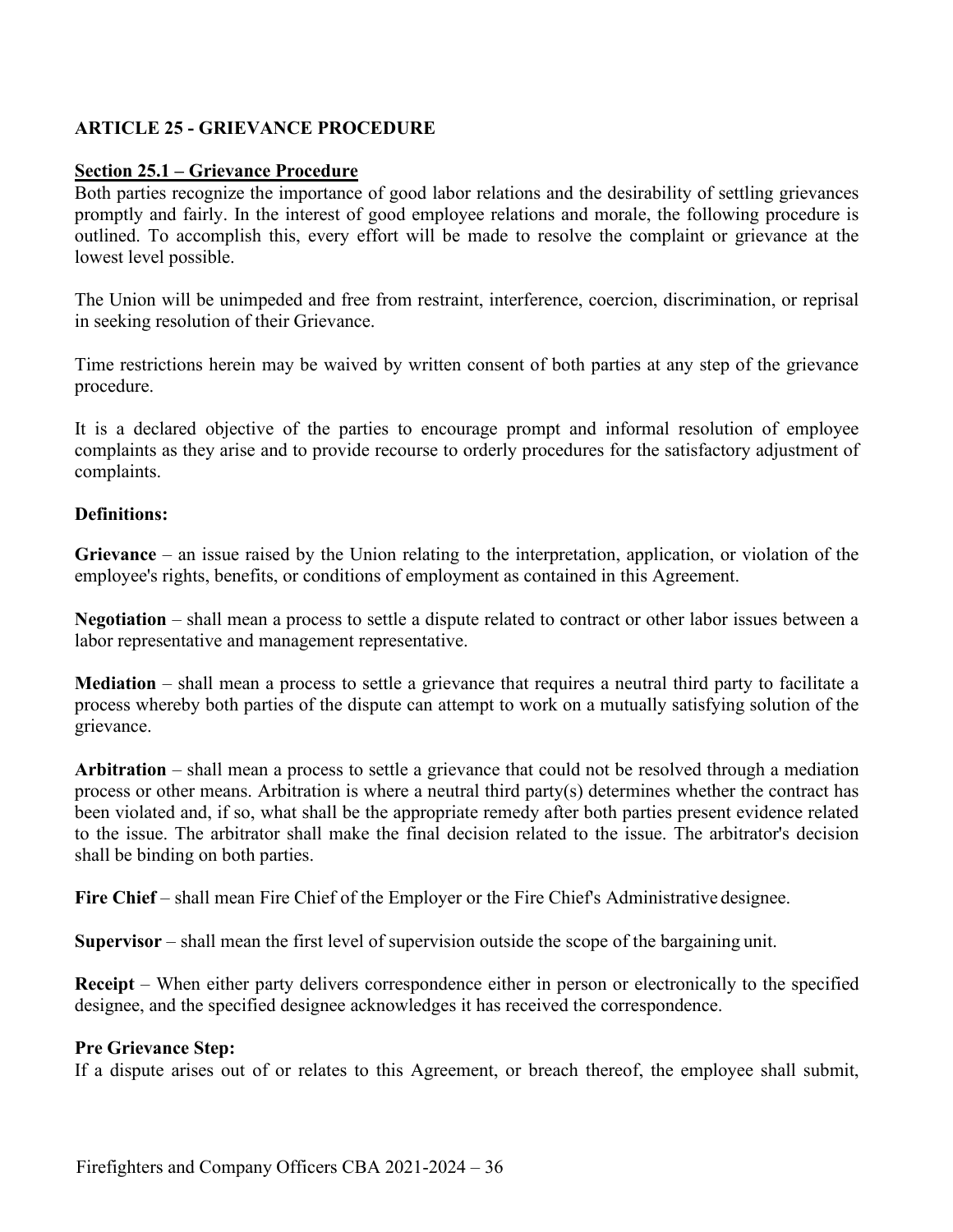within fourteen (14) calendar days of the knowledge of the occurrence, in writing to the Union, on a provided form, all relevant facts involving the alleged grievance along with the remedy sought. The Union, upon receiving the written and signed statement from the employee, shall determine if a grievance exists. If the Union determines a grievance has merit, then the Union shall submit the grievance to Step 1. If the Union determines the grievance does not have merit, no further action is necessary.

The Union may also facilitate the dispute per Article 27 Labor Management Committee, if the Employer concurs. The parties agree to try in good faith to settle the dispute. If no settlement is reached within ninety (90) calendar days, the grievance will proceed to Step 1. If the dispute is brought to Labor Management, the twenty eight (28) calendar day time restriction to move to Step 1 will be waived if submitted within twenty eight (28) calendar days from the knowledge of the occurrence of such Grievance.

The Union also retains the right to file a grievance on its own, or on behalf of one or more affected employees, beginning at Step 1.

#### **Step 1: Grievance Review**

A written notice of a grievance, to include the provided form, facts of alleged violation, section of CBA or practice violated, and remedy sought by the Union, shall be presented to the Fire Chief within twenty eight (28) calendar days from the Union's knowledge of the occurrence of such grievance.

The Fire Chief shall gain all relevant facts, and attempt to resolve the matter. The Fire Chief shall notify the Union representative of the decision within twenty eight (28) calendar days after the day the grievance was presented to the Fire Chief. If the grievance is not pursued to Step 2 within twenty eight (28) calendar days of the receipt of the decision, it shall be deemed resolved.

The Union and Employer may agree to meet at any time during Step 1.

#### **Step 2: Appeal to Fire Chief**

The Union and Employer shall meet within twenty eight (28) calendar days of the Fire Chief's notification that the Union has moved the grievance to Step 2, and attempt to resolve the grievance prior to moving to Step 3. If the grievance is not pursued to Step 3 within twenty eight (28) calendar days from the conclusion of the meeting(s), it shall be deemed resolved.

#### **Step 3: Mediation**

The Union may initiate mediation by filing with the Fire Chief, a written request for PERC mediation. The request for mediation shall contain a brief statement of the nature of the dispute and the names of all parties including those who will represent the parties.

Alternately, the Union and Employer may mutually agree to request a list of mediators from the American Arbitration Association (AAA). The parties shall request a list of nine (9) mediators. Within fourteen (14) calendar days following receipt of the list from AAA, the parties shall meet to select a mediator. If the Union and the employer cannot mutually agree upon a mediator then the Union and the employer shall take turns in striking names from the list until one remains. A coin toss shall determine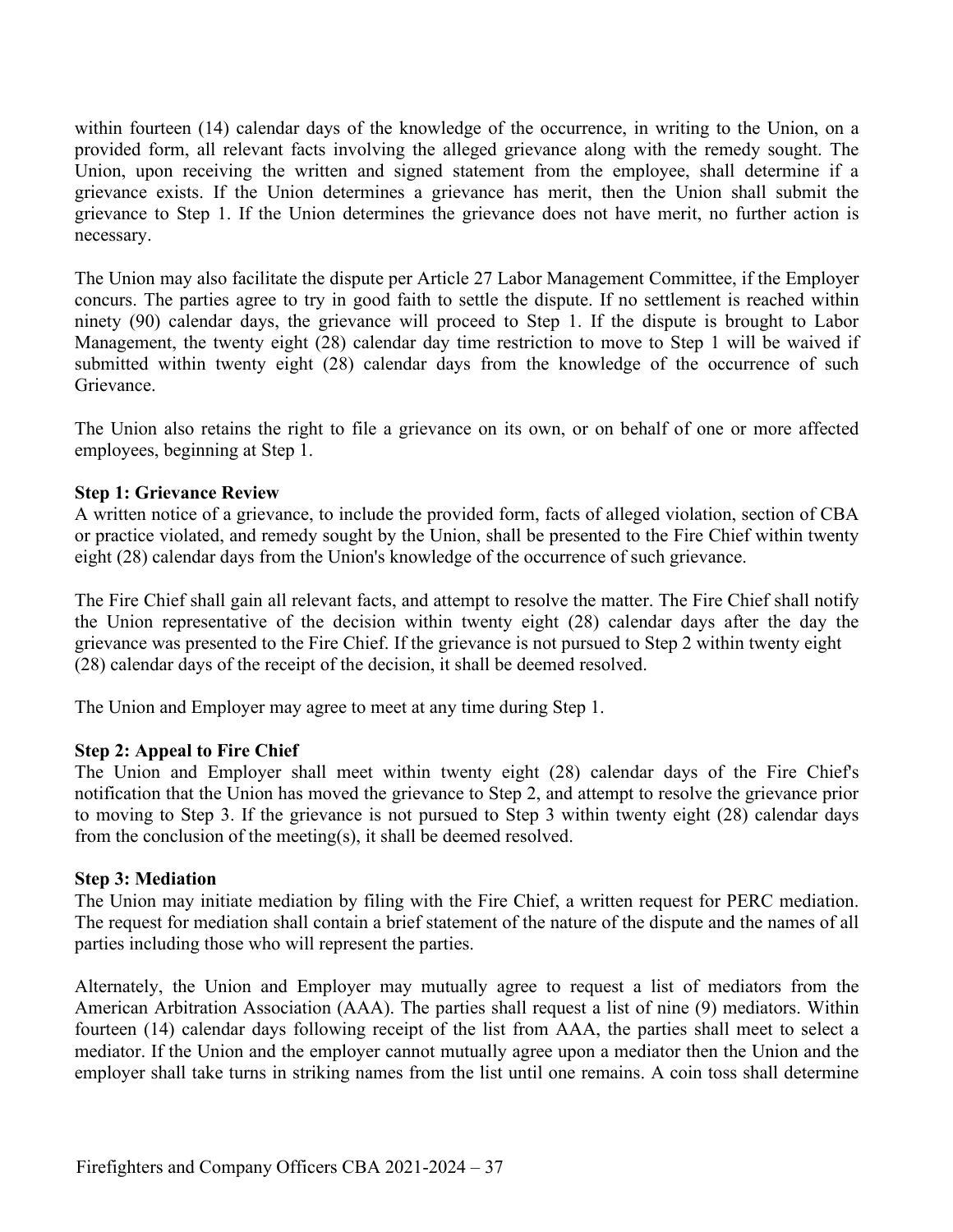who goes first.

If both sides still cannot agree to a resolution of the grievance after mediation, the Union may proceed to Step 4, within twenty eight (28) calendar days from the last day of mediation.

The Union and Employer may mutually agree to bypass Step 3: Mediation.

### **Step 4: Arbitration**

The Union may initiate arbitration if the mediation process fails or if the parties mutually agree to bypass Step 3 by filing with the Fire Chief, a written request for arbitration pursuant to the rules below. The request for arbitration shall contain a brief statement of the nature of the dispute and the names of all parties including those who will represent the Union.

Appointment of an Arbitrator - A single arbitrator shall be chosen. A list of three impartial arbitrators shall be presented by each side from individuals outside the organization. The process to select the Arbitrator shall be by mutual agreement by both parties.

If the Union and Employer are unable to select an arbitrator by this method, the Union shall petition the AAA or FMCS for a list of impartial arbitrators. Within fourteen (14) calendar days following receipt of the list from AAA or FMCS, the parties shall meet to select an arbitrator. The Union and the Employer shall take turns in striking names from the list until one remains. A coin toss shall determine who shall strike first. Alternately, the Union and Employer may mutually agree to request PERC appoint an arbitrator from its Dispute Resolution Panel.

The Arbitrator and parties shall adhere to the AAA Labor Arbitration Rules or PERC rules as applicable.

### **Expenses**

Each party shall equally share in expenses of the arbitrator and court reporter, if any, unless they agree otherwise. Each party will bear the cost of their representatives or any witnesses appearing on their behalf.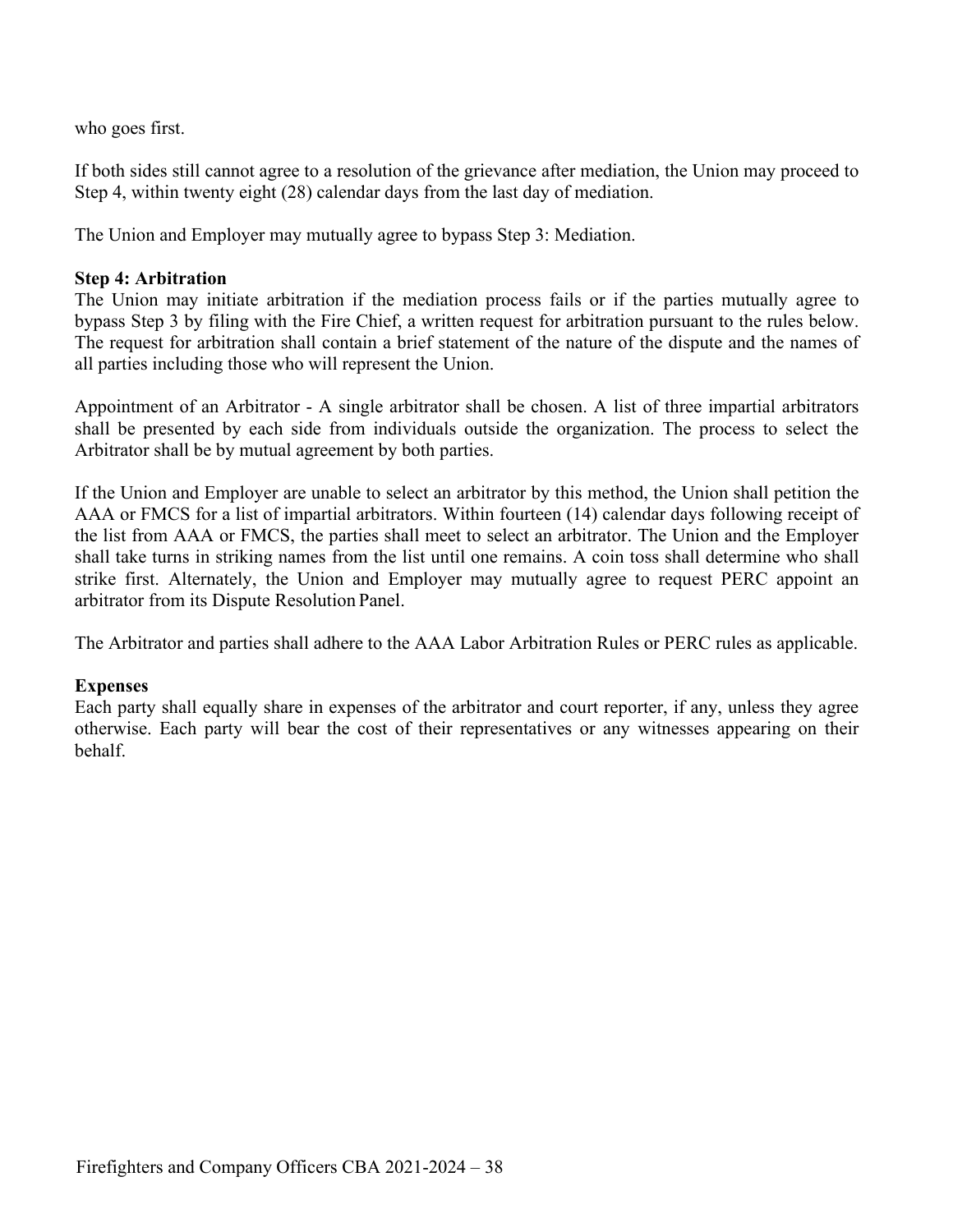## **ARTICLE 26 - REDUCTION IN FORCE**

#### **Section 26.1**

In the event it becomes necessary, reductions in force shall be determined by the Employer by classification (i.e., Captain, Lieutenant, Engineer, and Firefighter).

#### **Section 26.2 - Procedure**

Layoffs shall be conducted by seniority within classification; the employee with the least time in classification, officers by date of promotion within rank, and firefighters by date of hire, shall be laid off first.

#### **Subsection 26.2.1**

A laid off employee may bump a less senior employee in a lower paid classification within the bargaining unit. For an employee who has been reduced in rank or classification their seniority shall include time spent in the higher rank(s) or classification(s).

#### **Subsection 26.2.2**

The affected employee, the Union, and all employees subject to possible bumping shall be notified no less than ninety (90) days in advance of any personnel reduction. The employee shall notify the Fire Chief or Administrative designee in writing within seven (7) calendar days from the initial date of notice of the employee's intent to exercise the right to bump an employee in a lower class.

#### **Section 26.3 - Recall**

#### **Subsection 26.3.1**

An employee shall have recall rights to the same classification, or a lower classification for which the employee is qualified to do the job, within five (5) years of the date of layoff. Recall shall be in reverse order of layoff. All employees recalled, shall be required to meet the requirements of the Employer's return to work policy, which shall address the medical, physical, Physical Capability test, essential elements of the job, etc.

#### **Subsection 26.3.1**

Laid off employees shall maintain a current address with the Employer for purposes of recall notification. Failure of receipt of notification due to failure to maintain a current address with the Employer shall release the Employer from its obligation to recall the employee. Such failure shall be evidenced by failure to respond to the letter of notice, to be sent by registered mail, return receipt requested, within fourteen (14) calendar days of first notice by the Post Office.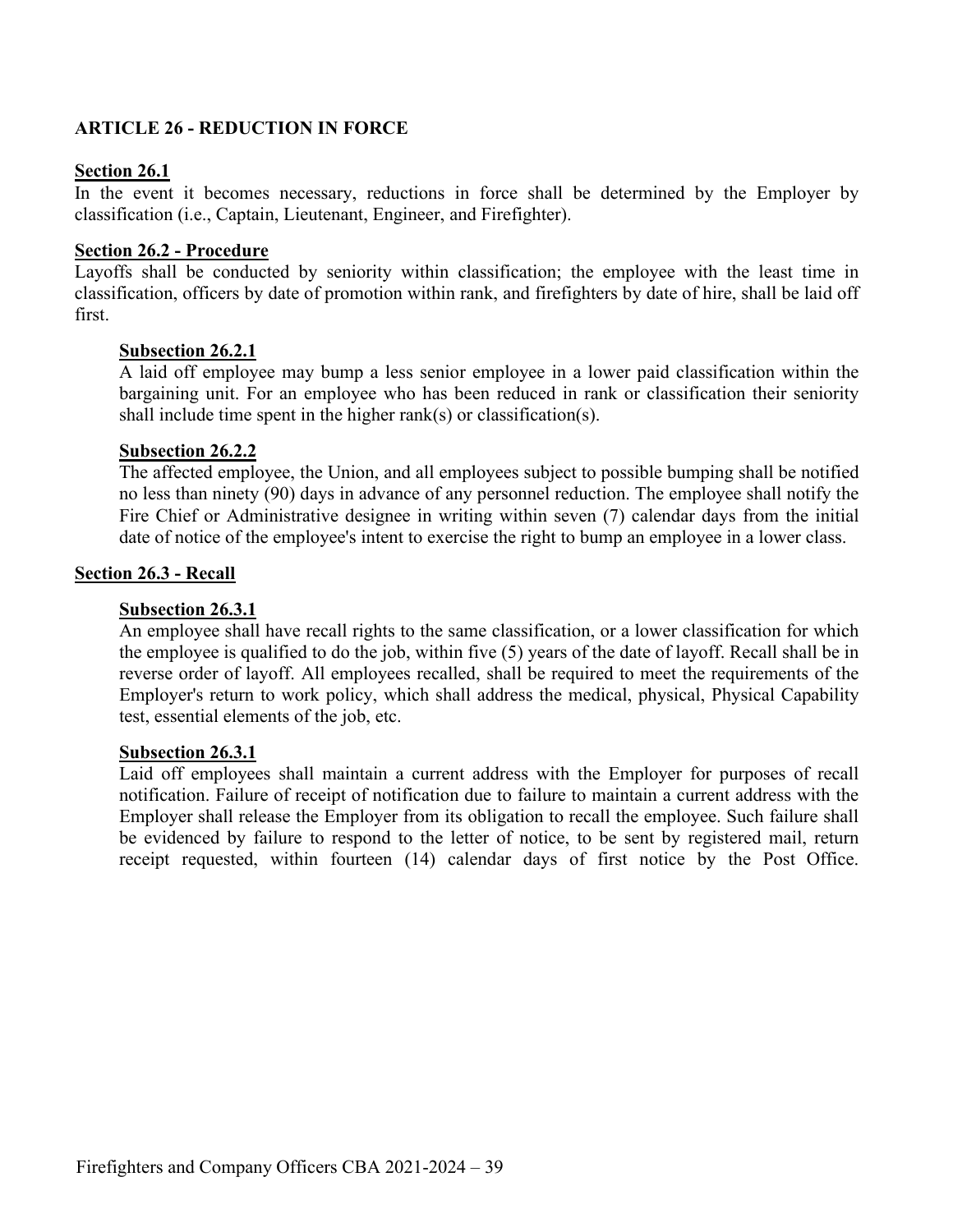# **ARTICLE 27 - LABOR/ MANAGEMENT COMMITTEE**

### **Section 27.1 – Members of Committee**

There shall be a Labor/Management Committee composed of up to three (3) management representatives appointed by the Fire Chief and up to three (3) members of the Union appointed by the Union President. The Labor/Management Committee shall meet at least quarterly.

### **Section 27.1 – Committee Authority**

The Committee shall function in a representative capacity. The Committee shall deal with matters of general concern and contract clarification as opposed to individual complaints of employees. Either party may request a meeting of the Labor/Management Committee. The initiating party shall submit a proposed agenda to the other party.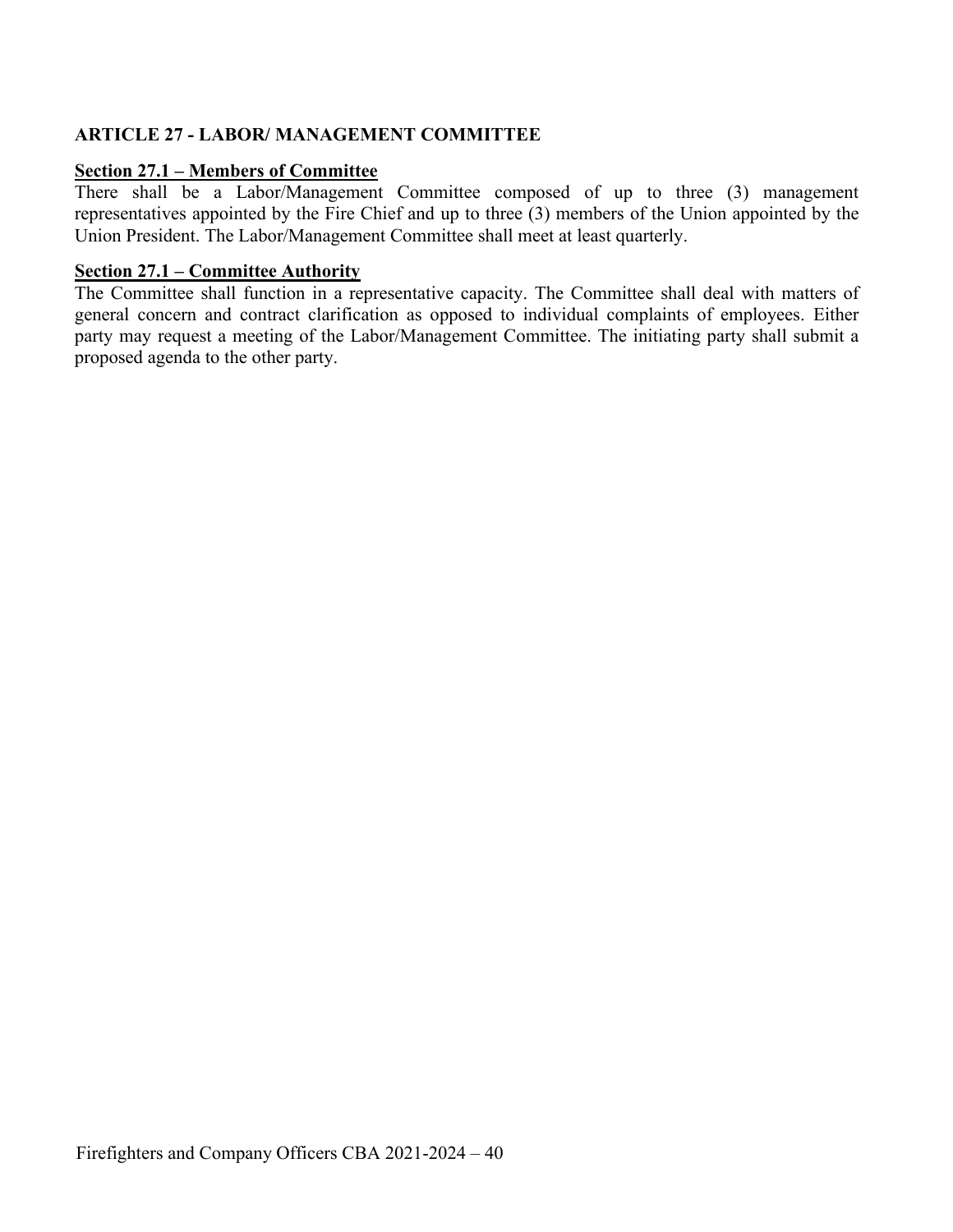## **ARTICLE 28 - SAVINGS CLAUSE**

#### **Section 28.1**

If any provision of this Agreement, or the application of such provision, should be rendered or declared invalid by any court action or by reason of any existing or subsequently enacted legislation, the remaining parts or portions of this Agreement shall remain in full force and effect.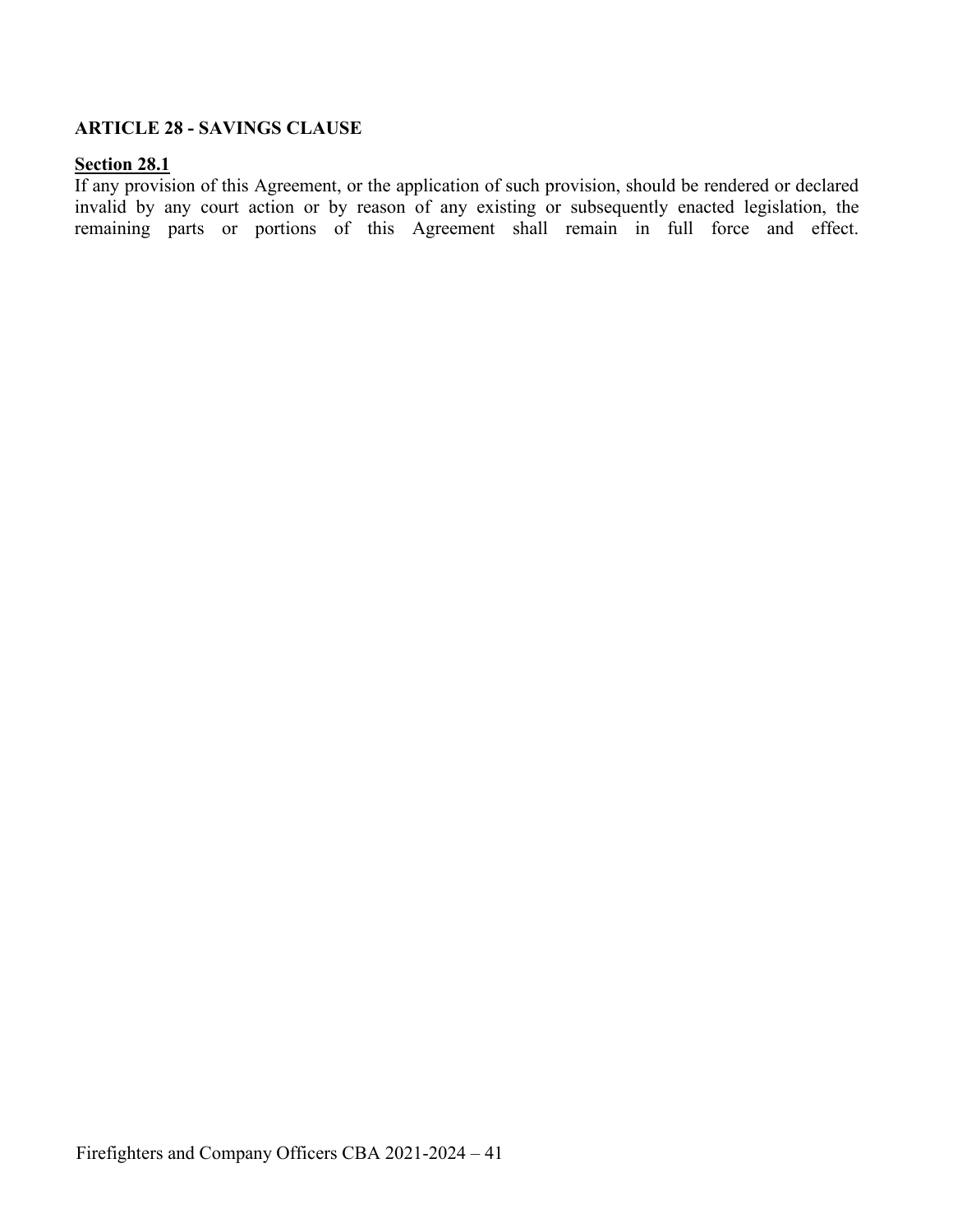# **ARTICLE 29 - PERSONNEL FILES**

## **Section 29.1**

Subject to State and Federal law, the Employer agrees the contents of the employee's personnel file (paper or electronic) shall be kept confidential and shall restrict the use of any information contained in the file to internal use within the Employer, unless otherwise agreed to by the employee.

## **Section 29.2**

Employees shall be allowed to view, in its entirety, their personnel files by appointment with the Employer at a mutually convenient time. The employee shall also be allowed to obtain a copy, in whole or in part, any information contained in their file on an annual basis.

## **Section 29.3**

The employees shall have the right to allow members of the Union executive board, or their designee, to view their file on their behalf. The employee shall be required to submit a release form to Human Resources for maintaining personnel files.

## **Section 29.4**

Employees shall be allowed to enter into their file comments or information that reasonably rebut or clarify information in the file relating to reprimands, demotion, discipline or investigations.

## **Section 29.5**

Any information relating to discipline or demotions shall have a pull date assigned to the document prior to filing. Commendations shall remain in the file. Letters of discipline, without penalties, shall have a pull date of two (2) years. Discipline, with penalties, that may include time off without pay shall have a pull date of five (5) years. All pull dates shall commence from date of alleged violation.

### **Section 29.6**

Employees may submit a request to Human Resources that there is information (including investigations that may be attached to discipline) in their file that is beyond the pull date. After receiving their request, the originals and any copies of all information related to the event or occurrence or activity, including the request to pull, shall be pulled from the employee's file and returned to the employee in its entirety within ten (10) working days of the Employer's receipt of the request and the approval process completed, unless the Employee is currently under investigation, in which case the file is locked/frozen, pending the completion of the enhancement process.

### **Section 29.7**

Nothing contained in this article shall restrict the employee's right to use the grievance process, or the Union's statutory right to receive information necessary and relevant to its collective bargaining responsibilities and duties.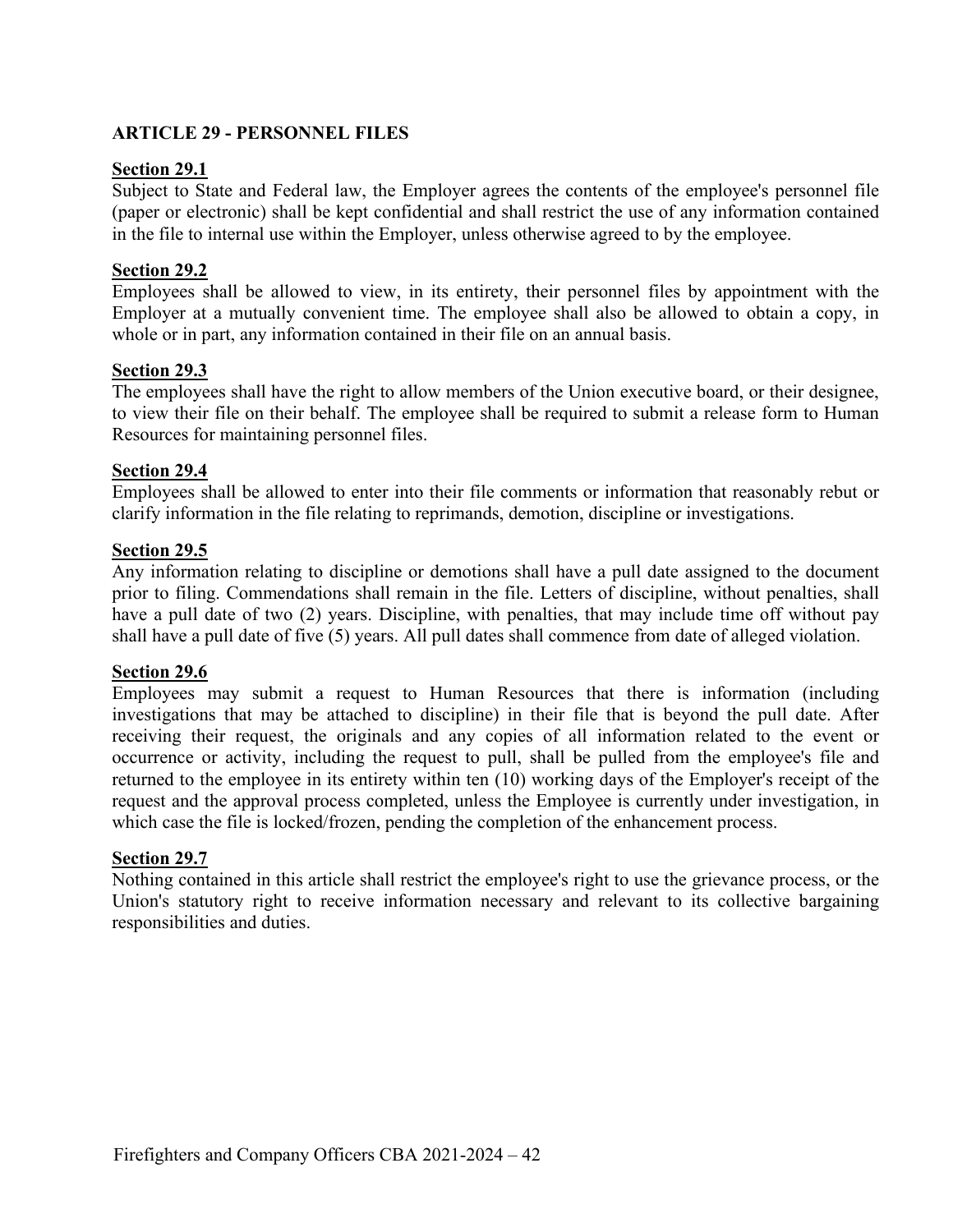# **ARTICLE 30 - COURT LEAVE AND JURY DUTY**

### **Section 30.1**

The Employer agrees to pay employees for the period of time, including driving time for which they are required to appear before a court, judge, justice, magistrate, attorney, inquest or other function of the court as a plaintiff, defendant, or witness as a result of an incident that occurred during the performance of their duties. If the said time period falls during the employee's normal work period, the employee shall be compensated as if they had worked these hours. If the employee is not scheduled to work, the employee shall be compensated at the overtime rate of pay.

## **Section 30.2**

Employees required to serve on the jury of a federal, state, or municipal court, will be allowed up to two (2) weeks paid leave for such jury duty. Service as a juror beyond two (2) weeks will be on a basis of unpaid leave. Employees subpoenaed to appear in court as a witness, or as a party to an action, not involving Employer business, will be allowed unpaid leave for which the employee may substitute accrued vacation leave. Employees upon receiving notification to report to serve on jury duty or when subpoenaed, must immediately notify the shift Battalion Chief or supervisor (if on Day Shift).

## **Section 30.3**

Employees who serve on jury duty will receive their regular rate of pay for up to two (2) weeks provided they submit to the Employer any compensation received for such duty. Paid leave from Employer for jury duty will not include driving time or mileage. Compensation received by employees as specific reimbursement for travel expenses by a court will be refunded to employees by the Employer, if such compensation was included in the compensation submitted to the Employer.

### **Section 30.4**

Employees excused from court or jury duty during the hours they are regularly scheduled to work must notify the shift Battalion Chief or supervisor (if on Day Shift) immediately and may be required to report to work if the circumstances are reasonable.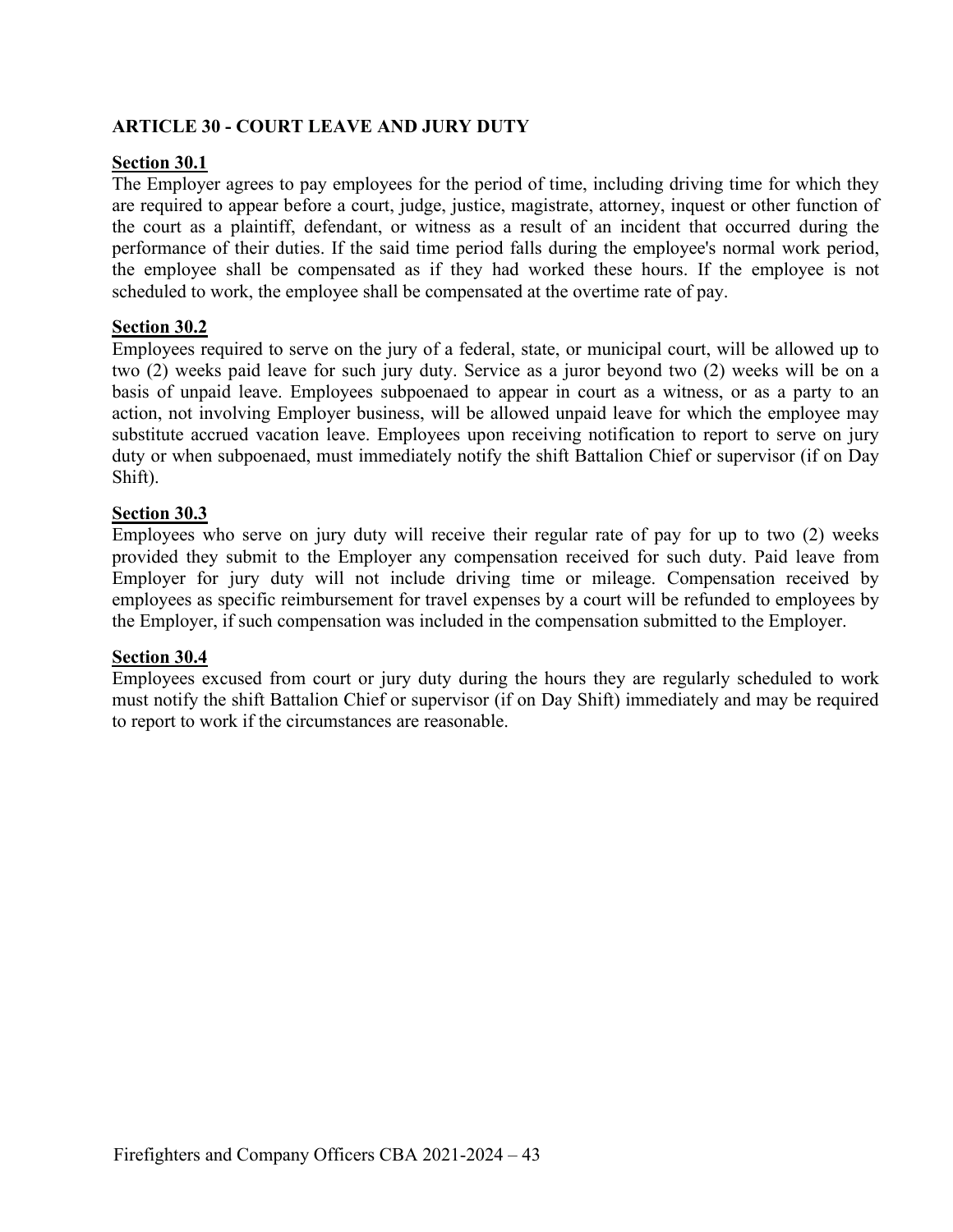## **ARTICLE 31 - SHIFT TRADES**

#### **Section 31.1**

Employees of equal skill or rank shall have the option to trade shifts or portions of shifts. Shift trades are an agreement between employees done on a voluntary basis. The employee participating in a shift trade shall be entitled to all benefits afforded to on duty employees.

#### **Subsection 31.1.1**

Shift trades are intended to incur no cost to the Employer.

#### **Subsection 31.1.2**

Shift trade hours shall not constitute hours for calculating FLSA.

### **Subsection 31.1.3**

The Employer shall have no obligation to keep records of shift trades.

### **Subsection 31.1.4**

The employees, with the approval of the Battalion Chief, shall be responsible for arranging and carrying out a shift trade.

## **Section 31.2**

All shift trade documentation shall be completed before the trade using the agreed upon electronic process. The Battalion Chief shall approve such shift trades, provided the trade does not cause overtime at the time of the request.

#### **Subsection 31.2.1**

Once the shift trade documentation or electronic process is completed and approved by the Battalion Chief, the shift trade is protected from cancellation and the shift then becomes the responsibility of the employee accepting the trade. If both employees agree, a trade may be cancelled at any time, by both employees contacting the on- duty Battalion Chief.

#### **Subsection 31.2.2**

An employee who agrees to a shift trade and subsequently fails to complete the trade shall be held responsible for the hours agreed to, as follows:

#### **Subsection 31.2.2.1**

An employee who fails to report for an agreed upon shift trade shall be charged the equivalent incurred cost of the Employer for replacement out of their vacation bank in hours (i.e., overtime replacement twenty four (24) hours equates to thirty six (36) hours vacation) at a rate of 1 1/2 hours for each hour not worked. If no overtime is incurred, then the employee will be charged vacation leave at the regular rate.

#### **Subsection 31.2.2.2**

An employee who calls in sick prior to an agreed upon shift trade shall be charged the equivalent of the cost incurred to the Employer for replacement out of their sick leave bank of hours (i.e., overtime replacement of twenty-four (24) hours equates to thirty-six (36) hours sick leave) at the rate of 1-1/2 hours for each hour not worked. If no overtime is incurred, the employee will be charged sick leave at the regular rate. An employee without sufficient sick leave to cover the equivalent cost shall have the commensurate hours taken from their vacation bank.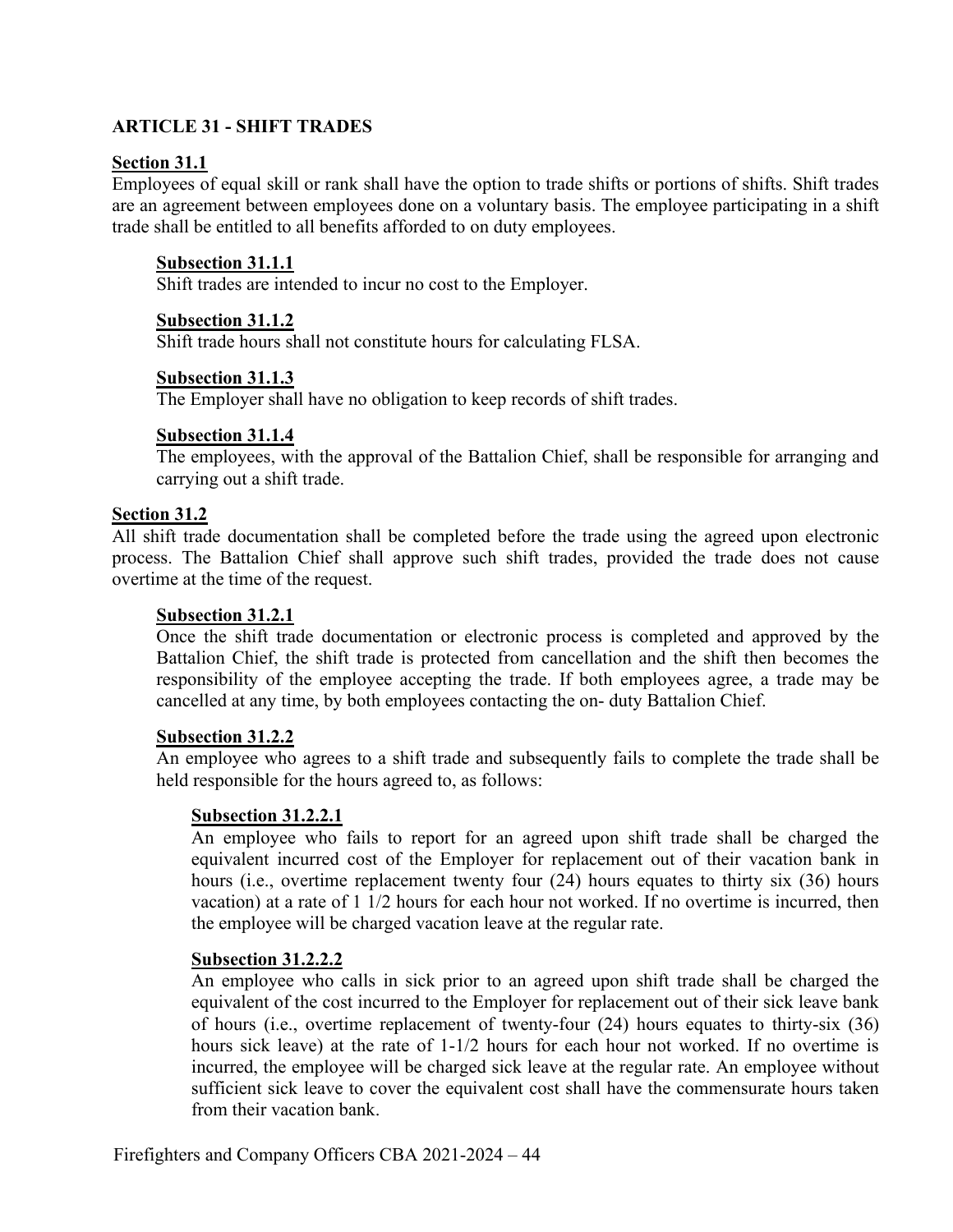## **Subsection 31.2.2.3**

If an employee is responsible to work a trade, and subsequently goes on a disability or other approved FMLA or emergency leave, the employee shall be charged from their leave bank as if they were working their normally assigned shift.

## **Section 31.3**

If an employee becomes sick or disabled while in the performance of a shift trade obligation and leaves work, sick leave shall be charged to that individual as described in Article 18 - Sick Leave.

## **Section 31.4**

Employees working a shift trade and a bereavement event occurs, the employee working the shift trade would follow Article 19.

## **Section 31.5**

Employees may be allowed to relieve another employee serving the previous shift trade prior to the actual scheduled starting time of the oncoming shift or may holdover for up to two (2) hours without notification of the Battalion Chief.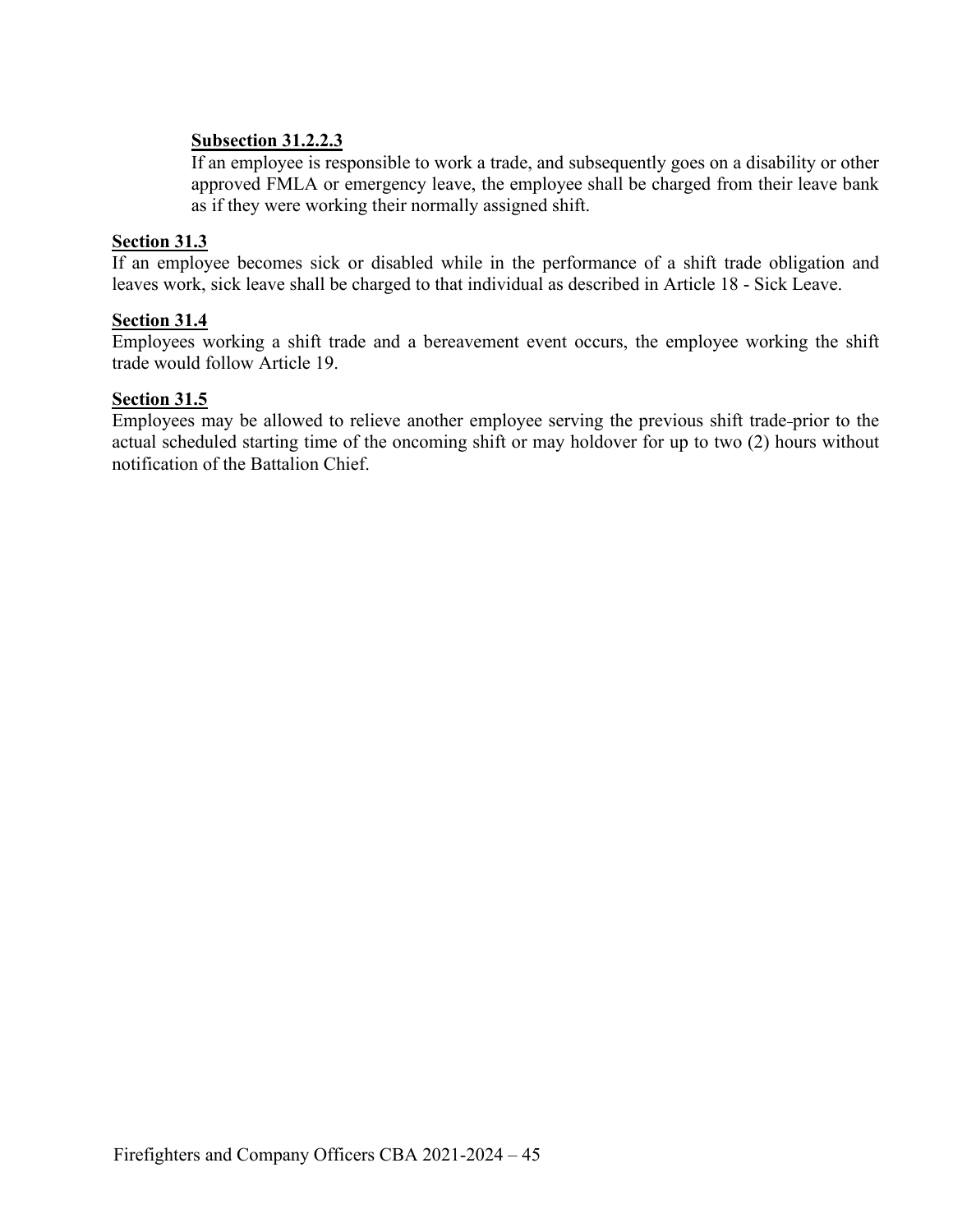# **ARTICLE 32 - PROMOTIONAL STANDARDS**

# **Section 32.1**

All promotions to positions within the bargaining unit shall be made solely on merit, efficiency, educational requirements, and fitness by open competitive examination among Union members. Examinations shall be free from bias and be proper under the rules. Examinations shall objectively and comprehensively test for qualifications for the position. A description of the topics to be covered by each examination shall be discussed with and provided to the Union and posted not less than sixty (60) days prior to the examination.

# **Section 32.2**

Unless mutually agreed, Lieutenant and Captain examinations shall be conducted by the assessment center method which shall include, but not be limited to, a minimum of four (4) topics: Employee Challenge, Citizen Challenge, Tactical Challenge, and a Spot Topic presentation.

The Union and Employer shall agree on the specifics of the Engineer testing process which shall include no less than three elements, which shall include an over the road, pumping practical, and a written exam.

Identical scoring shall be deemed by seniority.

The Union may designate an observer for each topic, at no cost to the Employer, to observe the promotional examination process. The observer shall be equal or greater rank than that of the position being tested. The Union observer shall not disrupt the examination process. For each examination, the Employer shall be obligated to ensure the examination is impartially administered.

# **Section 32.3**

All promotions within the bargaining unit shall follow Policy 2407. A promotional list shall be maintained continuously, unless otherwise mutually agreed, and shall be valid for two (2) years.

# **Section 32.4**

In the event two or more candidates have identical scores, the candidate with the greatest seniority shall be deemed highest scoring. All open vacancies at the time of the testing process shall be filled within thirty (30) days following the completion of the testing process.

# **Section 32.5**

All promotional candidates shall have completed the Employer's JATC program, as long as the JATC program is in place.

# **Section 32.6**

Lieutenants and Captains: Only candidates who receive a combined final score of 75% or higher will be considered for promotion. Only candidates who receive a score of 75% or higher on the Tactical Challenge will be considered for promotion.

Engineers: A combined final score of 70% or higher shall be considered a passing score.

Candidates are entitled to written and/or oral feedback upon request; such feedback shall identify deficiencies, scores, and areas for improvement.

Firefighters and Company Officers CBA 2021-2024 – 46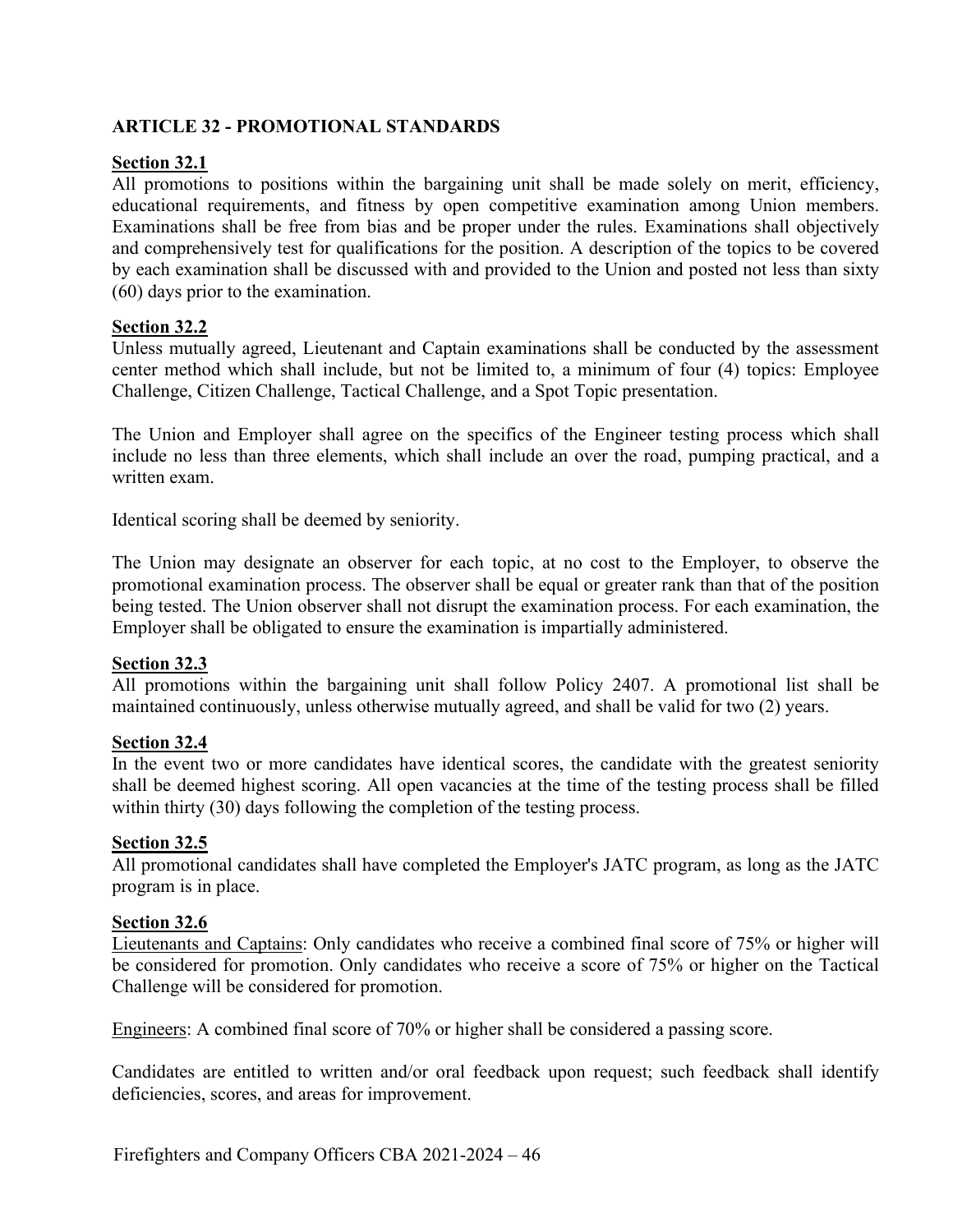# **Subsection 32.6.1**

Lieutenants and Captains: The Fire Chief shall select from the top three (3) qualified candidates utilizing the Rule of Three. Upon request from a skipped candidate, the Fire Chief will verbally explain their rationale for skipping that candidate. Skips are not subject to the grievance procedure.

Engineers: The Fire Chief shall select the candidate with the highest score.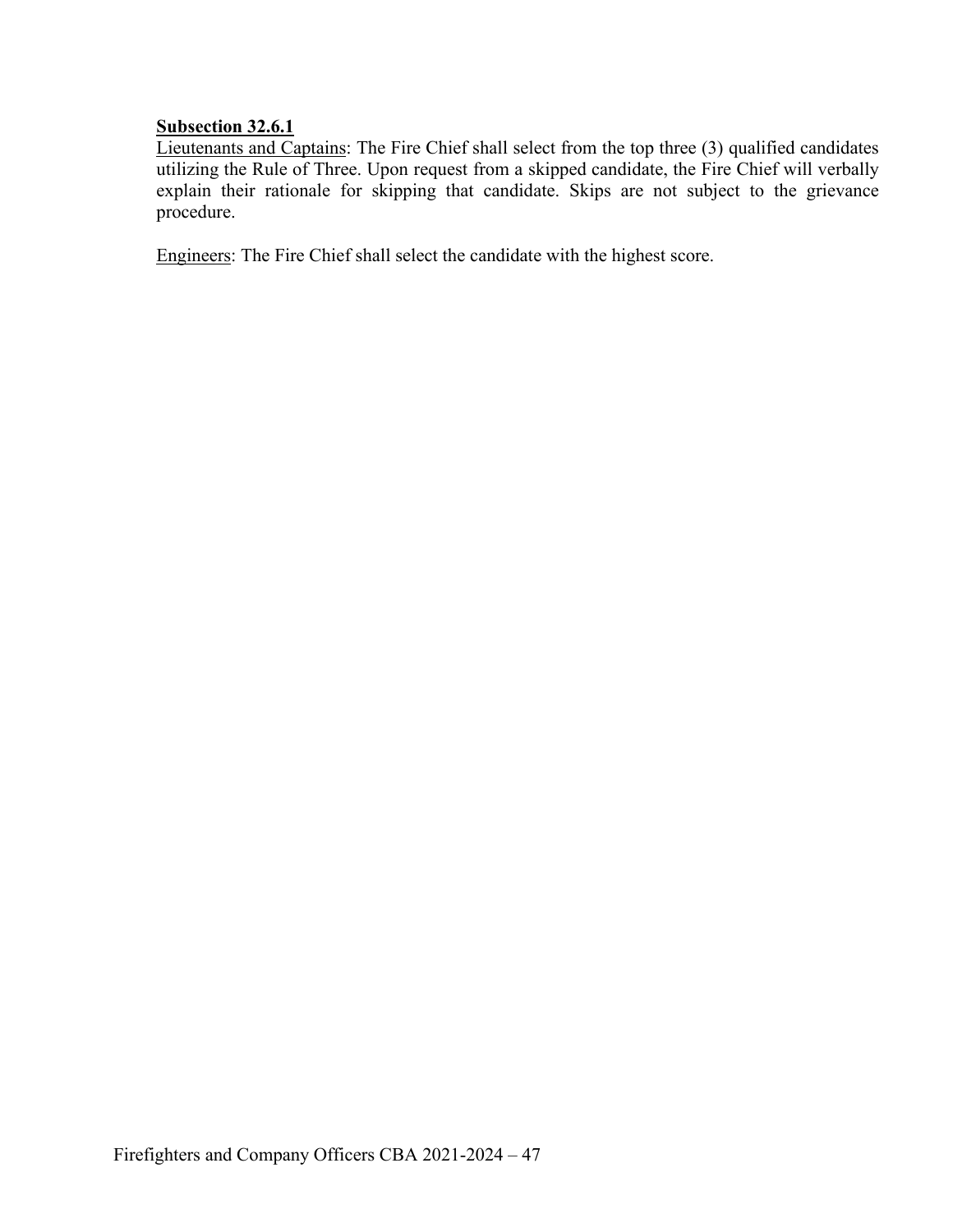## **ARTICLE 33 – PERSONNEL ASSIGNMENT**

#### **Section 33.1**

Firefighters, Engineers, and Officers shall be eligible based on seniority for a station/shift selection process (SuperPick) on or before September 1, 2021. It is not a requirement to have required training or certification in order to pick into a station.

### **Subsection 33.1.1**

Other station/shift selection shall be mutually agreed upon byLabor and Management.

### **Section 33.2**

Probationary positions shall be assigned by the Employer. Employees may be displaced in order to facilitate the needs of training probationary employees.

#### **Section 33.3 Voluntary Movement**

#### **Subsection 33.3.1**

Employees requesting to change stations within the shift, shall initiate the process by submitting a letter of request to their Battalion Chief. The request shall be posted in the Battalion Chiefs office. The BC may make the change if eligible. It shall be based on seniority (if there are more than two employees interested) and by eligibility. Employees posting requests for station change have the right of refusal. No more than two positions shall be posted at any one time.

### **Subsection 33.3.2**

Employees requesting to change shifts shall initiate the process by submitting a letter of request to their BC. This letter shall include the reason(s) for the request. The request shall not be granted unless the exchange of shifts meets the goals and needs of the Employer, andapproved by each affected BC and the Deputy Chief of Operations.

### **Subsection 33.3.2.1**

The letter shall be returned to the initiator as approved or denied; if denied, the reason(s) for the denial shall be included. If approved, the request shall be posted in the BattalionChief's office for a period of fifteen (15) calendar days.

#### **Subsection 33.3.2.2**

Employees interested in exchanging shifts with the initiator shall submit her/his name to the BC. Upon completion of the posting period, all responders shall be listed by seniority. The initiator has the right of refusal.

### **Subsection 33.3.2.3**

In accommodating the request, the Employer shall incur no expenses. This means individuals shall be willing to accept the other's vacation/debit days or coordinate the exchange with the vacation selection process.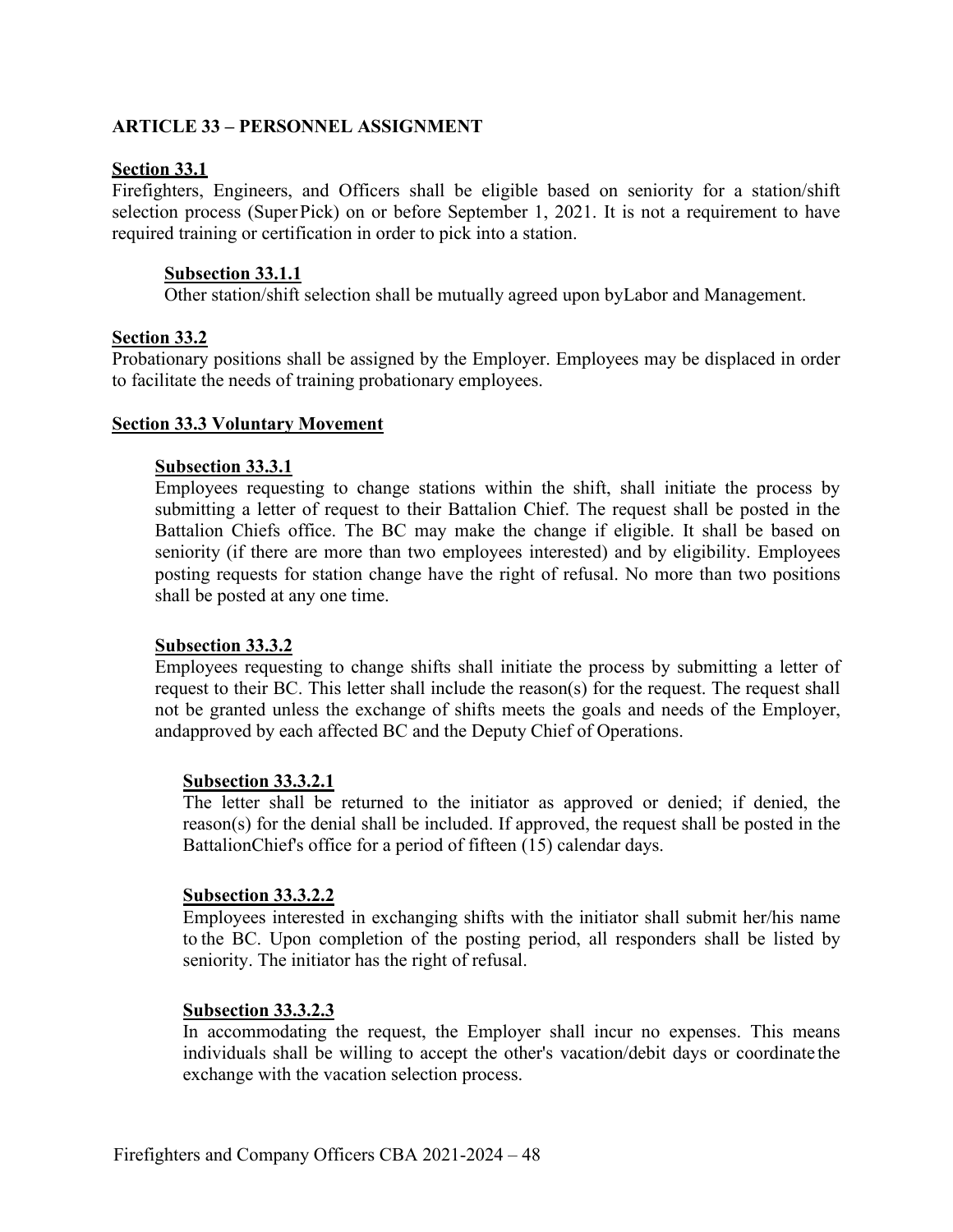### **Section 33.4**

Any open station assignment, due to retirement, promotion, demotion, dismissal, or other reasons creating a vacancy, shall be filled by the Employer on a seniority basis. All eligible employees, except those on probation (except off probation by time of assignment), shall have the right to bid for this open position.

### **Subsection 33.4.1**

If there is no open position, the Employer may create a vacancy in order to move employees for discipline or performance with approval by the Deputy Chief of Operations.

### **Subsection 33.4.2**

The Employer may create a vacancy in order to move a newly promoted Lieutenant in accordance with Article 5.4 of this agreement. The vacancy shall be created from the three least senior Lieutenants on a shift if voluntary movement is not obtained.

# **Section 33.5**

Vacancies due to special assignment shall be eligible for seniority bid on the affected shift and to include the member vacating special assignment.

## **Section 33.6**

Employees not on the affected shift may bid on the position, if agreeable by the Employer for 33.4 and 33.5.

### **Section 33.7**

In the event an expedited process is needed, the Union shall contact all eligible employees to fill the position.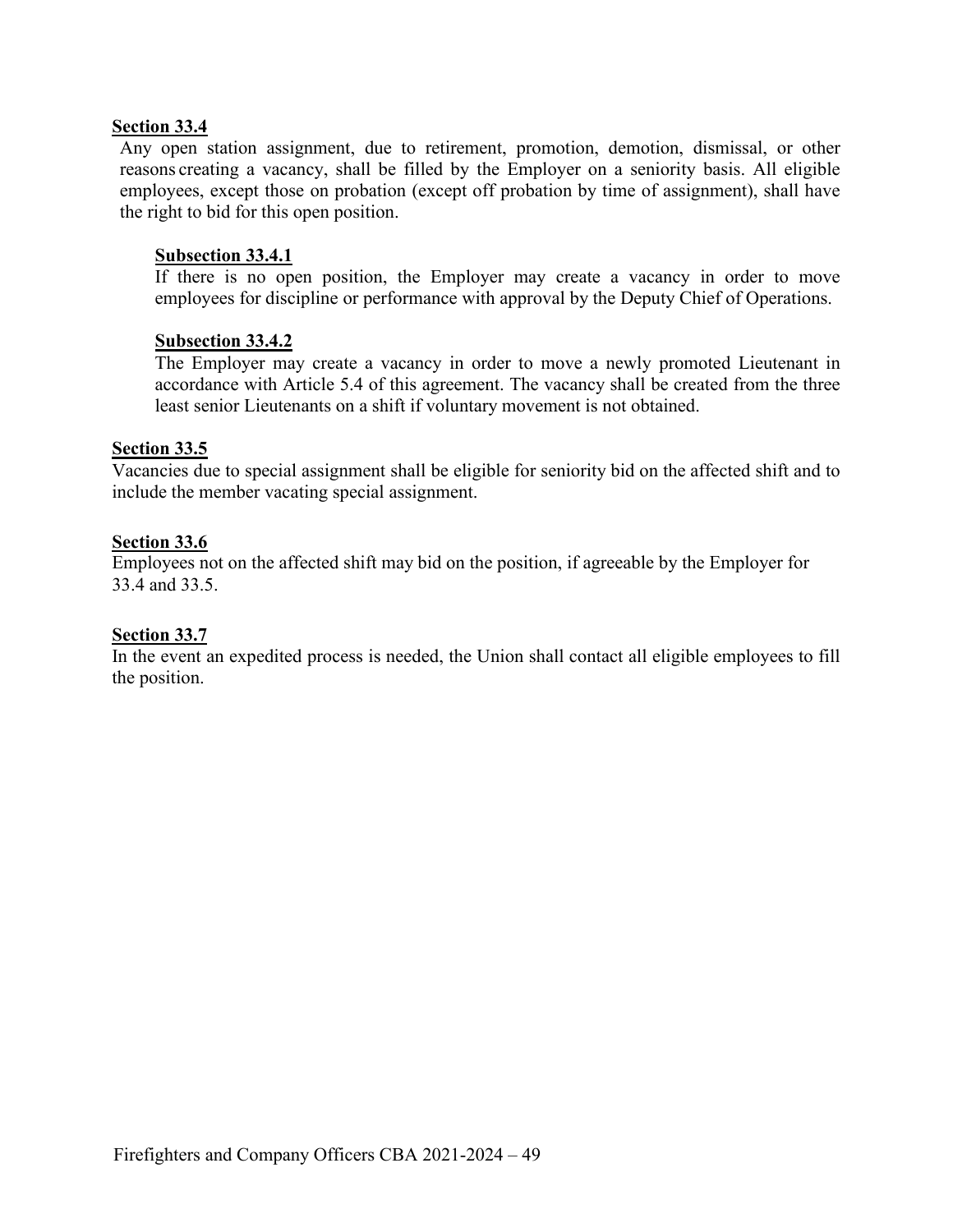# **ARTICLE 34 – MERGERS AND LATERAL HIRES**

## **Section 34.1**

The Employer may enter into contractual services, mergers and/or consolidation arrangements with other agencies, municipalities and/or fire protection agencies. The Union shall be contacted early in the planning process of any such arrangement, discussion, contract, etc. in order to discuss potential bargaining issues, concerns, and/or representation issues which may arise as a result.

## **Section 34.2**

In the event of any action as described in Section 34.1, representation issues shall be determined in accordance with Washington State Law administered by PERC.

### **Section 34.3 Lateral Hires**

The Employer reserves the right to hire lateral transfers when hiring firefighters. The date of hire with the Employer will determine seniority, longevity, sick leave accrual, and probationary period. Vacation accrual shall be at the rate of a three-year employee.

Lateral hires shall begin at second-class firefighter wage and shall be enrolled in, and successfully complete, the JATC Step 3 process. Lateral hires with a valid JATC card shall begin at 1<sup>st</sup> Class Firefighter Rate of Pay and will be subject to a performance evaluation at the end of probation.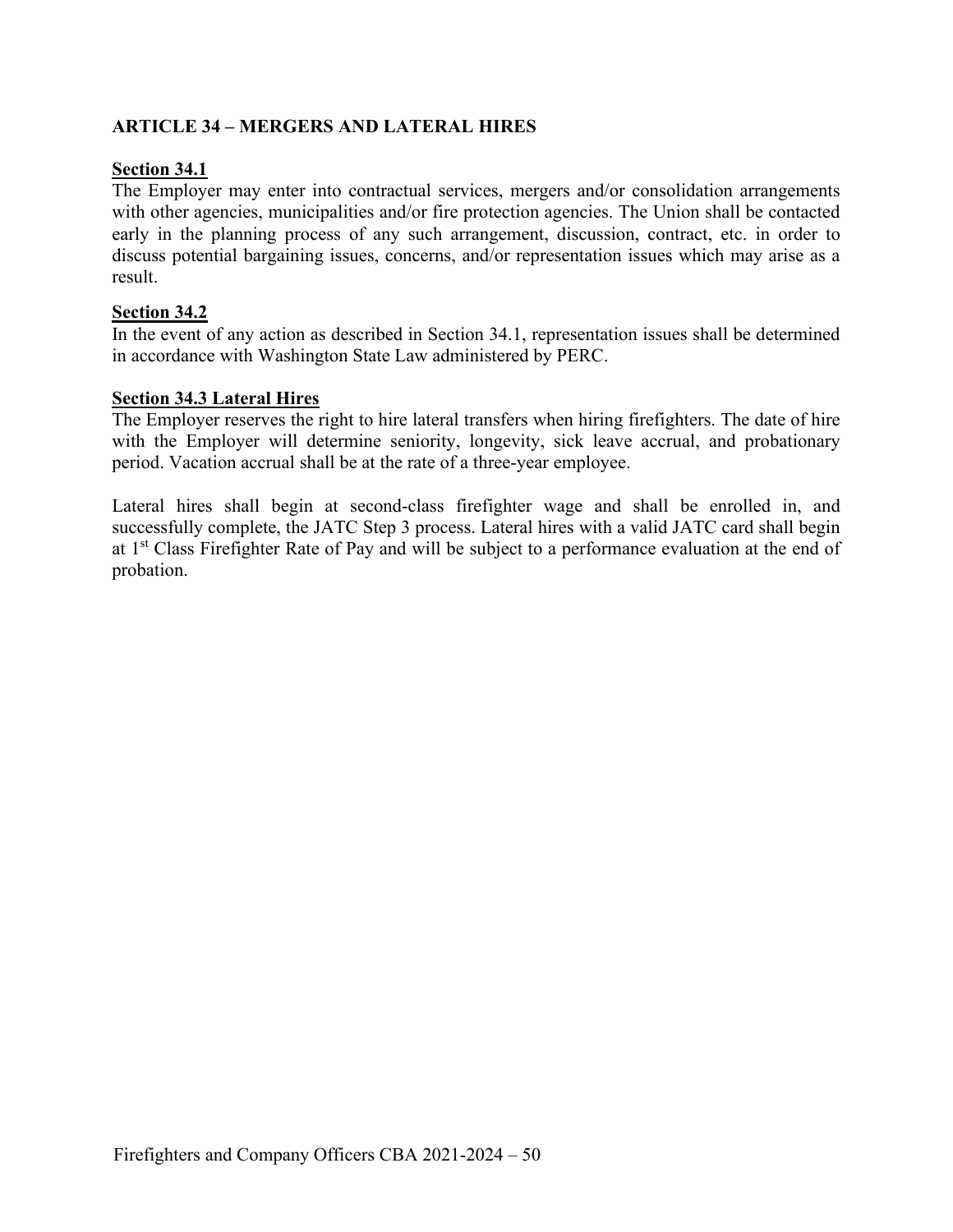# **ARTICLE 35 – MILITARY ACTIVATION**

## **Section 35.1**

The Employer and the Union agree to a "Keep Whole" Policy for members under military activation. The Policy will be developed and maintained through the Labor and Management Committee.

A workday shall be defined as any scheduled hours between the employees' regular work start time and end time which may be up to 24 hours in length for shift personnel.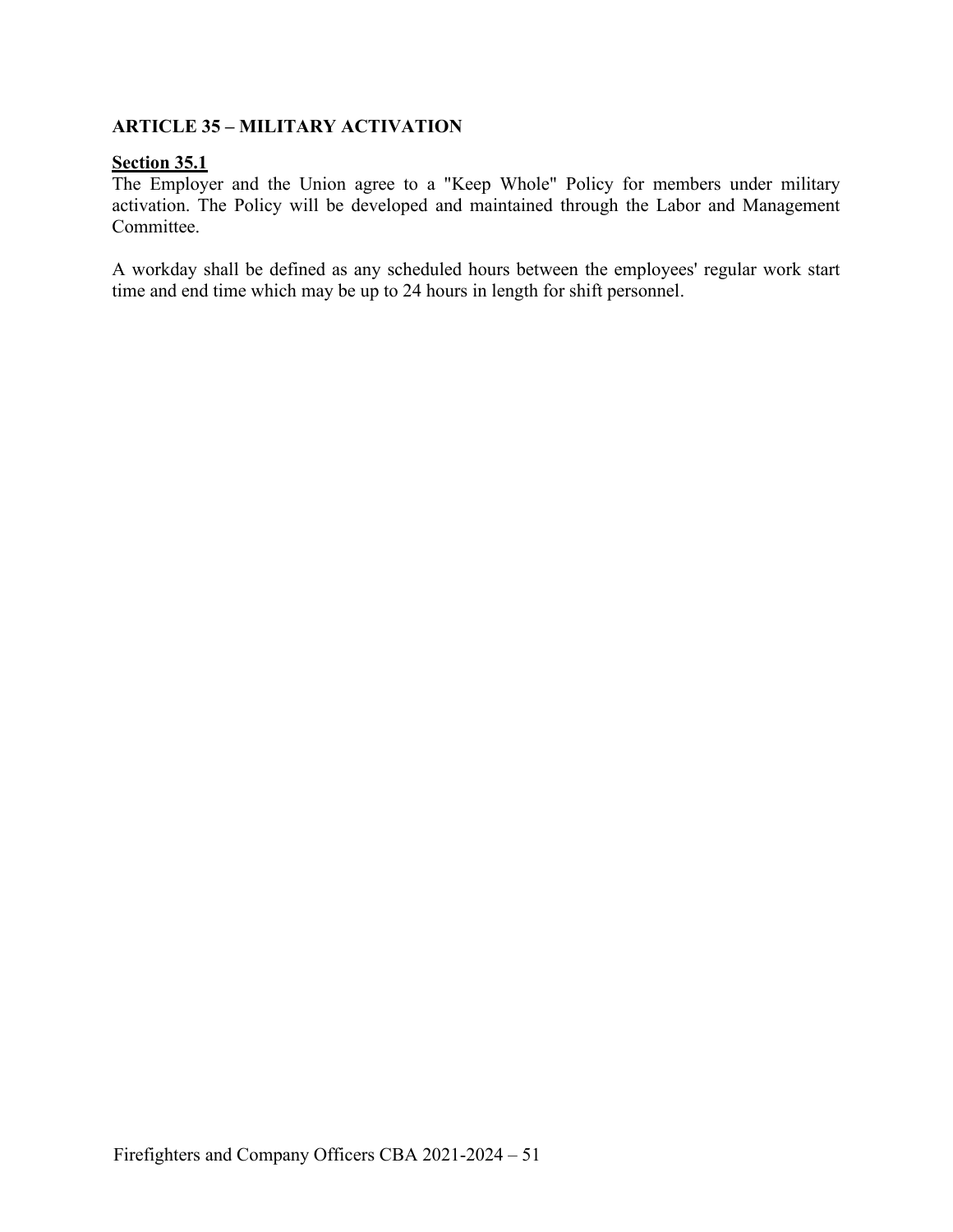## **ARTICLE 36 - SPECIAL STAFF ASSIGNMENTS**

#### **Section 36.1 – Selection Process for Special Staff Assignments**

#### **Subsection 36.1.1**

The position shall receive pay based on Appendix A.

#### **Subsection 36.1.1.1**

When Employees transfer to a Special Staff Assignment their Sick and Vacation accruals will change per 18.1.1 and 16.1. Additionally, their existing banks will be converted utilizing the following equation:

2465 converted to  $2080 =$ Bank X 84.38%

When the employee returns to shift work their Sick and Vacation accruals will change back per 18.1.1 and 16.1. Additionally, their existing banks will be converted utilizing the following equation:

2080 converted to  $2465 =$ Bank X  $118.51\%$ 

The intent of this subsection is to ensure the value of the Sick and Vacation banks are equal for both use and cash-out.

#### **Subsection 36.1.2**

The position will be unrestricted from working shift overtime so long as it does not interfere with their normal scheduled work assignment.

### **Subsection 36.1.3**

Employees retiring while serving Special Staff Assignments shall have their vacation and sick leave accruals paid out at their Base Hourly Rate of Pay to include five percent (5%) day shift differential pay.

#### **Subsection 36.1.4**

When the Employer determines Special Staff Assignments need to be filled, the following process shall be followed:

- a. Human Resources shall notify all potential candidates through the normal General Notice procedure of the position opening.
- b. The Notice shall be given at least thirty (30) days before the position becomes available. In the Notice, a cutoff date for submitting letters of interest shall be given, as well as a date for when the position will be filled.
- c. All potential candidates shall submit a letter of interest.
- d. Any letters received by the Employer after the cutoff date shall not be considered for the position.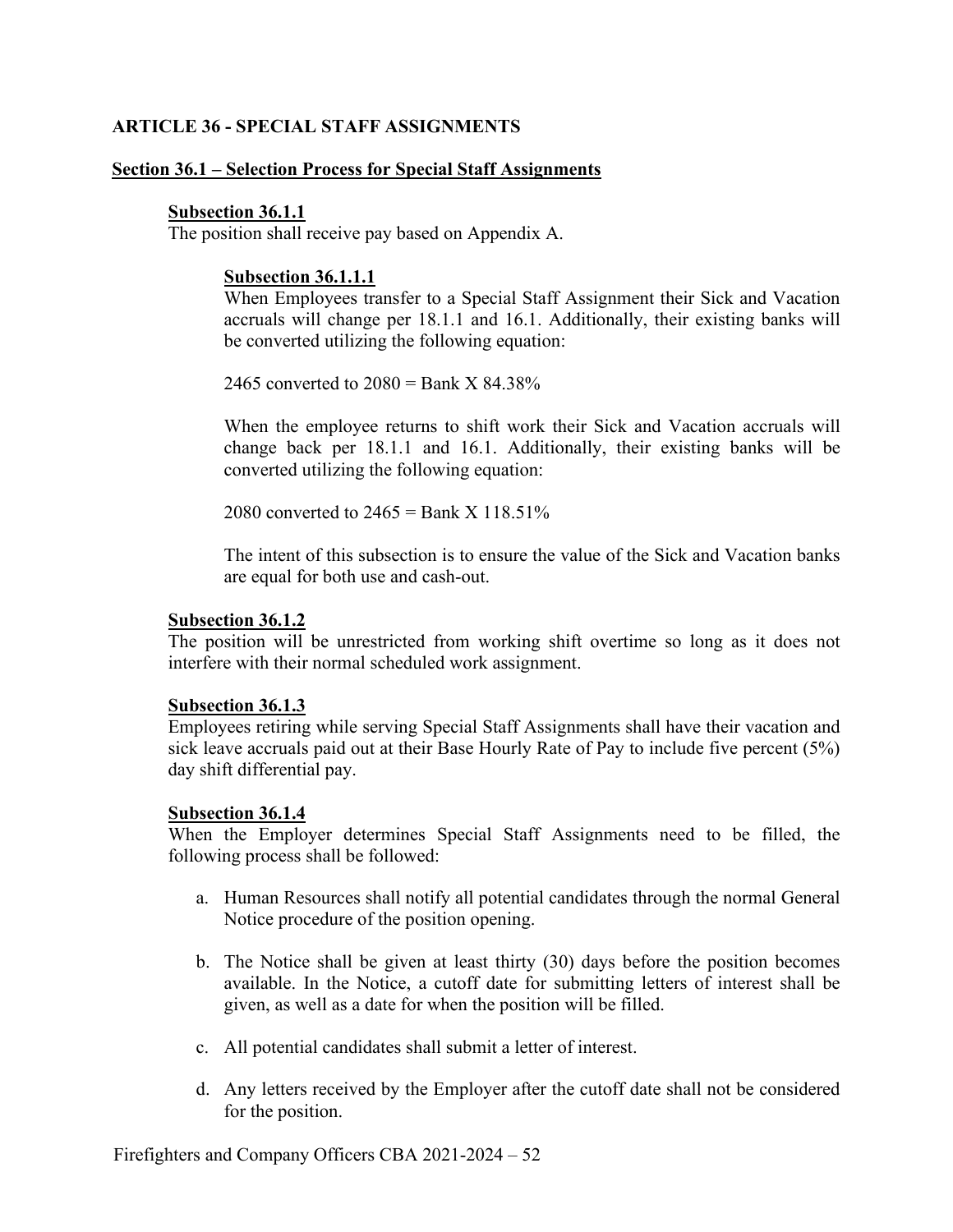- e. Human Resources shall verify all letters for qualifications and submit a list of qualified candidates to the Selection Committee.
- f. Engineers and Lieutenants with twelve (12) months in grade at time of appointment, Firefighters who are First Class at the time of appointment and Captains regardless of time in grade will be deemed qualified for Special Staff Assignments.

### **Section 36.2 – Multiple Candidate Process**

#### **Subsection 36.2.1**

The Selection Committee shall consist of two representatives appointed by the Fire Chief and two representatives appointed by the Union President.

- a. The Selection Committee shall schedule an interview with each qualified candidate.
- b. The Union and Employer shall mutually agree upon the questions asked during the interview.

#### **Subsection 36.2.2**

When all candidates have been interviewed, the Committee shall provide a list of ranked candidates to the Fire Chief.

### **Subsection 36.2.3**

The Fire Chief shall utilize the Rule of Three to appoint a candidate. Upon request from a skipped candidate, the Fire Chief will verbally explain their rationale for skipping that candidate. Skips are not subject to the grievance procedure.

### **Section 36.3 – Alternative Process**

### **Subsection 36.3.1**

If there is only one candidate, the Fire Chief may appoint that candidate. Alternatively, the Fire Chief may request the candidate plus the two least senior qualified bargaining unit members be given to the Selection Committee for interview.

#### **Subsection 36.3.2**

If no candidates apply for the position(s), a pool of the three (3) least senior qualified bargaining unit members may be given to the Selection Committee for interview.

#### **Subsection 36.3.3**

When all candidates have been interviewed, the Committee shall provide a list of ranked candidates to the Fire Chief.

### **Subsection 36.3.4**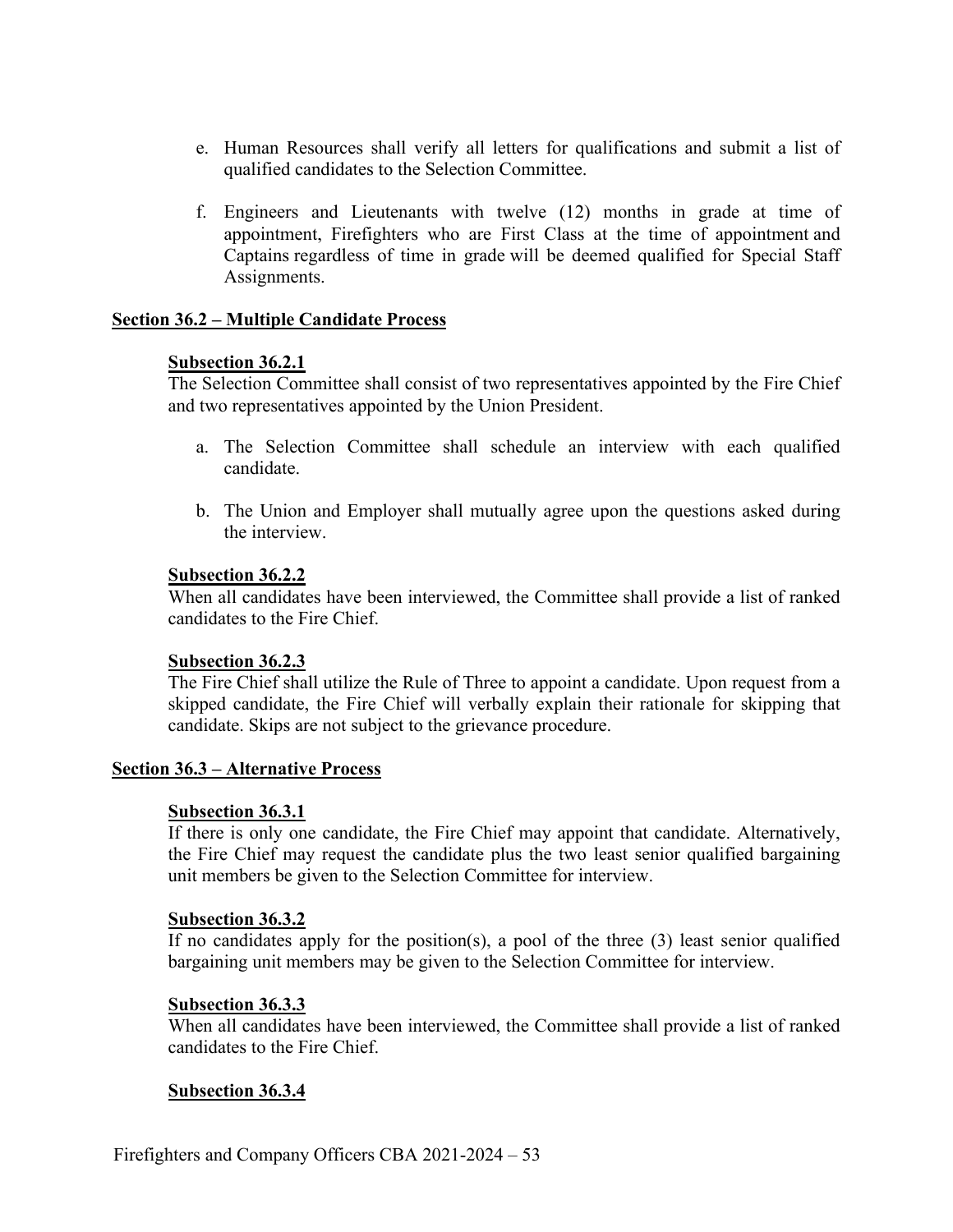The Fire Chief shall utilize the Rule of Three to appoint a candidate. Upon request from a skipped candidate, the Fire Chief will verbally explain their rationale for skipping that candidate. Skips are not subject to the grievance procedure.

#### **Section 36.4 – Duration**

# **Subsection 36.4.1**

Appointment to the Special Staff Assignment position shall be for two (2) years. If the employee wishes to continue in the position for another term, they shall submit a letter of interest and go through the selection process as outlined in 36.1.4 through 36.3.2.

#### **Subsection 36.4.2**

The Employer may terminate a Special Assignment appointment early if the Employee fails to successfully complete a Performance Improvement Plan (PIP).

#### **Section 36.5 – Response and Training**

#### **Subsection 36.5.1**

The employee shall be allowed to participate in any special team drills or training sessions required to maintain certification or active status while on duty. The employee shall be able to respond to special team(s) call out.

#### **Subsection 36.5.2**

The employee shall be allowed to attend required CBT and fire suppression drills while on duty.

#### **Subsection 36.5.3**

The employee shall be allowed to respond on duty to major incidents when a resource emergency exists and the response will not significantly affect their ability to complete their assigned duties.

#### **Subsection 36.5.4**

The employee shall be allowed to test for a higher rank and promote without restriction. If promoted, they shall be allowed to leave the assignment before fulfilling their time commitment.

#### **Section 36.6 Additional Training Required**

#### **Subsection 36.6.1**

Fire Inspector (whether filled by a Firefighter, Engineer, Lieutenant, or Captain) shall attain the following training:

Attain the IFC Inspector Certification within twelve (12) months of appointment.

## **Section 36.7**

If an individual selected for a Special Assignment position is unable to complete the assignment due to Employer needs (not discipline), the points shall be pro-rated for time served.

Firefighters and Company Officers CBA 2021-2024 – 54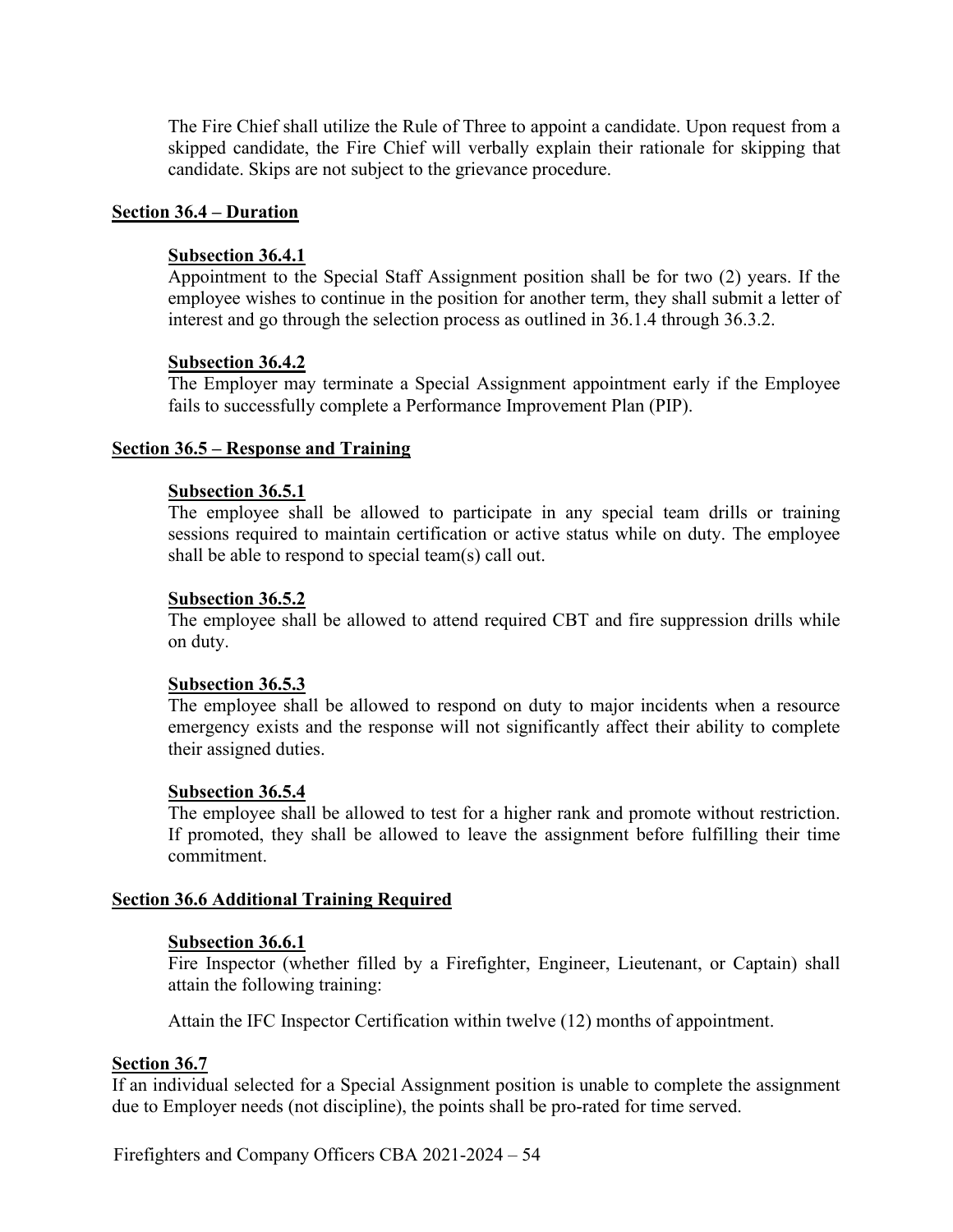### **Section 36.8**

Individuals selected for Special Assignment positions, who have completed their assignments, shall be afforded a five percent (5%) point increase (or pro-rated amount) in their total final assessment center score at the next promotion process they participate in. The Special Assignment Incentive is valid for one promotional process and shall only be applied to a passing score. Only one Special Assignment Incentive can be utilized per promotional process.

#### **Section 36.9 – Fire Inspector Position**

#### **Subsection 36.9.1**

The Fire Inspector position shall be selected as described in this Article and may be filled with any rank from within the bargaining unit:

### **Subsection 36.9.1.1**

If no one from the Bargaining Unit volunteers for the selection process, the Employer will conduct an outside civilian recruitment under the Support Staff Contract.

If a civilian is named to this position and subsequently separates from employment, the Firefighter and Company Officer Bargaining Unit shall have the first opportunity to fill the vacated position.

#### **Subsection 36.9.1.2**

The duration of this assignment is five (5) years.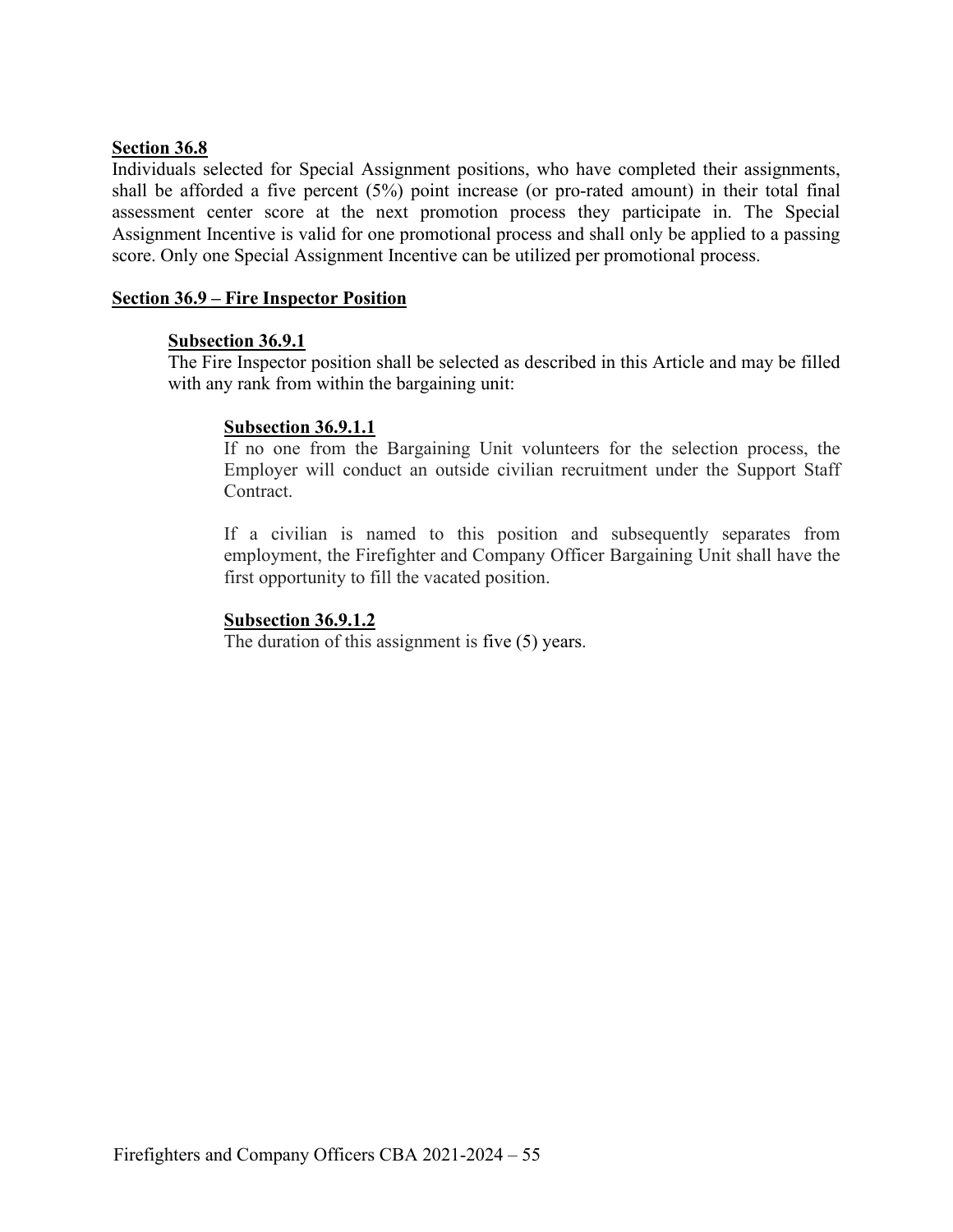# **ARTICLE 37 - MEDICAL EXPENSE REIMBURSEMENT PLAN (MERP)**

# **Section 37.1**

The Employer agrees to pay 100% of the monthly premiums of a medical expense reimbursement plan for employees covered under this Agreement. The contribution rate to the MERP shall be \$75 per month per employee.

# **Subsection 37.1.1**

The Employer agrees to contribute an additional \$175 per employee per month to the MERP plan or the Employer sponsored HRA VEBA. It shall be the choice of the employee as to which plan the monies will be contributed to. All employees may choose either the MERP or HRA VEBA plan option annually during open enrollment (November/December). By default, contributions will be made to the employee's MERP account unless the employee contacts Human Resources to request the extra \$175 per month be contributed to their HRA VEBA.

# **Section 37.2**

All reporting requirements and responsibilities to the MERP shall be the sole responsibility of the Union and its members and not the Employer. The Union will defend against and hold the Employer harmless from any liability that may arise out of the MERP.

# **Section 37.3**

The Employer and the Union agree that only \$187.50 per month, per employee (\$2,250 annually) out of the \$250 per month, per employee referenced in Section 37.1 and Subsection 37.1.1, shall be used in any future TCC (Total Cost of Compensation) calculations, as the funds were partially derived from a reduction of sick leave accruals (a non-TCC item).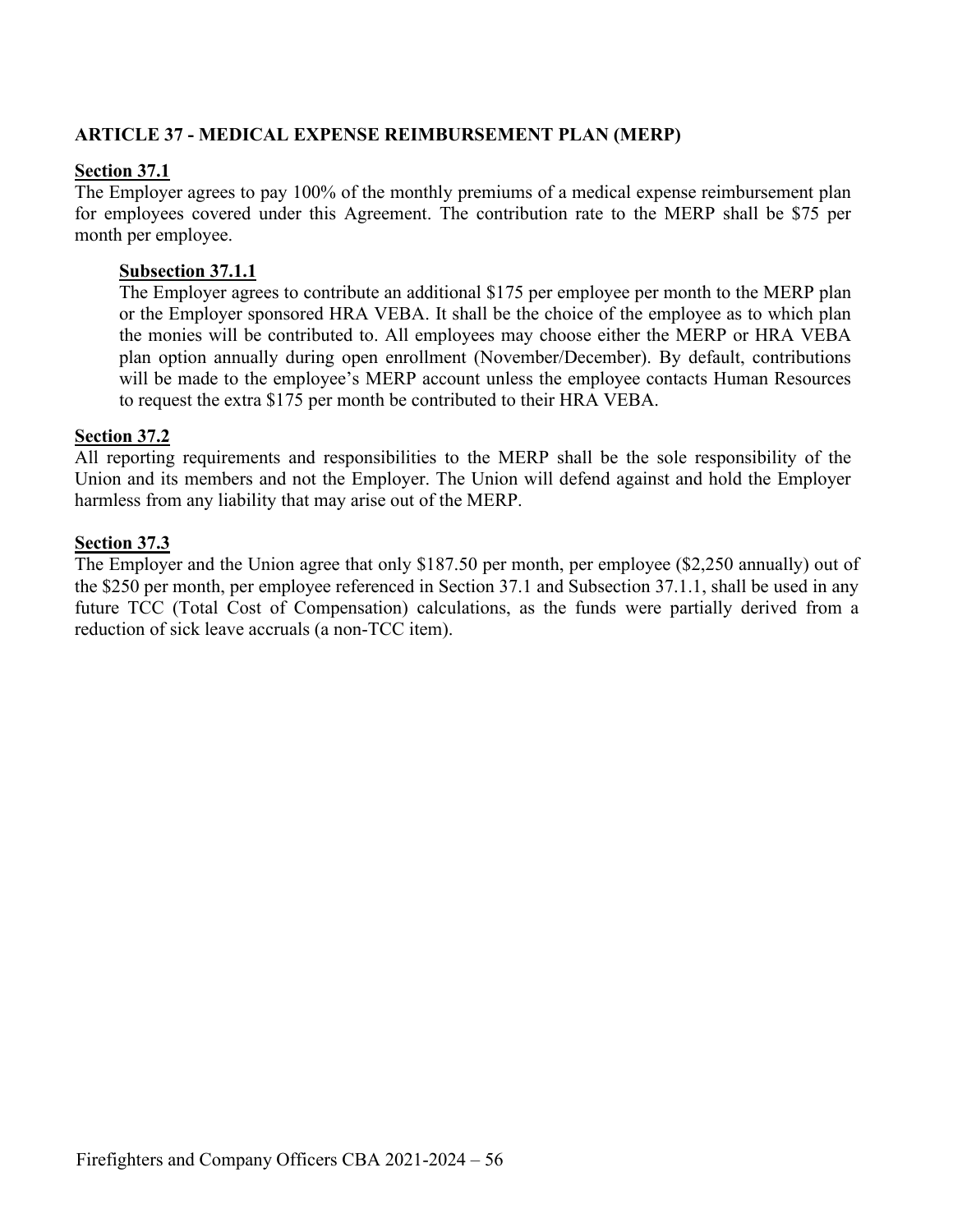# **ARTICLE 38 – ALL HAZARD MOBILIZATIONS**

### **Section 38.1**

The Employer, through outside agreements, participates in All Hazard Mobilizations. Washington State Mobilization Plan, Department of Natural Resources, US Forest Service, and Federal EMAC (Emergency Management Assistance Compact) agreements outline Employer specific process for mobilizations. This Article outlines specific additional requirements. Employer and Union acknowledge, that requests for out of jurisdiction mobilizations, that do not originate from an on-duty response, are filled at the discretion of the employer and only with employees who voluntarily agree to participate. The Employer and Union acknowledge mobilization as valuable training and experience.

#### **Section 38.2 On-Duty Immediate Need Incident Mobilizations**

#### **Subsection 38.2.1**

Employees assigned by the Employer to an incident shall be compensated according to the terms of this Agreement. Said employees will be compensated portal to portal.

#### **Subsection 38.2.2**

If any employee is given the option to remain on the mobilization or return, and the employee elects to remain, for the remainder of the mobilization, the employee shall be compensated as set forth in Section 38.4.

#### **Section 38.3**

In the event the Employer is requested to participate at an incident where an ongoing mobilization is already in effect, employees who voluntarily agree to participate will be compensated as set forth in Section 38.4.

#### **Section 38.4 – In State Mobilizations**

#### **Subsection 38.4.1 – 24-Hour Shift Employees**

Employees shall be compensated at their overtime rate for all hours worked outside of the Employee's normal work schedule. Normal work hours will continue to be compensated as scheduled.

#### **Subsection 38.4.2 – Day Shift Employees**

Day Shift Employees shall be compensated under one of the following three scenarios with Supervisor approval of deployment.

- Day shift employees may elect to use vacation or comp-time while on mobilization.
- If the sponsoring agency pays backfill coverage, the employer shall provide backfill for the deployed employee (day-shift overtime). Deployed employees shall be compensated at their overtime rate for all hours worked outside of the employee's normal work schedule.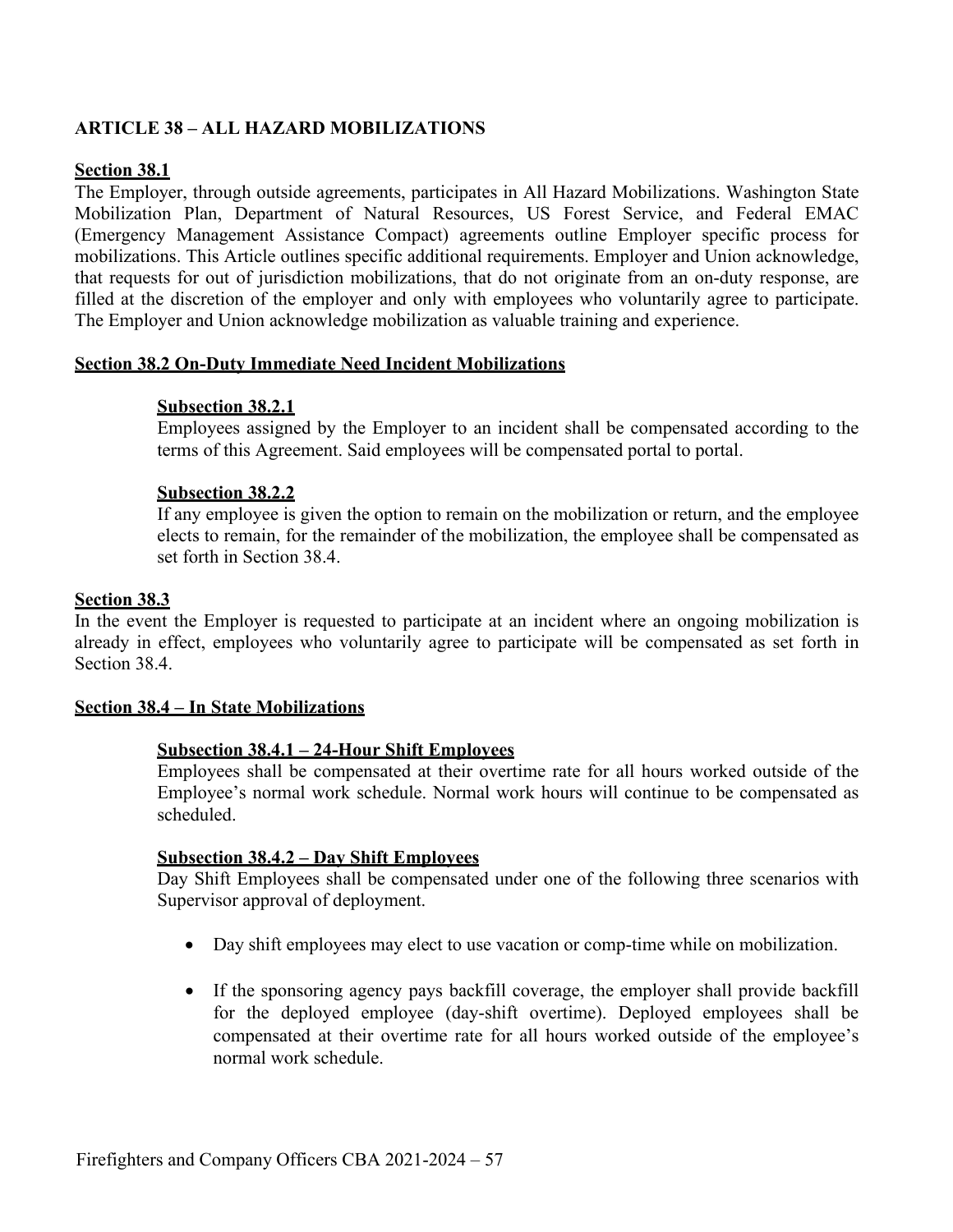• If the sponsoring agency pays backfill coverage and the employee is unable to be backfilled, then the employee will be paid overtime for all work performed on nonduty days and for the number of hours they work after they have met their workday/week minimum hours worked requirement.

Payroll Example for an employee not being backfilled: Employee is normally scheduled to work Monday 0600-1600. While assigned to the wildland fire they are assigned to the fire 1200 to 2200, ten (10) hours of Regular Rate of Pay would be paid, and no overtime would be paid. If they had been assigned to the wildland fire from 1200 to 2400, ten (10) hours of Regular Rate of Pay and two (2) hours of overtime would be paid.

#### **Subsection 38.4.3**

In State mobilization compensation shall include all hours worked to include up to one (1) hour of muster time at the start of mobilization, a lunch period, and up to two (2) hours of rehab time upon returning from mobilization.

#### **Subsection 38.4.4**

Employees who have leave scheduled during mobilization may elect to have those hours credited to their bank of available hours.

#### **Section 38.5 – Out of State Mobilizations**

#### **Subsection 38.5.1**

Out of State mobilizations fall primarily under two categories: Washington Department of Natural Resources (DNR) or Federal EMAC request.

#### **Subsection 38.5.2**

Out of State DNR mobilizations shall be compensated as outlined in 38.4. This process is consistent with the DNR mobilization contract as the Employer would be working with Washington State DNR.

#### **Subsection 38.5.3**

Out of State EMAC mobilizations shall be compensated in congruence with the state requesting mobilization. If the contract with the state requesting mobilization pays firefighters portal to portal, the Employer shall compensate portal to portal. If the contract with the state requesting mobilization pays firefighters for hours of work, the Employer shall follow Section 38.4.

### **Subsection 38.5.4 – Day Shift Employees**

Day Shift Employees shall be compensated under one of the following three scenarios with Supervisor approval of deployment.

• Day shift employees may elect to use vacation or comp-time while on mobilization.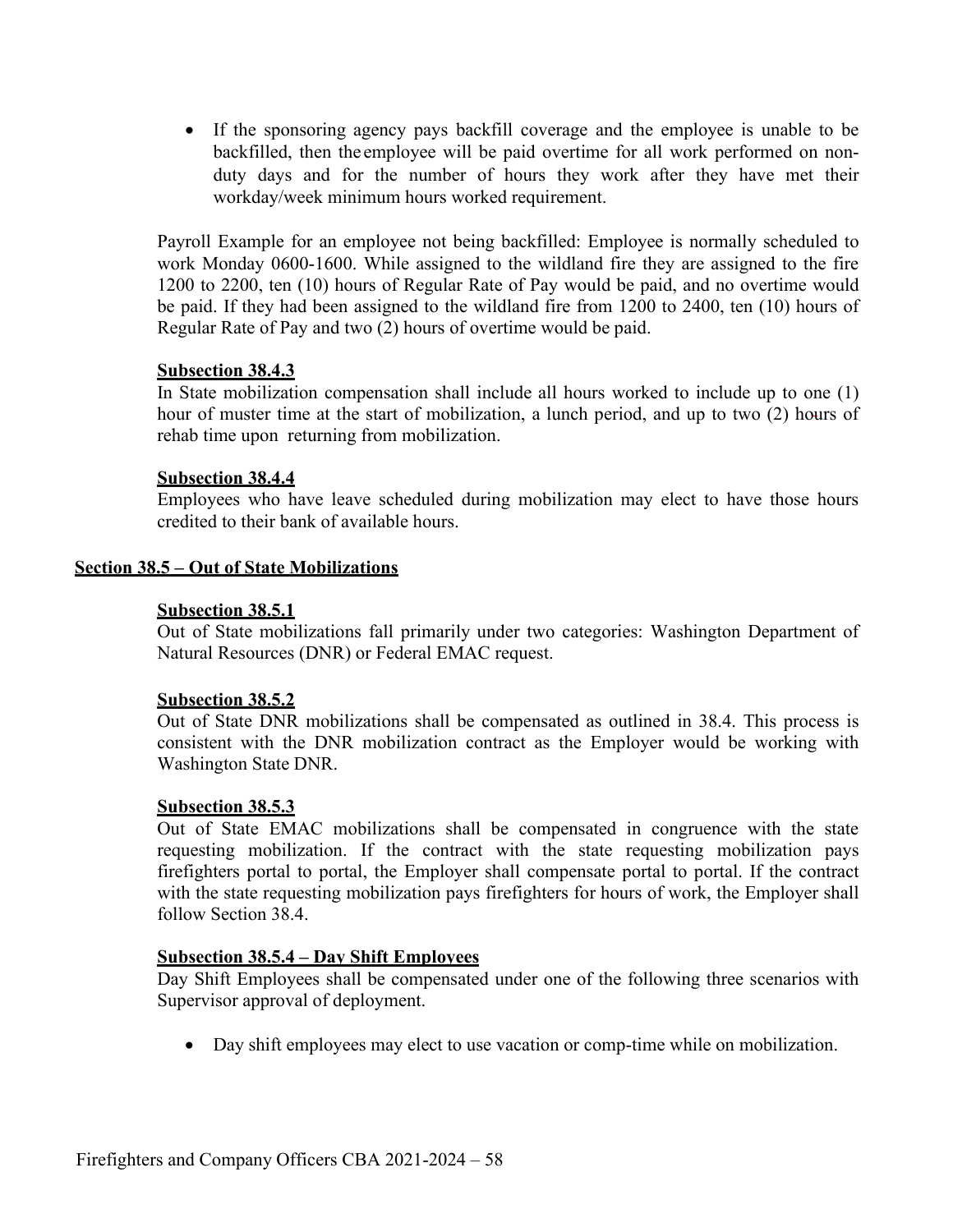- If the sponsoring agency pays backfill coverage, the employer shall provide backfill for the deployed employee (day-shift overtime). Employees shall be compensated at their overtime rate for all hours worked outside of the employee's normal work schedule.
- If the sponsoring agency pays backfill coverage and the employee is unable to be backfilled, then the employee will be paid overtime for all work performed on nonduty days and for the number of hours they work after they have met their workday/week minimum hours worked requirement.

Payroll Example for an employee not being backfilled: Employee is normally scheduled to work Monday 0600-1600. While assigned to the wildland fire they are assigned to the fire 1200 to 2200, ten (10) hours of Regular Rate of Pay would be paid, and no overtime would be paid. If they had been assigned to the wildland fire from 1200 to 2400, ten (10) hours of Regular Rate of Pay and two (2) hours of overtime would be paid.

## **Section 38.6 – All Hazards Training**

### **Subsection 38.6.1**

The Employer supports All Hazard technical training through normal training department processes.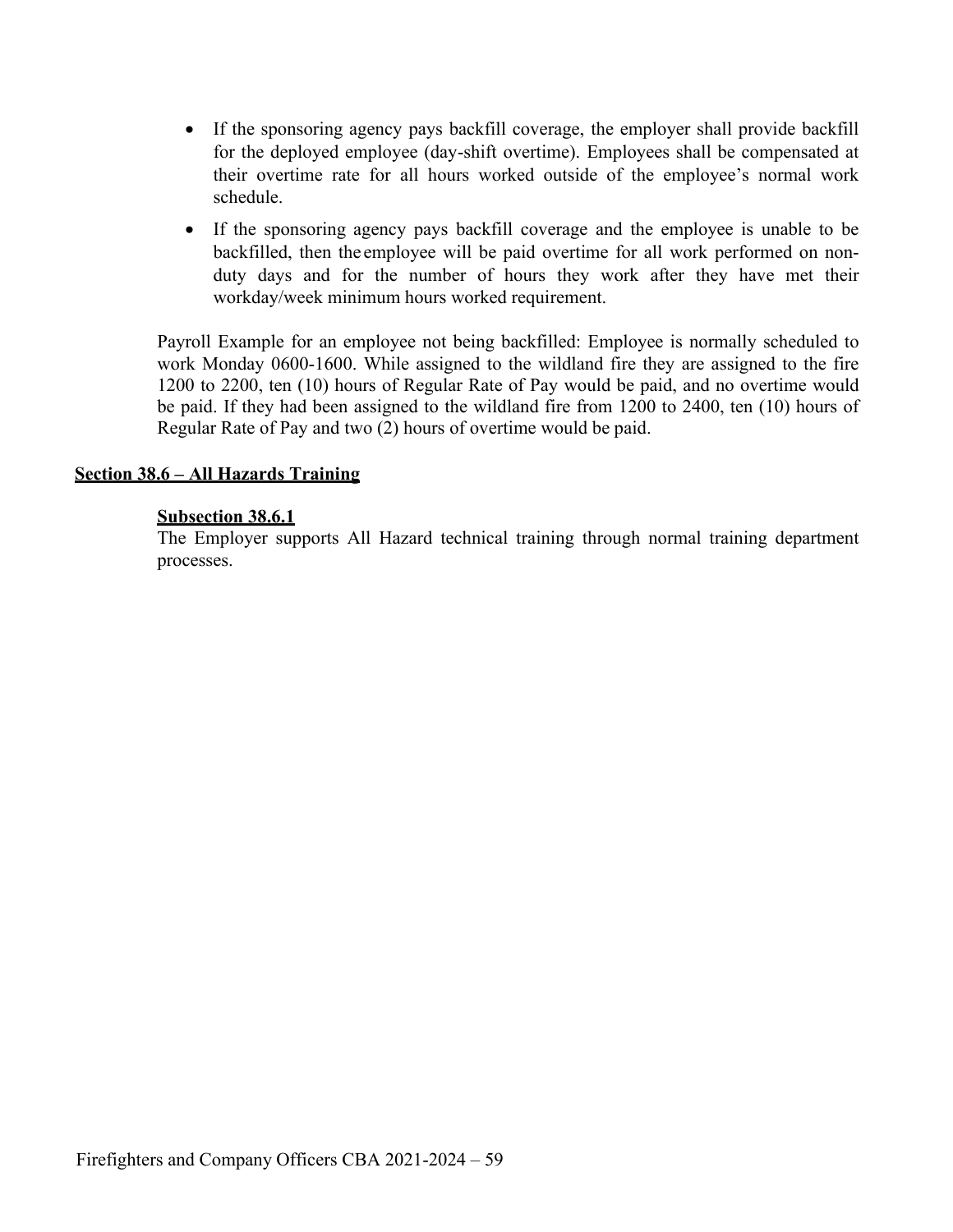# **ARTICLE 39 - SUBSTANCE ABUSE POLICY**

#### **Section 39.1 - Overview**

The Employer and the Union recognize substance abuse by employees is a threat to the public welfare and the safety of department personnel. It is the goal of this policy to eliminate, prevent or correct substance abuse through education and rehabilitation of the affected personnel. The use of alcohol or unauthorized drugs shall not be permitted at the Employer's work sites and/or while an employee is on duty, nor shall an employee report for duty or be allowed to remain on duty under the influence of alcohol, or drug(s) that impairs their ability to safely perform their duties.

While the Employer wishes to assist employees with alcohol or substance abuse problems, safety is the Employer's first priority. Therefore, employees must not report for work or continue working if they are under the influence of, or impaired by, the prohibited substances listed in Sections 39.5 and 39.6 of this article. Employees participating in treatment programs are expected to observe all job performance standards and work rules.

Nothing in this Substance Abuse Article shall be intended to alter the Employers right to discipline or discharge employees for violations of Employer policy, either related or unrelated to drug and/or alcohol use.

#### **Section 39.2 - Informing Employees About Drug and Alcohol Testing**

All employees shall be fully informed of this substance abuse testing article. Employees will be provided with information concerning the impact of the use of alcohol and drugs on job performance. In addition, the Employer shall inform the employees on how the tests are conducted, what the tests can determine and the consequence of testing positive for drug or alcohol use. No employee shall be tested before this information is provided to him/her. Employees who voluntarily come forward and ask for assistance to deal with a drug or alcohol problem prior to any incident involving serious injury or significant property damage shall not be disciplined by the Employer for substance abuse.

The Employer encourages employees to seek treatment for drug and alcohol abuse voluntarily. To encourage employees to do so, the Employer makes available the Employee Assistance Program (EAP). Any employee who notifies the Employer of alcohol or substance abuse problems will be given the assistance offered to employees with any other illness. As with other illnesses, the Employer may grant sick leave, vacation leave or leaves of absence without pay for treatment and rehabilitation of drug and alcohol abuse.

Any decision to voluntarily seek help through the EAP, or privately, will not interfere with an employee's continued employment or eligibility for promotional opportunities. Information regarding an employee's participation in the (EAP) will be maintained in confidence.

### **Section 39.3 – Employee Testing**

The Employer shall inform employees of their Garrity rights immediately upon: establishing reasonable suspicion, and/or post incident/accident, and/or the decision to conduct testing. The Employer's investigator/supervisor shall be required to sign the Garrity Rights Statement (appendix C) prior to any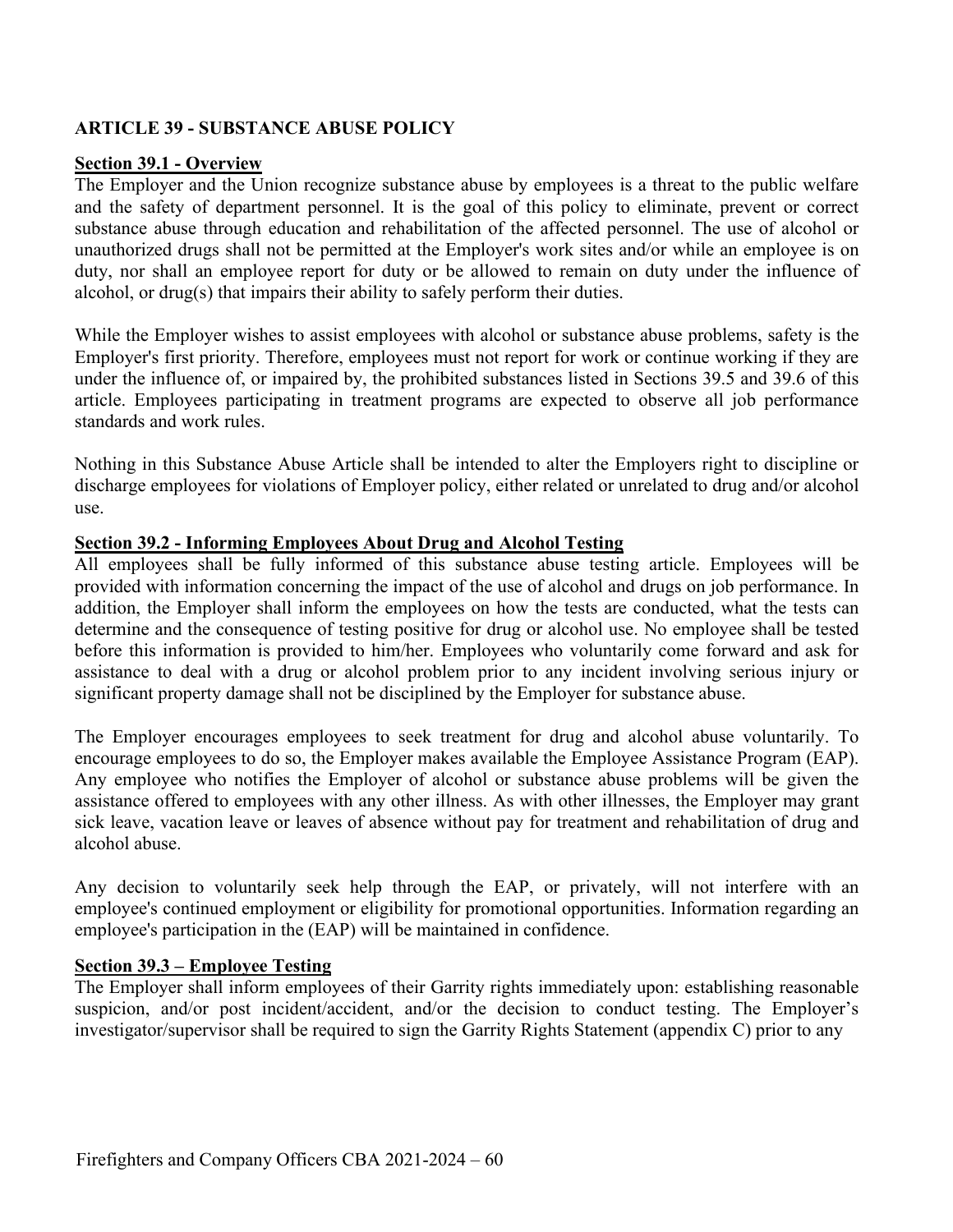investigatory interview with the Employee(s). The Garrity Rights Statement includes an order "to fully cooperate with the investigating official(s)" and therefore, until such time as the investigator/supervisor signs and submits the statement to the Employee, no order exists, and the Employee has no obligation to cooperate. The Employer's violation of the requirements of this paragraph shall not be an independent basis to overturn discipline.

Because, in these circumstances, an Employee may be of diminished consciousness and/or capacities, the Union shall always be notified by the Employer and the Union shall always make a representative available.

## **Subsection 39.3.1 – Reasonable Suspicion Testing**

Unless otherwise required by federal law, employees shall not be subject to random urine testing or blood testing or other similar or related tests for the purpose of discovering possible drug or alcohol abuse, except under the terms of a second chance agreement. If the Employer has reasonable suspicion to believe an employee's work performance is impaired due to drug or alcohol use, the Employer may require the employee to undergo a drug and/or alcohol test consistent with the conditions set forth in this article.

Reasonable suspicion for the purposes of this article is defined as follows: the Employer's determination that reasonable suspicion exists shall be based on specific, articulated observations concerning the appearance, behavior, speech or body odors of an employee and shall include, as a minimum, a written report documenting objective, measurable changes in an employee's work performance due to unauthorized drug or alcohol use by two (2) observers who have opportunity to observe these changes.

# **Subsection 39.3.2 – Incident/Accident Testing**

### **Subsection 39.3.2.1**

Employees may be required to undergo urine, breath, saliva, and blood testing if they are a driver involved in a motor vehicle accident (MVA) with an Employer vehicle that results in a fatality or bodily injuries requiring transport for medical treatment.

### **Subsection 39.3.2.2**

Following an MVA, the driver shall be tested as soon as possible, but not to exceed eight (8) hours from the time of the accident.

### **Subsection 39.3.2.3**

Nothing in this section shall be construed to require the delay of necessary medical attention for an injured employee following an MVA.

### **Section 39.4 – Sample Collection**

The collection and testing of samples shall be performed only by a laboratory and interpreted by a physician or health care professional qualified and authorized to administer and determine the meaning of any test results. The laboratory performing the test shall be one that is certified by the National Institute of Drug Abuse (NIDA). The local laboratory chosen must be agreed to by the Union and the Employer. The results of employee tests shall be made available to the Medical Review Officer (MRO).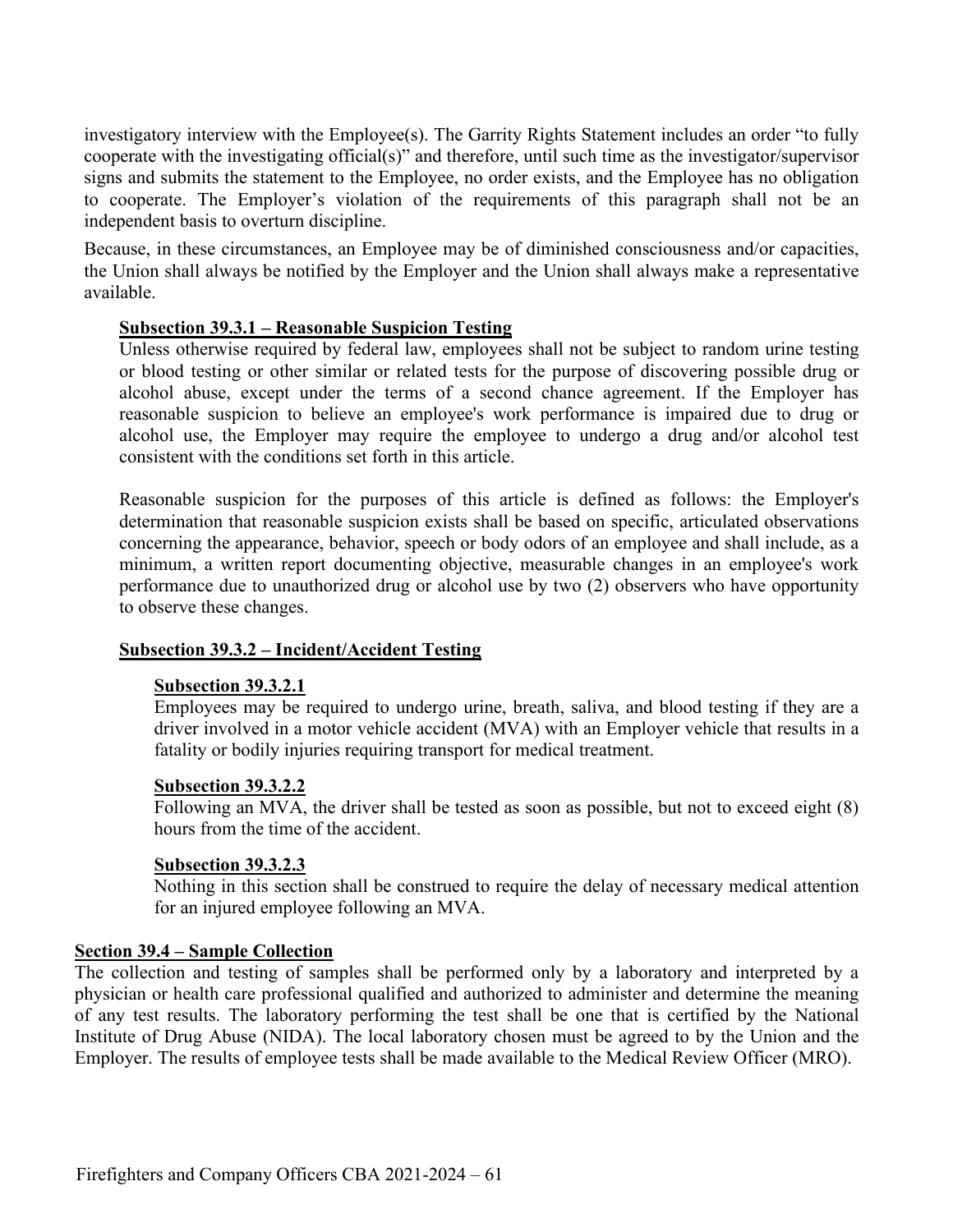Collection of blood, saliva, or urine samples shall be conducted in a manner which provides for the highest, reasonable degree of security for the sample and freedom from adulteration. Blood or urine samples shall be submitted as per NIDA standards including the recognized chain of custody procedures. Employees have the right to request Union and/or legal representation to be present during the submission of the sample. However, unless the employee's Weingarten rights (NLRB vs. Weingarten, Inc. 420 U.S. 251, 88 LRRM 2689) should require otherwise, the submission of the sample may be required with or without a Union and/or legal representative being present. Employees shall not be witnessed while submitting a urine specimen. Prior to submitting to a urine, saliva, or blood sample, the employee will be required to sign a consent and release form as attached to this article (Appendix D).

A split sample shall be reserved in all cases for an independent analysis in the event of a positive test result. All samples must be stored in a scientifically acceptable preserved manner as established by NIDA approved facility. All positive confirmed samples and related paperwork must be retained by the laboratory for at least six (6) months or for the duration of any grievance, disciplinary action, or legal proceedings, whichever is longer. At the conclusion of this period, the laboratory's paperwork and specimen shall be destroyed. Tests shall be conducted in a manner to ensure an employee's legal drug use and diet does not affect the test result.

## **Section 39.5 – Drug Testing**

The laboratory shall test for only the substances and within the limits as follows for the initial and confirmatory test as provided within NIDA standards. The initial test shall use an immunoassay test procedure, which meets the requirements of the Food and Drug Administration (FDA) for commercial distribution. The following initial cutoff levels shall be used when screening specimens to determine whether they are negative for these five drugs or classes of drugs:

### INITIAL TESTING:

| Cocaine metabolites             | $300$ ng/ml   |
|---------------------------------|---------------|
| Opiate metabolites <sup>1</sup> | $300$ ng/ml   |
| Phencyclidine                   | $25$ ng/ml    |
| Amphetamines                    | $1,000$ ng/ml |

(1) If immunoassay is specific for free morphine, the initial test level is 25 ng/ml. If initial test results are negative, testing shall be discontinued, all samples destroyed and records of the testing expunged from the employee's files. Only specimens identified as positive on the initial test shall be confirmed using gas chromatography/mass spectrometry (GC/MS) techniques at the following listed cutoff values.

### CONFIRMATORY TESTING:

Cocaine metabolites<sup>2</sup> 150 ng/ml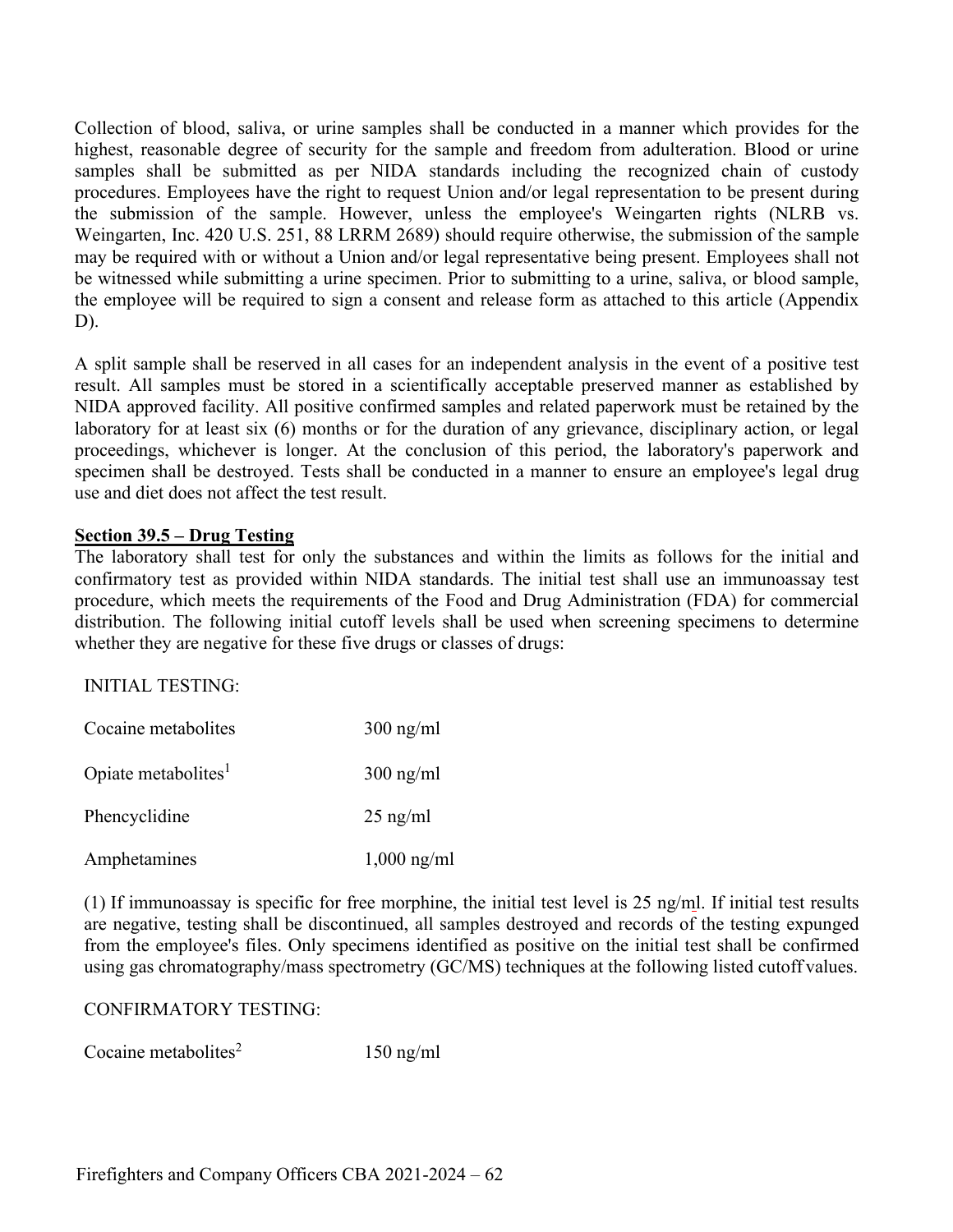Opiate metabolites

| Morphine            | $300$ ng/ml |
|---------------------|-------------|
| Codeine             | $300$ ng/ml |
| Phencyclidine       | $25$ ng/ml  |
| Amphetamines        |             |
| Amphetamine         | $500$ ng/ml |
| Methamphetamine     | $500$ ng/ml |
| (2) Benzoylecgonine |             |

If confirmatory testing results are negative, all samples shall be destroyed and records of the testing expunged from the employee's files.

Drug testing and results gathered under this article shall not be turned over to any party in a criminal investigation or prosecution, except by subpoena.

### **Section 39.6 – Alcohol Testing**

A breathalyzer or similar equipment shall be used to screen for alcohol use, and if positive, shall be confirmed by a blood alcohol test performed by a qualified laboratory. This screening test shall be performed by an individual properly qualified to perform the tests utilizing appropriate equipment. An initial positive alcohol level shall be 0.04 grams per 210 L. of breath. If initial testing results are negative, testing shall be discontinued, all samples destroyed and records of the testing expunged from the employee's files. Only specimens identified as positive on the initial test shall be confirmed using a blood alcohol level. Sample handling procedures, as detailed in Section 39.4, shall apply. A positive blood alcohol level shall be 0.04 grams per 100 ml of blood. If confirmatory testing results are negative, all samples shall be destroyed and records of the testing expunged from the employee's files.

### **Section 39.7 – Marijuana Testing**

In the State of Washington, marijuana is legal under state law, both as a prescription medication and as a drug used for recreational purposes.

Employees shall not be under the psychoactive effects of marijuana causing motor impairment while on duty. Marijuana metabolites can stay in a person's blood for weeks after the psychoactive effects of the drug have completely subsided. In addition, certain topical medications containing marijuana, do not cause any psychoactive effects, but can still result in a positive test for marijuana.

A saliva test shall be used to screen for the psychoactive effects of marijuana use, and if positive, shall be confirmed by a blood test performed by a qualified laboratory. This screening test shall be performed by an individual properly qualified to perform the tests utilizing appropriate equipment. An initial positive level shall be 5 nano grams per milliliter of Delta-9-tetrahydrocannabinol. If initial testing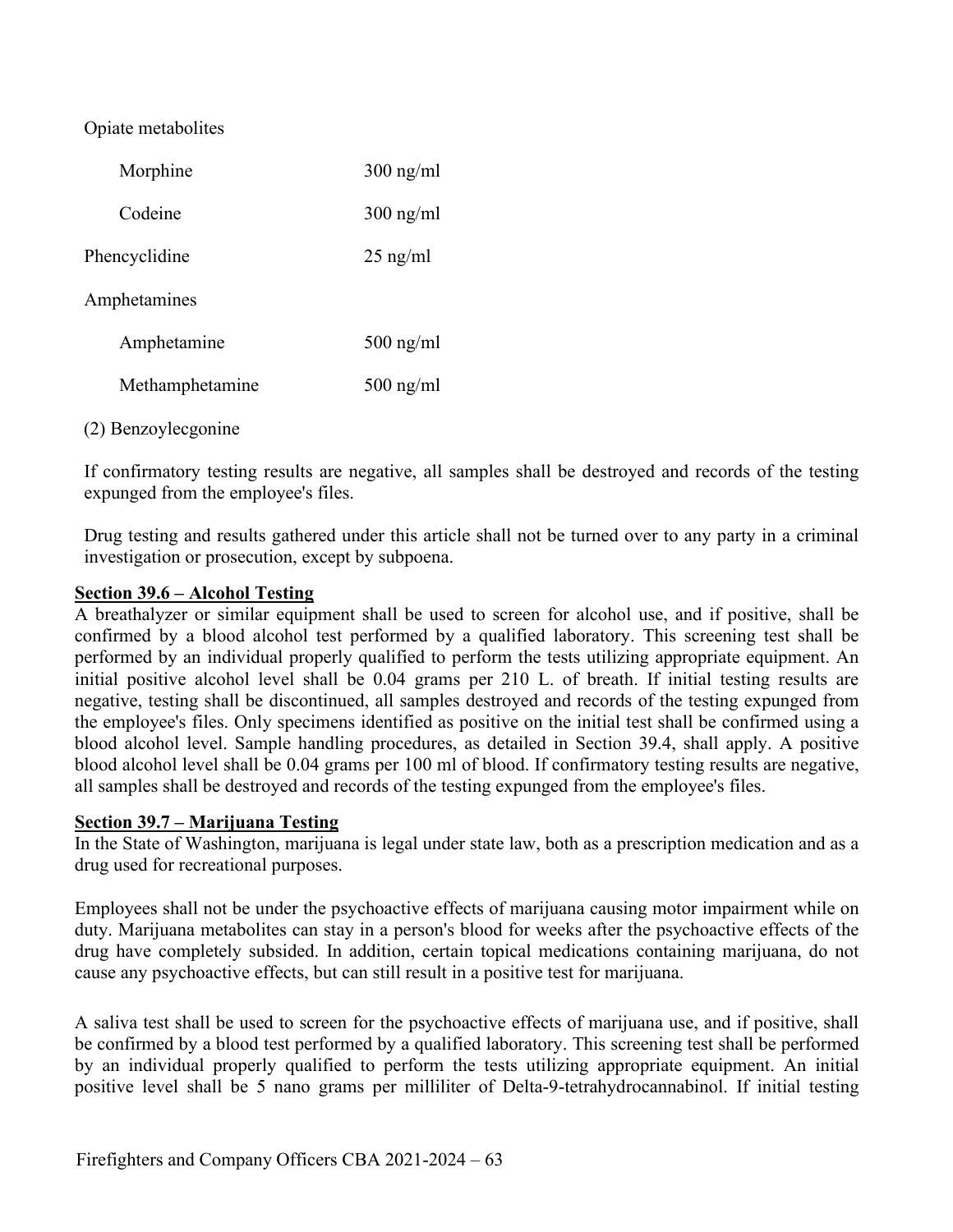results are negative, testing shall be discontinued, all samples destroyed and records of the testing expunged from the employee's files. Only specimens identified as positive on the initial test shall be confirmed using a blood test.

Sample handling procedures, as detailed in Section 39.4, shall apply. A confirmatory test shall also test for the psychoactive effects of marijuana usage. A positive blood level shall be 5 nano grams per milliliter of Delta-9- tetrahydrocannabinol. If confirmatory testing results are negative, all samples shall be destroyed and records of the testing expunged from the employee's files.

If the employee tests positive for marijuana, the MRO will make a determination, based on current scientific data and other evidence, if the marijuana more than likely caused the behavior or impairment that resulted in the administration of the drug or alcohol test.

If the MRO determines marijuana was not the likely cause of the behavior or impairment that resulted in the administration of the drug or alcohol test, the MRO will not release any results of the marijuana portion of the drug test to the Employer.

### **Section 39.8 – Medical Review Officer**

The MRO shall be chosen and agreed upon between the Union and the Employer and must be a licensed physician with a knowledge of substance abuse disorders. The MRO shall be familiar with the characteristics of tests (sensitivity, specificity, and predictive value), the laboratories conducting the tests and the medical conditions and work exposures of the employees.

The role of the MRO will be to review and interpret the positive test results. The MRO must examine alternative medical explanations for any positive test results. This action shall include conducting a medical review with the affected employee, review of the employee's medical history and review of any other relevant biomedical factors. The MRO must review all relevant medical records made available by the tested employee when a confirmed positive test result could have resulted from legally prescribed medication.

#### **Section 39.9 – Laboratory Results**

The laboratory will advise only the employee and the MRO of any positive results. The results of any positive drug or alcohol test can only be released to the Employer by the MRO once the MRO has finished review and analysis of the laboratory's test. Unless otherwise required by law, the Employer will keep the results confidential and shall not release them to the general public.

#### **Section 39.10 – Testing Program Costs**

The Employer shall pay for all costs involving drug and alcohol testing as well as the expenses associated with the MRO. The Employer shall also reimburse each employee for their time and expenses including travel incurred involving the testing procedure only.

#### **Section 39.11 – Rehabilitation Program**

Any employee who tests positive for a substance listed in Sections 39.5 and 39.6 of this Article shall be medically evaluated, counseled, and treated for rehabilitation as recommended by the Substance Abuse Professional (SAP). In the event the employee disagrees with the treatment recommended by the SAP, the employee may choose to obtain a second opinion from a qualified physician of his/her choice, at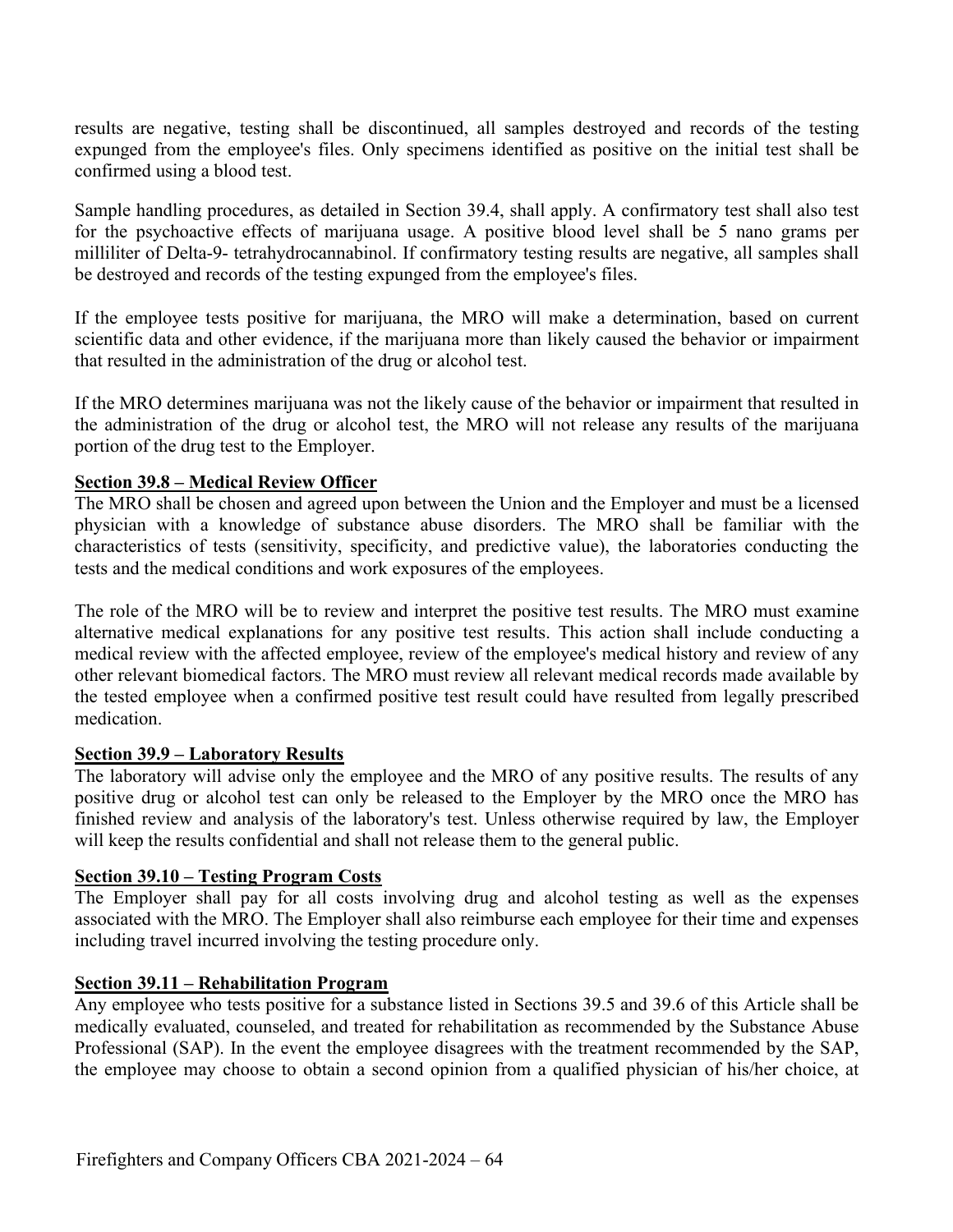their own expense. Employees who complete a rehabilitation program may be re-tested randomly, without notice, for one (1) year following completion of a rehabilitation program.

An employee may voluntarily enter rehabilitation without a requirement or prior testing. Employees who enter the program on their own prior to any to any incident involving serious injury or significant property damage shall not be subject by the Employer to random re-testing. Employees will be allowed to use their accrued and earned leave for the necessary time off involved in the rehabilitation program.

If an employee tests positive during the one (1) year period following completion of rehabilitation, the employee will be re-evaluated by an SAP to determine if the employee requires additional counseling and/or treatment. The employee will be solely responsible for any costs, not covered by medical benefits/insurance, which arise from this additional counseling or treatment.

Nothing in this Substance Abuse Article shall be intended to alter the Employer's right to discipline or discharge employees for violations of Employer policy, either related or unrelated to drug and/or alcohol use.

### **Section 39.12 – Duty Assignment After Treatment**

If the duty assignment for an employee is modified or changed as a result of a rehabilitation program, then after an employee successfully completes his/her rehabilitation program, the employee shall be returned to the regular duty assignment held prior to the rehabilitation program. Once treatment (including any second-chance agreement) and follow-up care is completed, and one (1) year has passed with no further violations of this article, the employee's records related to drug and alcohol testing shall not be used to deny promotion opportunity or take disciplinary actions against such employee.

All records related to drug and alcohol testing (including rehabilitation) shall be maintained in medical file in a secure location with controlled access. These records shall be kept separate from records pertaining to Section 39.11 Duty Assignment after treatment for the protection of the individual employee and the Employer.

#### **Section 39.13 – Right of Appeal**

The employee has the right to challenge the result of the drug or alcohol test and any discipline imposed in the same manner that the employee may grieve any other Employer action.

#### **Section 39.14 – Savings Clause**

The Employer and Union have agreed upon this Article in good faith and with the understanding its provisions are consistent with applicable law. In the event any of the provisions of this Article are determined to be illegal by a court of competent jurisdiction or inconsistent with applicable law, the remainder of this Article shall remain in effect and the parties shall meet to negotiate a replacement provision. The Union shall be held harmless for the violation of any worker rights arising from the administration of the drug and alcohol testing program as set forth herein or the Employer's Substance Abuse Policy, which shall apply uniformly to bargaining unit members; provided, if there are any conflicts between the provisions of this Article and the Employer's Policy, this Article shall govern.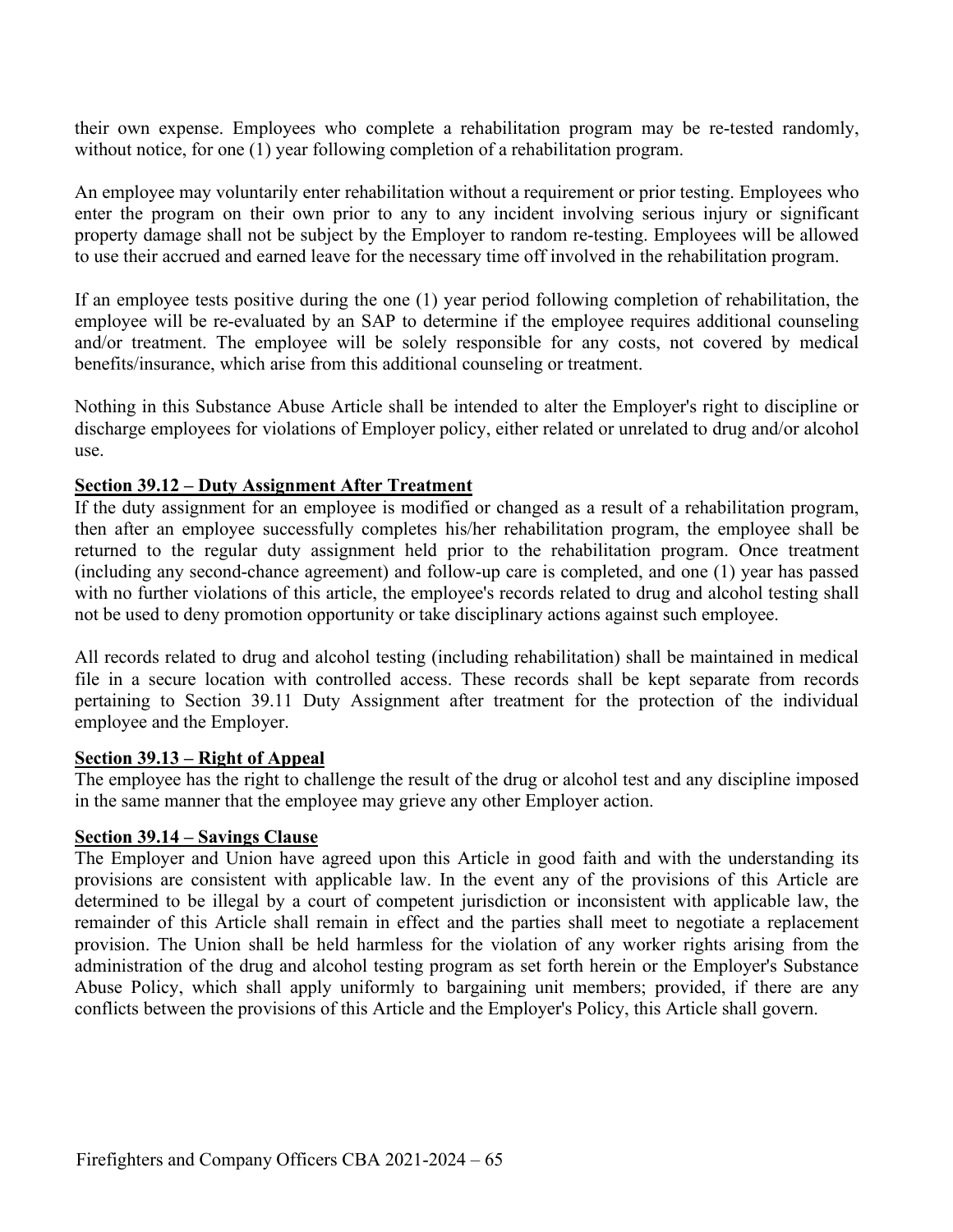### **ARTICLE 40 – SUCCESSOR AGREEMENTS**

#### **Section 40.1**

This Agreement shall be binding upon the successors and assigns of the parties hereto, and no provisions, terms, or obligations herein shall be affected, modified, altered or changed in any respect whatsoever by the consolidation, merger, annexation, change in legal entity, transfer or assignment of either party hereto. In the event the Employer sells, transfers, leases or assigns the operations covered by this Agreement to any other entity, including but not limited to by assigning these operations to Eastside Fire & Rescue, a nonprofit corporation created pursuant to the Washington Interlocal Cooperation Act, RCW 39.34 the Employer shall, as a condition of such sale, transfer, lease, or assignment, a) require that the purchaser, transferee, lessee, or assignee adopt and agree to be bound by this Agreement, without change in any of the Agreement's terms and obligations, and b) require that the purchaser do so through a contractually binding written instrument that designates IAFF 2878 as an intended third-party beneficiary of that commitment.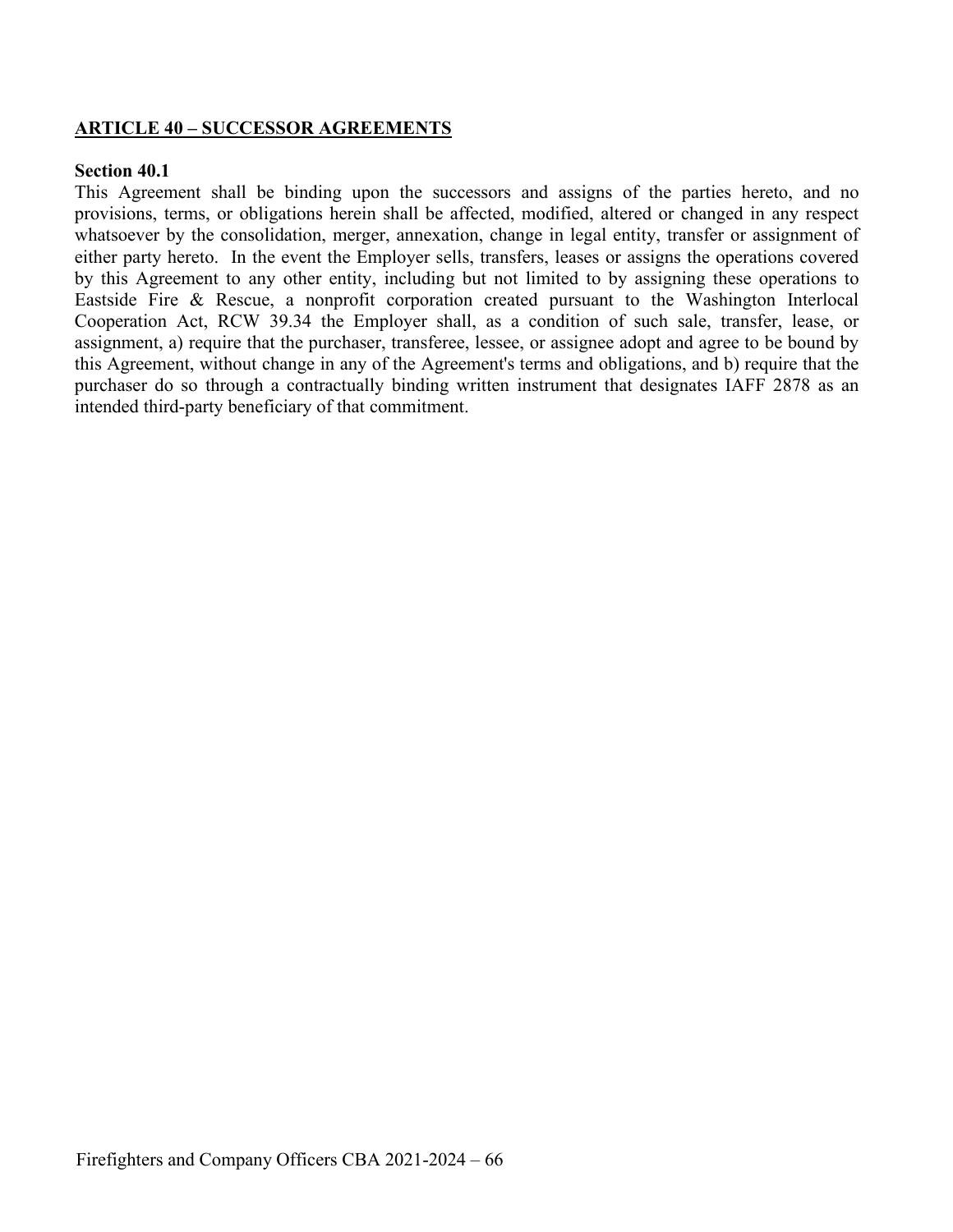# **ARTICLE 41 – SPECIALTY ASSIGNMENTS**

## **Section 41.1**

The Union and the Employer agree that the Employer has a vested interest in serving Eastside Fire  $\&$ Rescue with Specialty teams and that members of these teams obtain specialized skills to work in high risk situations to serve the community. These specialty teams shall be compensated Specialty Pay at a percentage of 1st Class Firefighter Rate of Pay. Additionally, the parties agree that there shall be no impacts to the Employee who is on a team, including but not limited to:

- No vacation restrictions.
- No minimum staffing levels for specialty skills.
- No shift trade restrictions.
- The Employer shall not vary from current shift trade approval practices or cancel approved shift trades, provided the trade does not cause or result in overtime at the time of entry.
- An employee commitment to the Employer identified specialty stations shall match the term of the contract.
- Seniority Bid remains the selection process.

## **Section 41.2**

Starting January 1, 2022, monthly Specialty Pay for employees who select Technical Rescue Technician (TRT) stations shall be 2% of 1st Class Firefighter Rate of Pay. Technicians shall be entitled to Specialty Pay upon obtaining their rope certification. In quarter one of 2022, if rope classes are not available within Zone 1 or 3, the Employer shall provide an internal rope rescue class. The expectation of labor and management shall be that all technicians achieve certifications assigned to their specialty stations within 18 months.

### **Subsection 41.2.1**

A minimum of three (3) TRT technical stations shall be designated by the Employer effective January 1, 2022. The Union and Employer agree to the following disciplines assigned to TRT stations. The Employer reserves the right to modify the locations and/or disciplines based on the operational needs in order to provide the best service / response possible to the community. Effective January 1, 2022, the TRT stations and associated disciplines shall be:

- Station 71 Rope, Trench, Confined Space, RS1
- Station 87 Rope, Trench, Confined Space, RS1, Swift Water
- Station 85 Rope, Swift Water

### **Subsection 41.2.2**

A TRT Team Leader shall be assigned by the Deputy Chief of Operations no later than January 1, 2022.

### **Section 41.3**

Starting January 1, 2022, monthly Specialty pay for certified Hazardous Materials (HAZMAT) Technicians who select the designated HAZMAT technical station shall be 2% of 1st Class Firefighter Rate of Pay. Technicians shall be paid upon obtaining their HAZMAT Technician certification. The expectation of labor and management will be that all technicians shall achieve certifications assigned to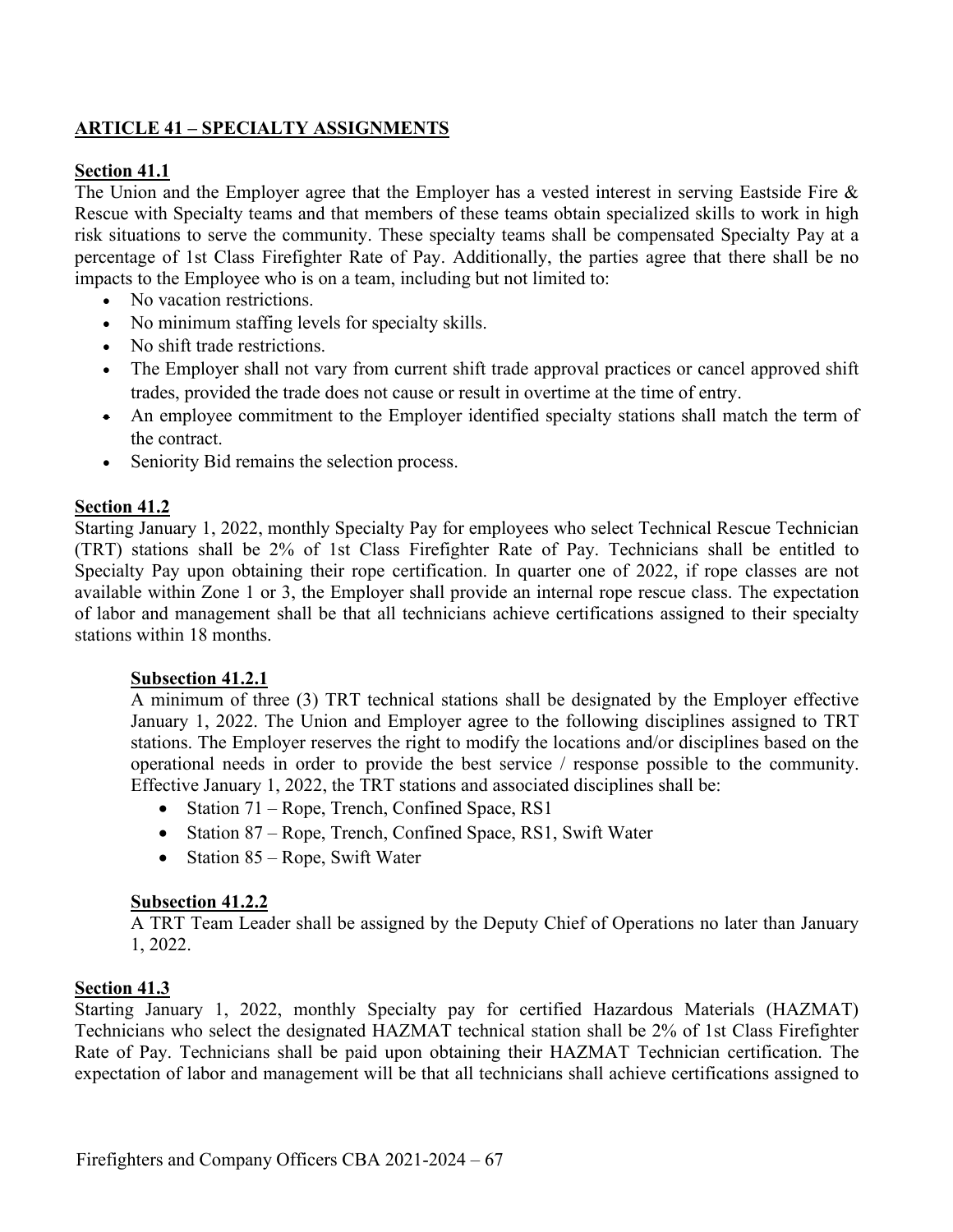their specialty stations within 18 months.

# **Subsection 41.3.1**

A minimum of one HAZMAT technical station shall be designated by the Employer effective January 1, 2022. The Employer reserves the right to modify the location based on the operational needs in order to provide the best service / response possible to the community. Effective January 1, 2022, the designated HAZMAT technical station shall be:

• Station 73 – HAZMAT Technician

# **Subsection 41.3.2**

A Hazardous Materials Technician – Team Leader shall be assigned by the Deputy Chief of Operations no later than January 1, 2022.

# **Section 41.4**

The Employer agrees to provide the opportunity to attend the following training requirement in Subsection 41.4.1 upon, or within 18 months of, an employee's permanent selection of a specialty station.

# **Subsection 41.4.1**

- TRT: NFPA 1006, Zone 1 & 3 Job Performance Requirements
- HazMat: Hazardous Materials Technician Training Course (ERTI or equivalent)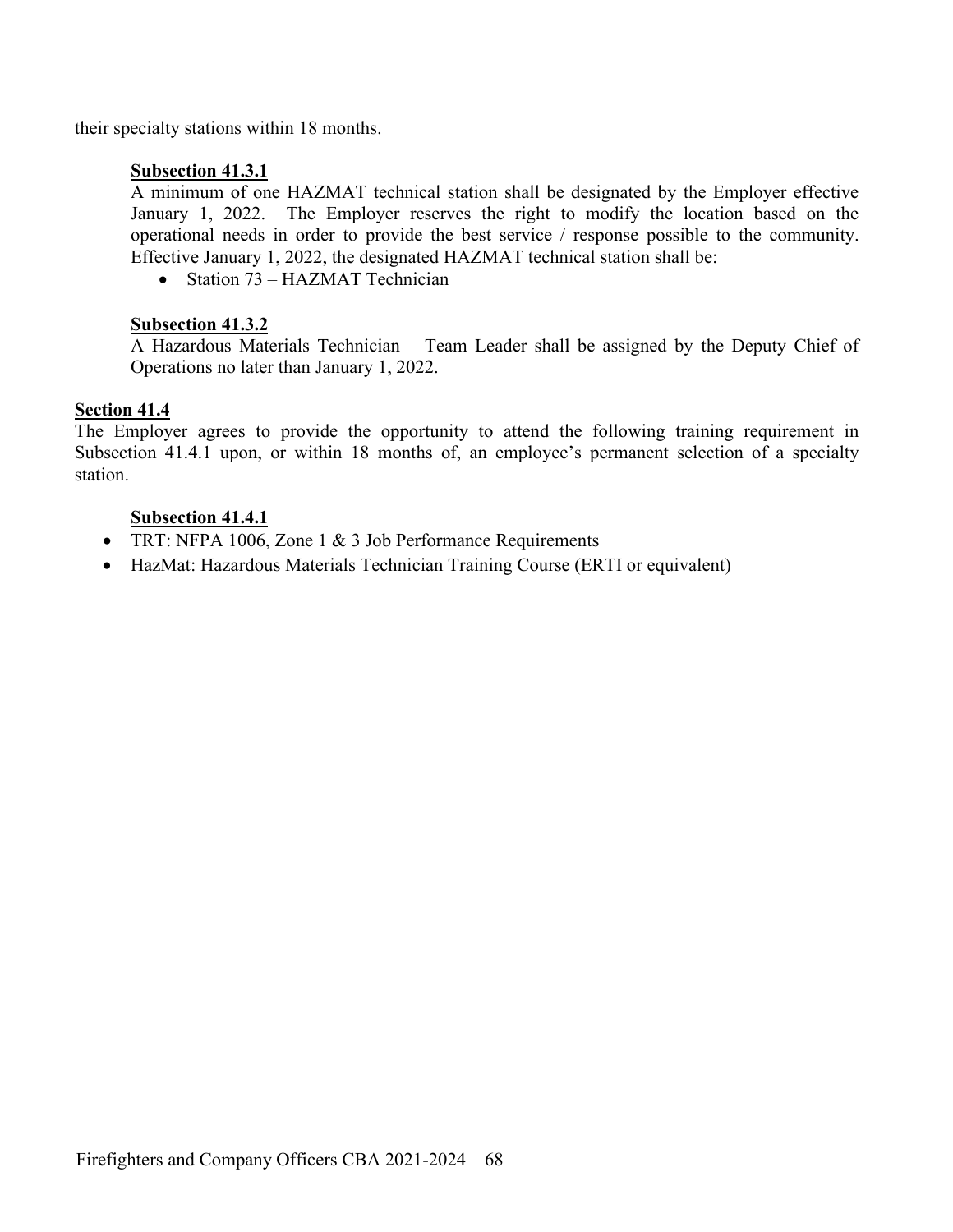## **ARTICLE 42 – DRIVER / OPERATOR POSITIONS**

### **Section 42.1**

The Union and the Employer agree that beginning January 1, 2022, the Firefighter #1 position at all stations (currently excluding Station 81), across all four shifts shall be designated Engineer positions (currently creating a total of thirty-two (32) Engineer positions). Engineer is a promoted position and Engineers will be paid 105% of 1st Class Firefighter Rate of Pay in accordance with Appendix A. These promotions shall initially be filled by seniority without the need for testing. The first thirty-two (32) personnel that accept the promotion shall be promoted to Engineer effective January 1, 2022 and shall not be demoted absent just cause. All subsequent Engineer vacancies shall be filled in ranked order based on highest test score from the Engineer promotional list. In the case of identical scoring, seniority shall control.

### **Subsubsection 42.1.1**

Beginning in the first half of 2022, a promotional list shall be established and maintained continuously and shall be valid for two (2) years. The Union and Employer shall agree on the specifics of the testing process which shall include no less than three elements, which shall include an over the road, pumping practical, and a written exam. A combined final score of 70% or higher shall be considered a passing score. Engineers promoted on January 1, 2022 shall participate in a validation process of the agreed promotional process within the first half of 2022.

### **Subsubsection 42.1.2**

Firefighters that have successfully completed the JATC Driver/ Operator objectives shall be eligible to fill the role of Acting Engineer and shall be paid in accordance with Article 7, Subsection 7.1.1 when acting. All current 1st class Firefighters are "legacied" and considered eligible Acting Engineers.

## **Section 42.2**

The Union and the Employer agree that:

- Promoted Engineers with a TDA certification shall be paid 107% of first class firefighter wages.
- Acting Engineers with a TDA certification shall be paid in accordance with Article 7, subsection 7.1.1.
- Certified TDA Tiller Operators shall be paid their wage plus 2% of 1st Class Firefighter Rate of Pay.

#### **Subsubsection 42.2.1**

Firefighters and Engineers must be assigned to the station that houses the Tractor Drawn Aerial and hold a TDA certification in order to receive the 2% TDA Tiller Operator Specialty Pay.

## **Section 42.3**

The Union and the Employer agree that:

• All assigned employees at Station 85 shall be trained as Boat Operators.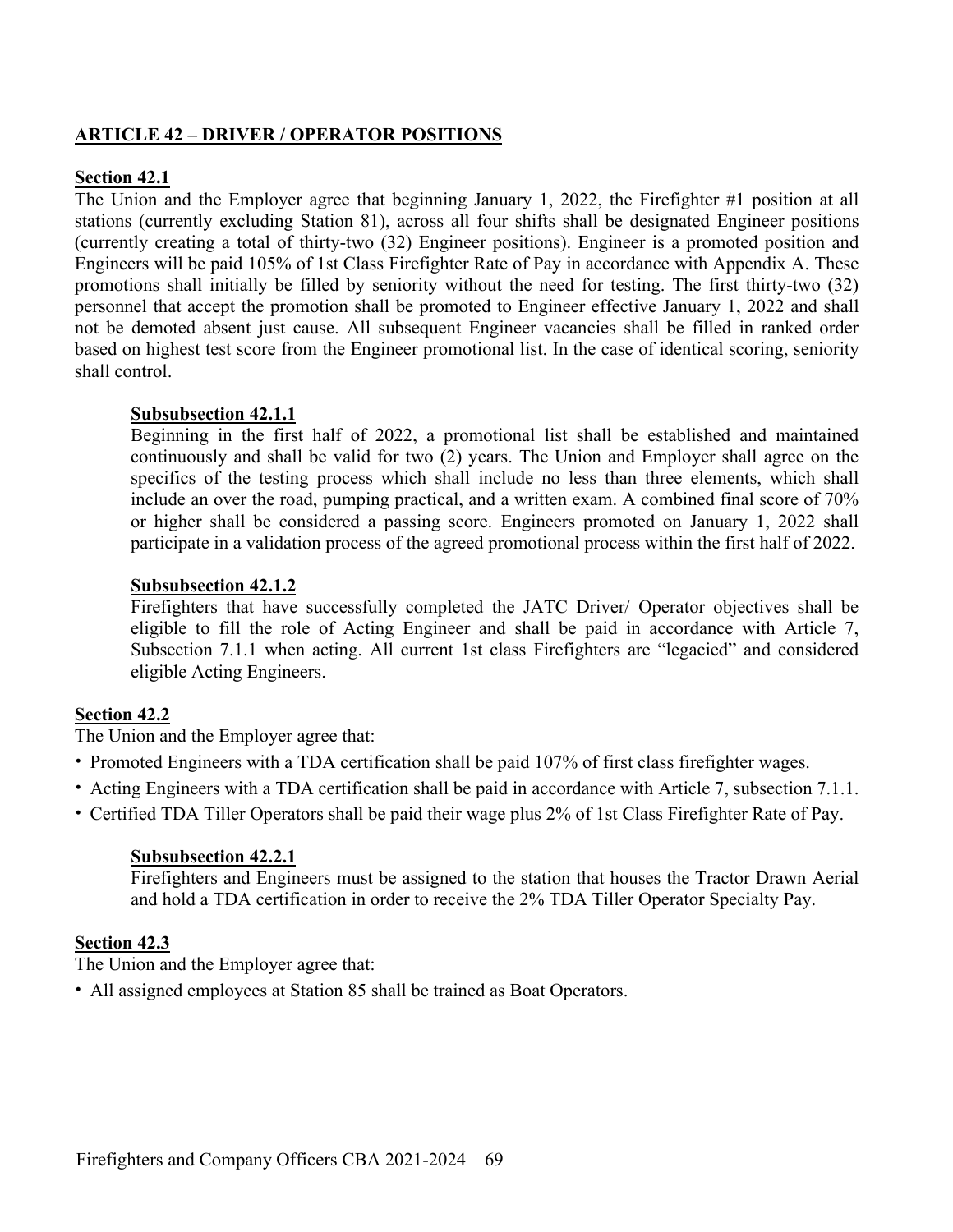# **Subsubsection 42.3.1**

Beginning in the first half of the year 2022, all personnel assigned to Station 85 shall obtain their Washington State Boat Operator License and complete the Employer-approved boat operator objectives.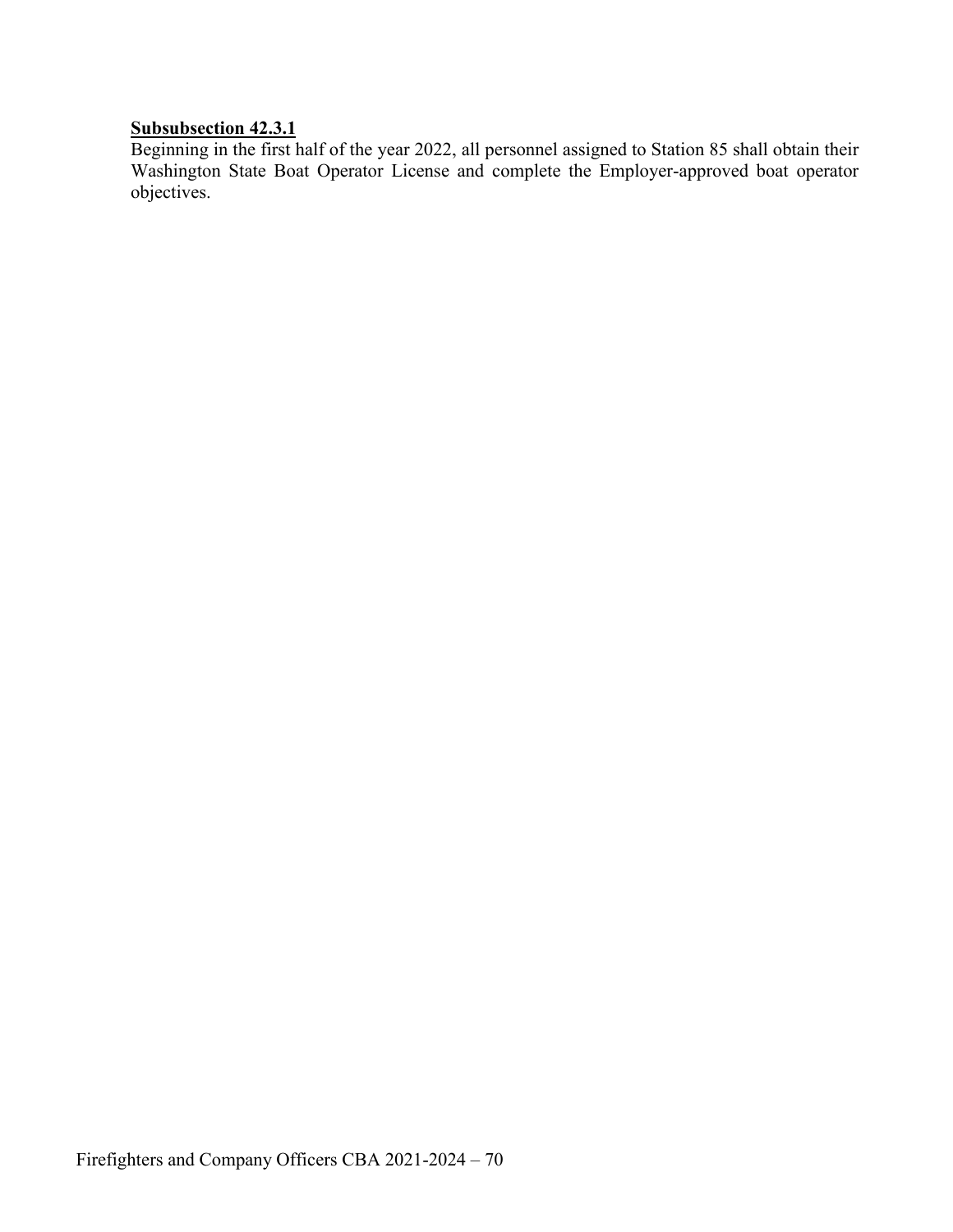# **ARTICLE 43 – DURATION AND COMPLETE AGREEMENT**

#### **Section 43.1**

This Agreement and all of the terms and conditions herein, except as otherwise indicated, shall become effective January 1, 2021, and shall remain in full force and in effect through December 31, 2024. All rights and duties of both parties are specifically expressed in this Agreement and such expressions are all inclusive. This Agreement constitutes the entire agreement between the parties and concludes collective bargaining for its term, subject only to the desire by both parties to mutually agree to amend or supplement at any time, and except for negotiations over successor collective bargaining agreements.

Approved on this 8<sup>th</sup> day of July 2021, by the Eastside Fire & Rescue Board of Directors.

**Signing Of Documents:** Virtually Approved by the Board Directors by a Vote of 8 – 0.

#### **Board Members in Attendance:**

Alan Gothelf, Board Chair Stacy Goodman, Board Vice-Chair Chris Reh, Director Matt Talbot, Director Chris Ross, Director Karen Moran, Director Gloria Hatcher-Mays, Director Alan Martin, Director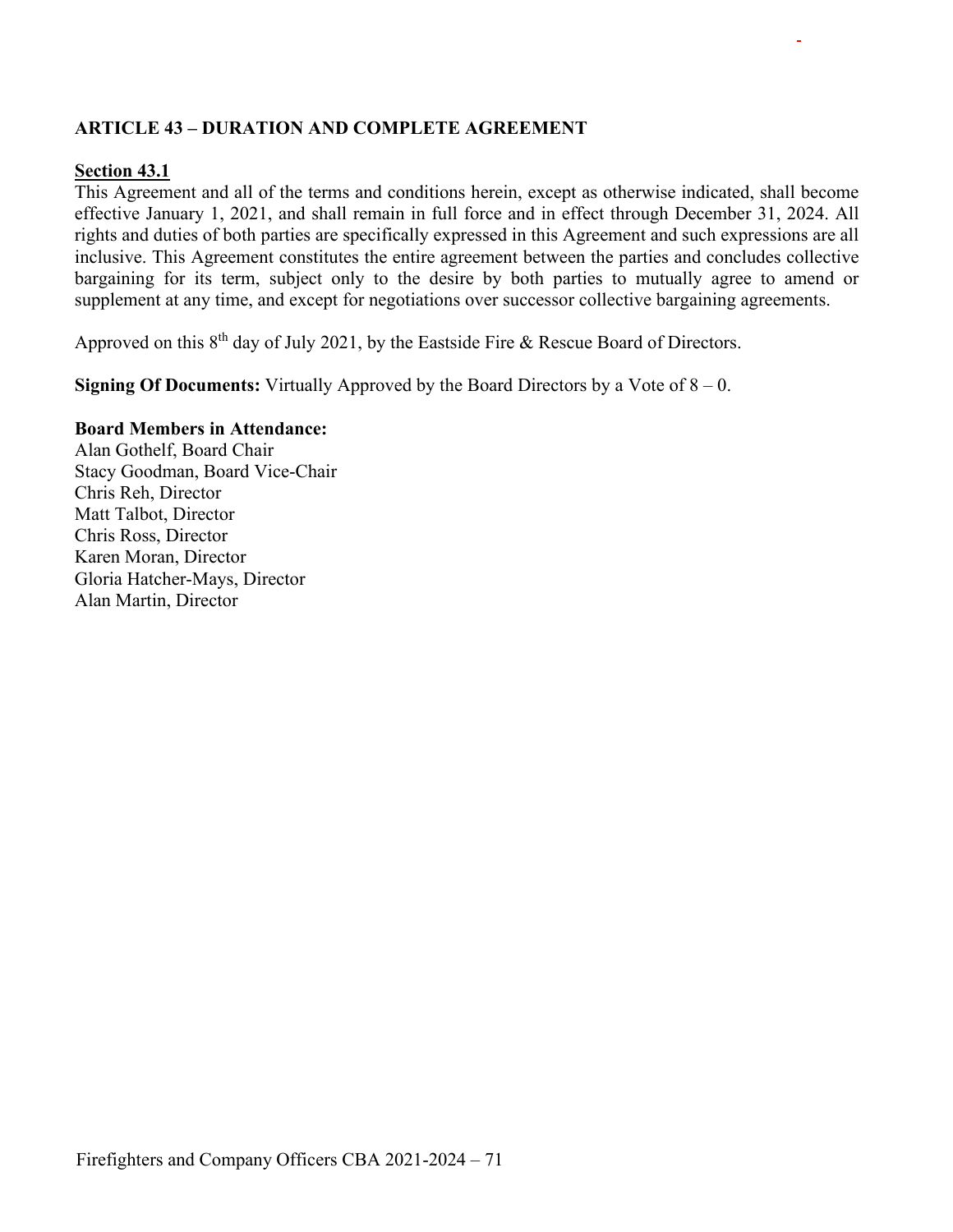Approved on this  $\frac{30}{2}$  day of  $\frac{1}{4}$  ..., 2021, by the Representatives of International Association of Firefighters Local 2878.

Dean deAlteriis, President, IAFF Local 2878

l ation  $\mathcal{L}_{0}$ 

Steve Oltman, Vice President, IAFF Local 2878

 $\bar{\tau}$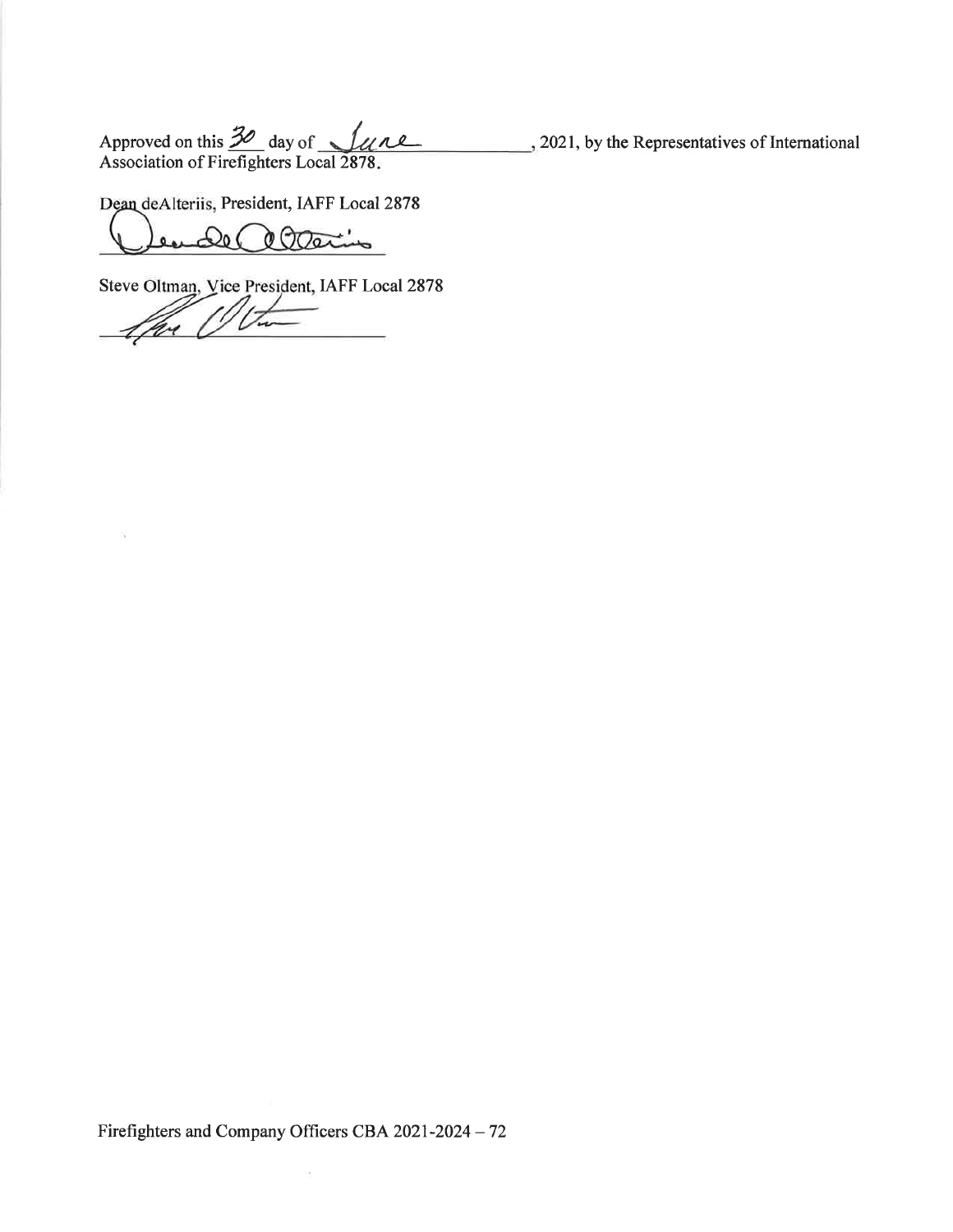### **APPENDIX A - SALARY AND WAGES**

#### LEOFF PERSONNEL

#### **Section A. 1**

Effective January 1, 2021, Base Monthly Rates shall be as follows, except that the Engineer Classification shall be effective January 1, 2022:

| <b>CLASSIFICATION</b> | 2021 | % of Firefighter $-$<br><b>1st Class</b> |  |
|-----------------------|------|------------------------------------------|--|
| Captain               |      | 124%<br>10,336.64                        |  |
| Lieutenant            | P    | 9,503.04<br>114%                         |  |
| Engineer              |      | 8,752.80<br>105%                         |  |
| 1st Class FF          |      | 100%<br>8,336.00                         |  |
| 2nd Class FF          |      | 7,502.40<br>90%                          |  |
| 3rd Class FF          |      | 80%<br>6,668.80                          |  |
| 4th Class FF          |      | 5,835.20<br>70%                          |  |

#### **Section A. 2**

| Captain      | - Base Monthly Rate will be 124% of 1st Class FF                                         |
|--------------|------------------------------------------------------------------------------------------|
| Lieutenant   | - Base Monthly Rate will be 114% of 1st Class FF                                         |
| Engineer     | - Base Monthly Rate will be 105% of 1 <sup>st</sup> Class FF (beginning January 1, 2022) |
| 1st Class FF | $-$ Base Monthly Rate will be \$8,336.00 per month for 2021                              |
| 2nd Class FF | - Base Monthly Rate will be 90% of 1st Class FF                                          |
| 3nd Class FF | - Base Monthly Rate will be 80% of 1st Class FF                                          |
| 4nd Class FF | - Base Monthly Rate will be 70% of 1st Class FF                                          |
|              |                                                                                          |

### **Section A. 3**

Effective January 1, 2022, Base Monthly Rates shall be increased by the preceding Seattle-Tacoma-Bellevue June CPI-W (as published by the U.S. Department of Labor, Bureau of Labor Statistics).

Effective January 1, 2023, Base Monthly Rates shall be increased by the preceding Seattle-Tacoma-Bellevue June CPI-W (as published by the U.S. Department of Labor, Bureau of Labor Statistics).

Effective January 1, 2024, Base Monthly Rates shall be increased by the preceding Seattle-Tacoma-Bellevue June CPI-W (as published by the U.S. Department of Labor, Bureau of Labor Statistics).

In 2022, 2023, and 2024, if the preceding Seattle-Tacoma-Bellevue June CPI-W (as published by the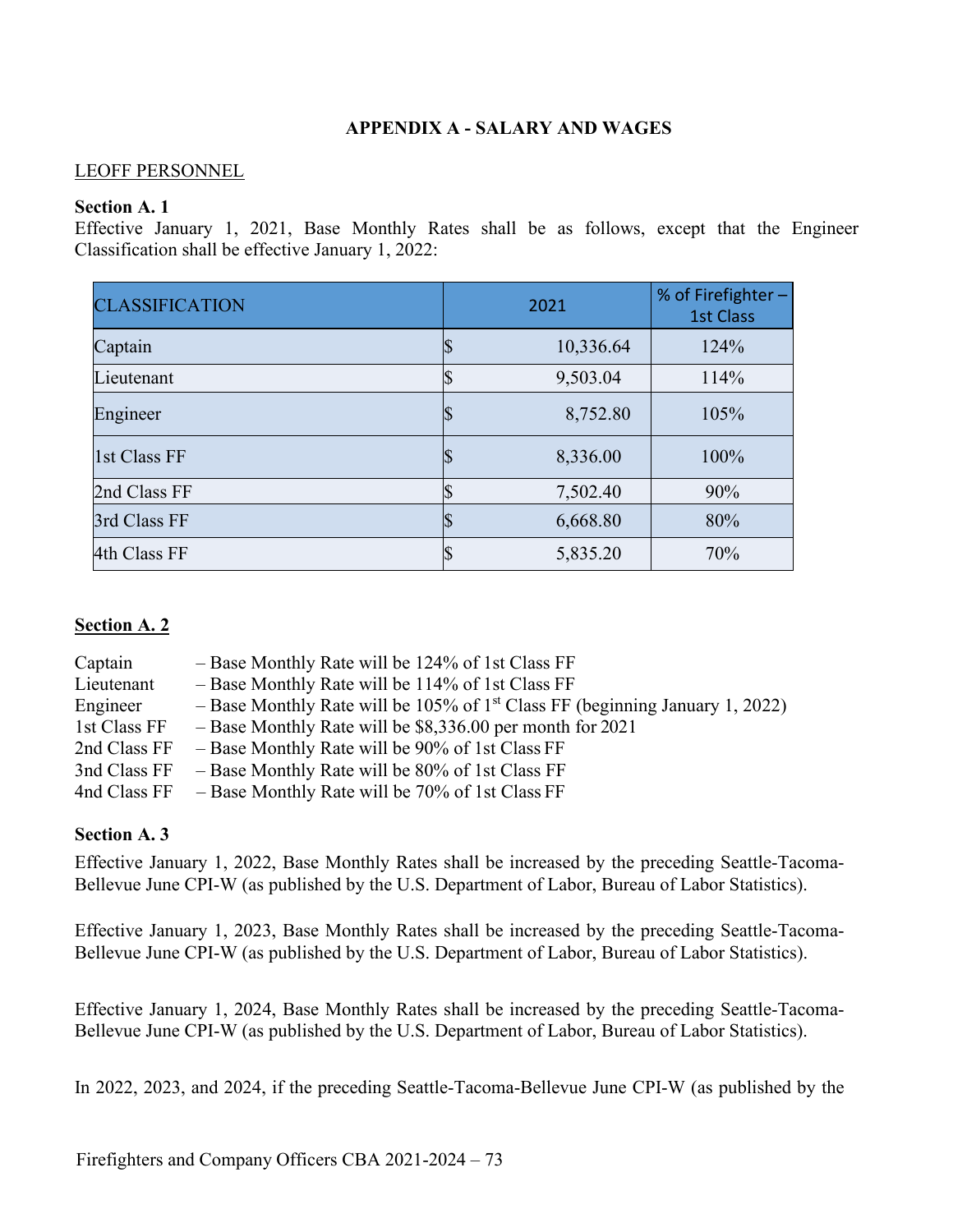U.S. Department of Labor, Bureau of Labor Statistics) is less than 0%, the CPI-W shall not apply in that year.

#### **Section A. 4**

Day-Shift Differential: Line suppression employees re-assigned to an Administrative Day Shift position shall be paid 5% above their Base Hourly Rate of Pay while assigned to day shift.

#### **Specialty Pay:**

Specialty pay shall be granted to certain Employees in accordance with the schedule below. The following percentage of 1st Class Firefighter Rate of Pay shall be applied to the Employee's Base Monthly Rate:

Hazardous Materials Technician 2% of 1st Class Firefighter Rate of Pay Technical Rescue Technician 2% of 1st Class Firefighter Rate of Pay Tractor Drawn Aerial (TDA) 2% of 1<sup>st</sup> Class Firefighter Rate of Pay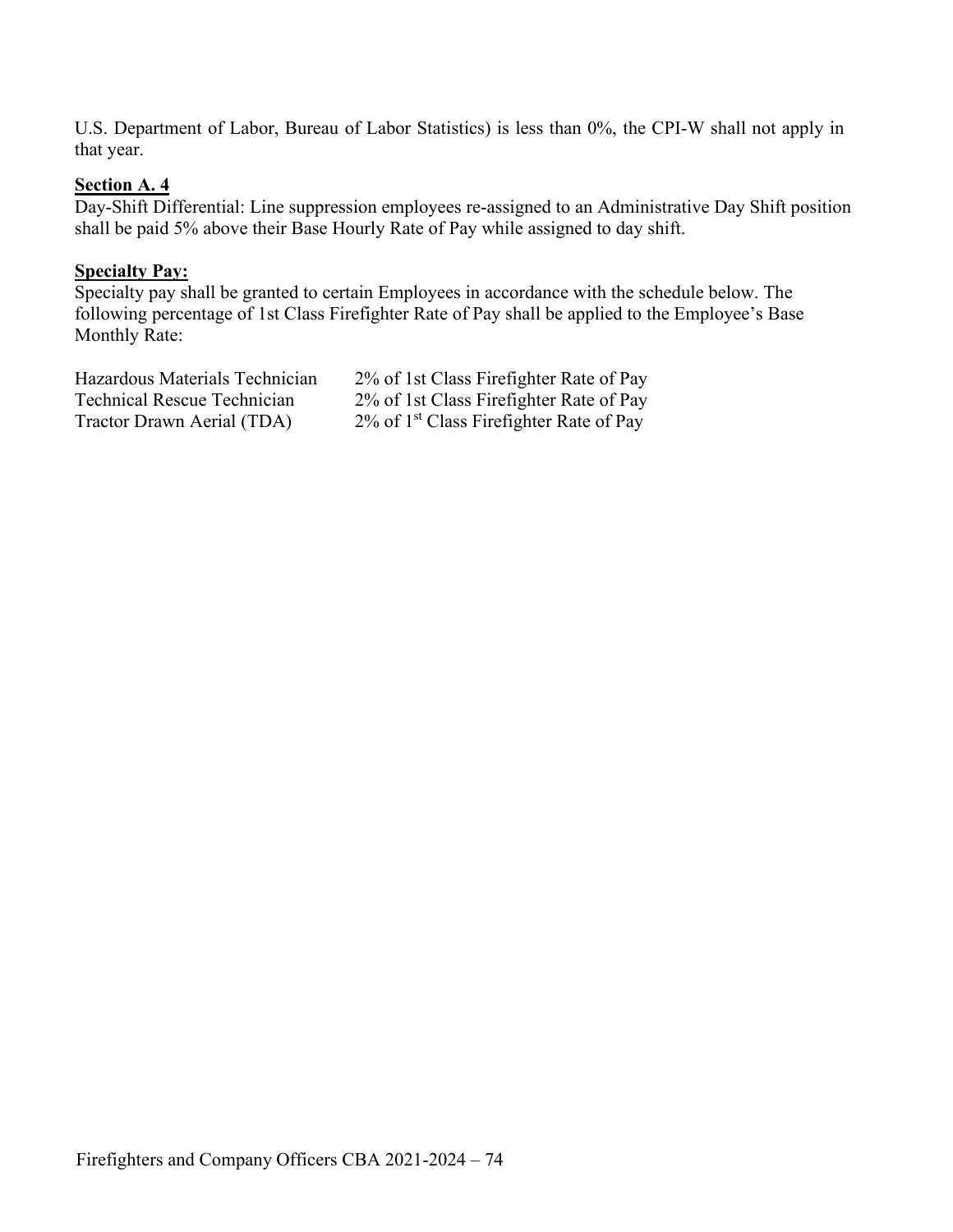# **APPENDIX B - BARGAINING UNIT ROSTER**

Bargaining Unit Roster Maintained by IAFF Local 2878 (for purposes of Article 11 - Longevity Pay)

Any additions, deletions, or modifications of the Roster utilized for longevity pay shall not be in effect unless mutually agreed upon by the parties.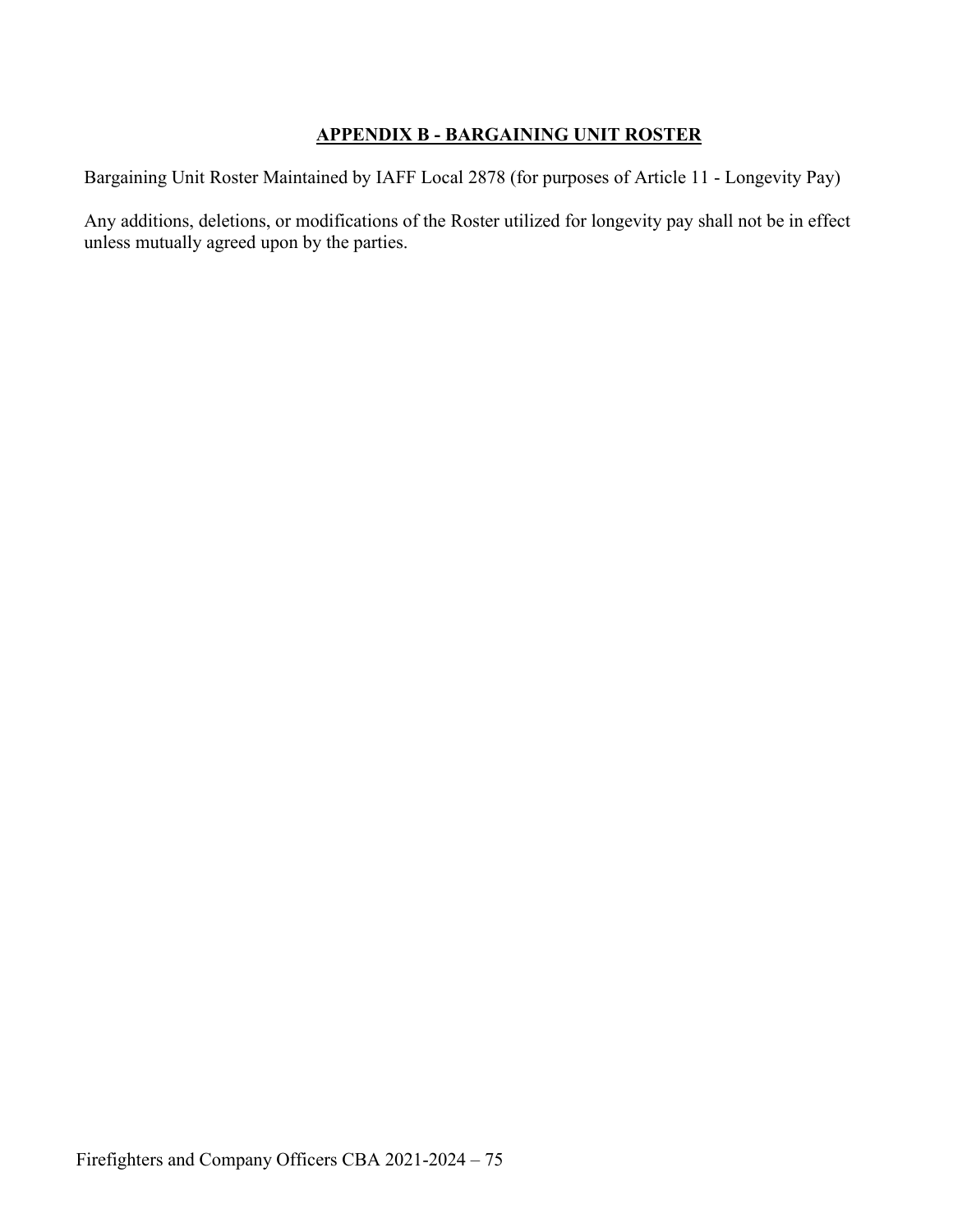#### **APPENDIX C – GARRITY RIGHTS STATEMENT**

Garrity Rights protect public employees from being compelled to incriminate themselves during investigatory interviews conducted by their employers. This protection stems from the Fifth Amendment to the United States Constitution, which declares that the government cannot compel a person to be a witness against themselves.

#### STATEMENT OF RIGHTS (Garrity Statement)

You are hereby ordered to fully cooperate with the investigating official(s). Your failure to cooperate will create an objective and subjective fear of discipline (up to and including termination). You have the following rights and responsibilities during this investigation:

- 1. You have the right to be informed of the allegations involved.
- 2. You will be asked questions specifically directed and narrowly related to the performance of your official duties.
- 3. Statements made during any interviews may be used as evidence of misconduct or as the basis for seeking disciplinary action against you (up to and including termination).
- 4. Any statements made by you during these interviews cannot be used against you in any subsequent criminal proceeding, nor can the fruits of any of your statements be used against you in any subsequent criminal proceeding.
- 5. If you so request, a person of your choice may be present to serve as a witness (in addition to your rights to Union and/or legal representation) during the interviews.
- 6. If you refuse to answer questions relating to the performance of your official duties, you will be subject to discipline (up to and including termination).

ACKNOWLEDGEMENT: I have read and understand the above notification.

| Employee's Signature:           | Date: | Time: |
|---------------------------------|-------|-------|
| Investigator's Signature:       | Date: | Time: |
| Investigator's Signature:       | Date: | Time: |
| Employee's Witness's Signature: | Date: | Time: |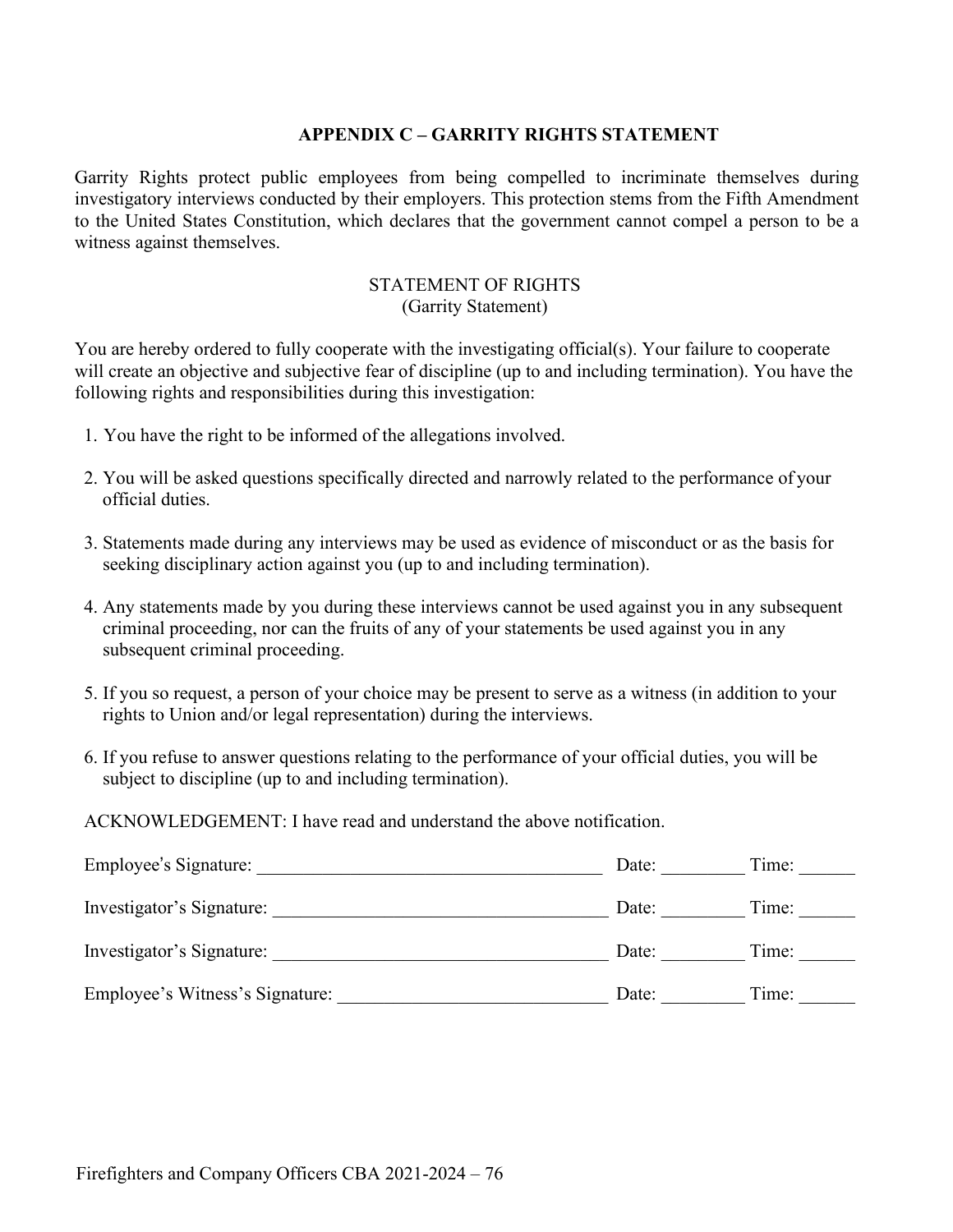# **APPENDIX D – CONSENT FOR SAMPLING AND RELEASE OF INFORMATION FORM**

#### **Consent for Sampling and Release of Information Form**

#### CONSENT/RELEASE

Subject to my rights under Article 39 of the Collective Bargaining Agreement between Local 2878 of the IAFF and the Employer, I consent to the collection of a urine/blood/saliva sample by and its analysis by  $\Box$  for those drugs specified in the Collective Bargaining Agreement.

The laboratory administering the tests will be allowed to release the results to the Employer only after the laboratory's results have been reviewed and interpreted by the Medical Review Officer (MRO). The information provided to the Employer shall be only whether the tests were confirmed positive or were negative and not any other results of the test without my written consent. The laboratory is not authorized to release the results of this test to any other person without my written consent.

I understand I have the right to my complete test results and the laboratory will preserve the sample for at least six (6) months. I have the right to have this sample split and a portion tested at a second laboratory of my choice at my expense in the event the test results are confirmed positive.

I understand the Employer is requiring me to submit to this test as a condition of my employment and alteration of the sample or failure to reasonably cooperate with the collection of a urine/blood/saliva sample will result in disciplinary action by the Employer.

I understand a confirmed positive test may result in a requirement that I enter into a second chance agreement that includes a requirement I undergo rehabilitation.

By signing this consent form, I am not waiving any of my rights under any federal, state or local law, statute, constitution, ordinance, administrative rule or regulation or common law provision. I understand I have the right to challenge any confirmed positive test result and any Employer action based thereon by filing a grievance under the Collective Bargaining Agreement.

| <b>Employee Name:</b> |                     | Emp. $#$ |  |
|-----------------------|---------------------|----------|--|
|                       |                     |          |  |
| Date:                 | Employee Signature: |          |  |
| Witness Name:         |                     | Emp. $#$ |  |
| Date:                 | Witness Signature:  |          |  |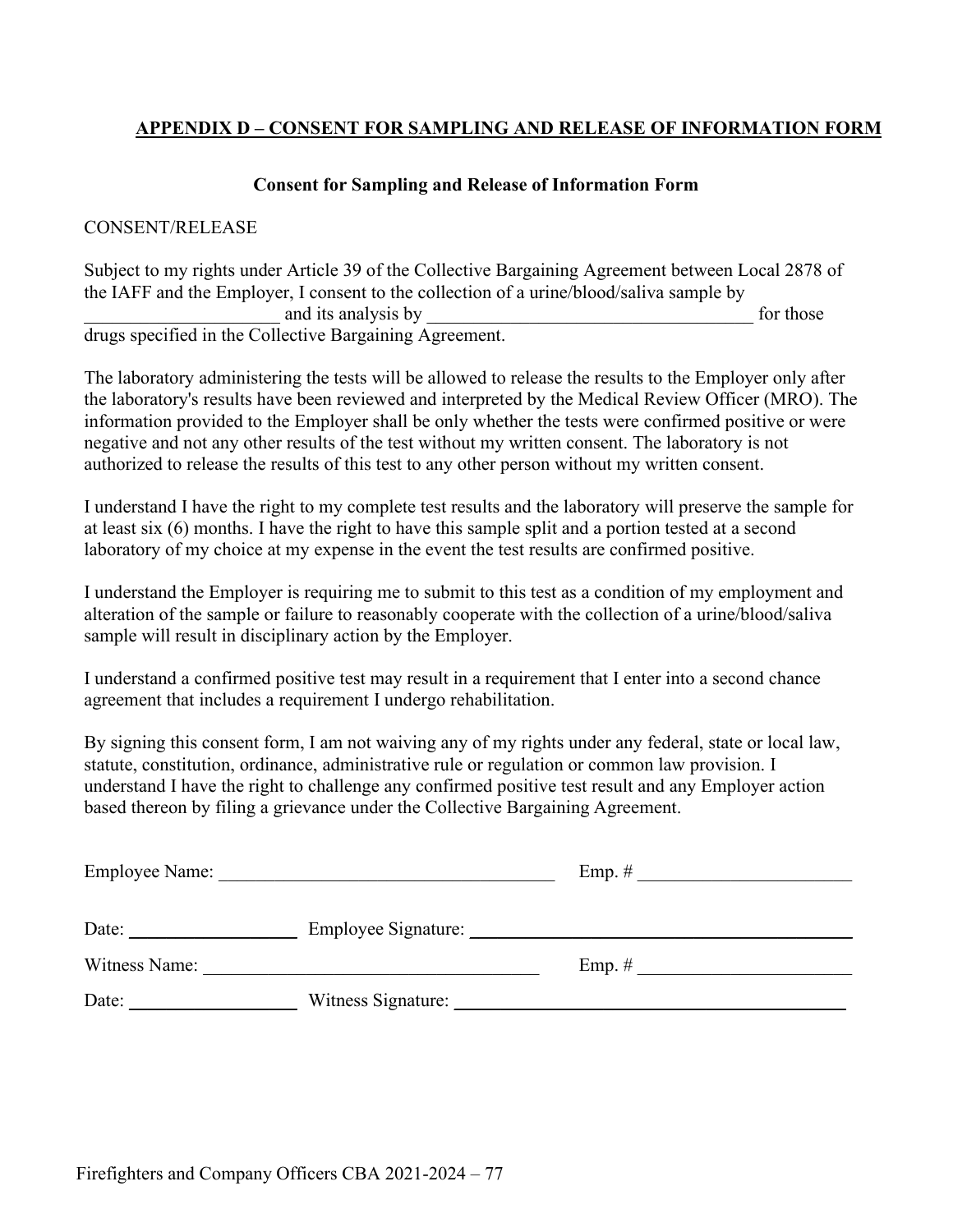I understand I have the right to request Union representation and my choice is:

| I choose to request Union representation | Signature: |  |
|------------------------------------------|------------|--|
|                                          |            |  |

| I choose not to request Union representation | Signature: |  |
|----------------------------------------------|------------|--|
|                                              |            |  |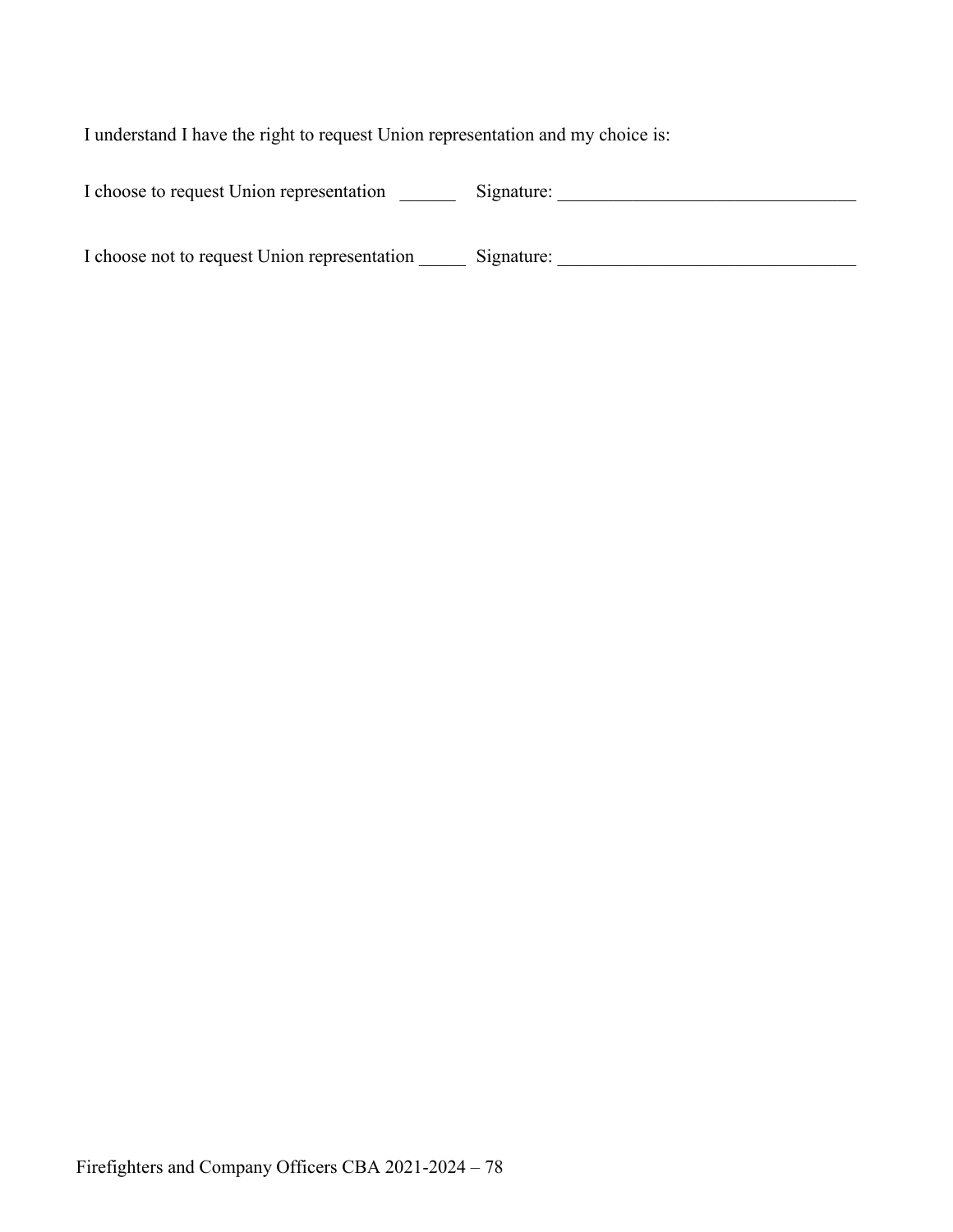# **APPENDIX E - DEFINITIONS**

### **Base Monthly Rate**:

The Rate of Pay listed in Appendix A for each classification.

#### **Base Hourly Rate of Pay**:

The Base Monthly Rate multiplied by twelve (12), then divided by the total hours worked annually (2465 for shift employees and 2080 for employees working a 40-hour work week).

### **1st Class Firefighter Rate of Pay**:

The Base Monthly Rate listed for the 1<sup>st</sup> Class Firefighter classification in Appendix A, from which all other rates of pay are established.

### **Regular Rate of Pay**:

The FLSA regular rate of pay, to include all remuneration for employment (e.g., Longevity Pay, Education Incentive, Specialty Pay, etc.).

### **Overtime Rate of Pay:**

One and one-half times the employee's Regular Rate of Pay.

## **Duty Related Disability (On Duty Injury/Illness):**

When an employee is injured, exposed to a hazardous material, and/or occupational disease while on the job; resulting in a loss of time and/or medical cost, and the loss of time and medical costs are accepted by or paid by the Washington State Department of Labor & Industries (L&I).

#### **Non-duty Injury/Illness:**

An illness, injury, and/or disease incurred while off duty.

#### **Time-loss:**

An on-duty or off-duty injury or illness which prevents the employee from returning to any work for which the employee is qualified; the employee is "off work" due to an on-duty or off-duty injury or illness and continues to receive medical attention.

#### **Attending Physician(s):**

The Employee's physician responsible for the care of the employee, who has the final responsibility, legally and otherwise, for the employee's care.

#### **Nexus**:

A logical connection to the Employer that (1) harms the Employer's business, (2) adversely affects the Employee's ability to perform his or her job, (3) leads other employees to refuse to work with the employee.

## **Garrity Rights**:

Protection against self-incrimination of a criminal offense during an investigation or discipline process.